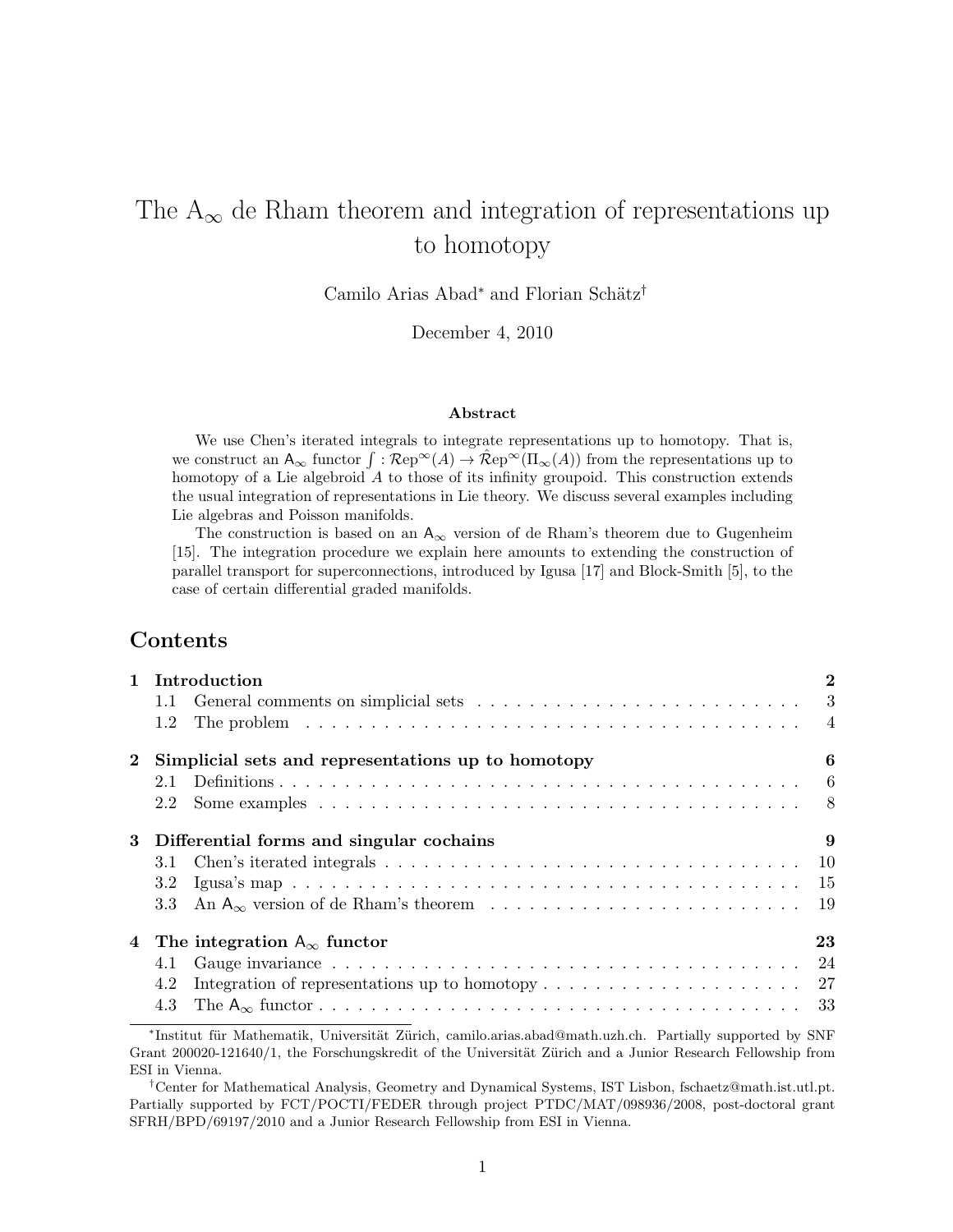| 5 Examples |                  |  | 35 |
|------------|------------------|--|----|
|            |                  |  |    |
|            |                  |  |    |
|            |                  |  |    |
|            |                  |  |    |
|            |                  |  |    |
|            |                  |  |    |
|            | A Appendix<br>41 |  |    |
|            |                  |  |    |
|            |                  |  |    |

# 1 Introduction

The purpose of this work is to understand Lie theory for representations up to homotopy. That is, we study the way in which the  $L_{\infty}$  representations of a Lie algebroid are related to the  $A_{\infty}$ representation of the corresponding global object.

Let us first consider the case of ordinary representations. If  $G$  is the source simply connected Lie groupoid integrating the Lie algebroid A, then the categories of representations  $\text{Rep}(G)$ and  $\text{Rep}(A)$  are naturally equivalent. From the point of view of differential graded manifolds, this can be seen as an instance of the fact that flat connections on  $\mathcal M$  correspond to representations of the fundamental groupoid  $\Pi_1(\mathcal{M})$ . Indeed, there is a precise sense in which G is the fundamental groupoid of the differential graded manifold  $A[1]$  associated to A. Hence, ordinary representations only capture information about the fundamental groupoid of the associated differential graded manifold. On the other hand, representations up to homotopy capture information about the higher homotopy group(oid)s as well.

Igusa [17] and Block-Smith [5] showed that flat Z-graded superconnections on a smooth manifold M correspond to representations up to homotopy of its infinity groupoid, namely, the simplicial set of smooth singular chains on  $M$ . Building on this, we will show that for any Lie algebroid A, there is an  $A_{\infty}$  functor  $\int$  from the category of representations up to homotopy of A to the category of unital representations up to homotopy of the infinity groupoid of the differential graded manifold A[1] associated to A. Moreover, we show that, ultimately, the  $A_{\infty}$ functor  $\int$  relies on an  $A_{\infty}$  version of de Rham's theorem that is due to Gugenheim [15], which is constructed using the theory of Chen's iterated integrals.

It has been observed in [2, 3] that some of the natural representations associated to Lie groups and Lie algebras appear as representations up to homotopy in the case of Lie groupoids and Lie algebroids. These constructions provide many examples to which the  $A_{\infty}$  functor  $\int$  can be applied. We hope to come back to those examples, particularly in the case of Poisson manifolds, in a sequel.

The paper is organized as follows. In the remaining part of the introduction we will make some comments on simplicial sets, describe in more detail the question that we study and explain in general terms how the  $A_{\infty}$  functor  $\int$  is constructed. In Section §2 we review Chen's iterated integrals and give a proof of the  $A_{\infty}$  de Rham theorem, originally due to Gugenheim [15]. In Section §4 we show that general considerations about  $A_{\infty}$  algebras allow one to construct the integration  $A_{\infty}$  functor  $\int$  using the  $A_{\infty}$  de Rham theorem. In Section §5 we discuss some examples to which the construction applies, including smooth manifolds, Lie algebras and Poisson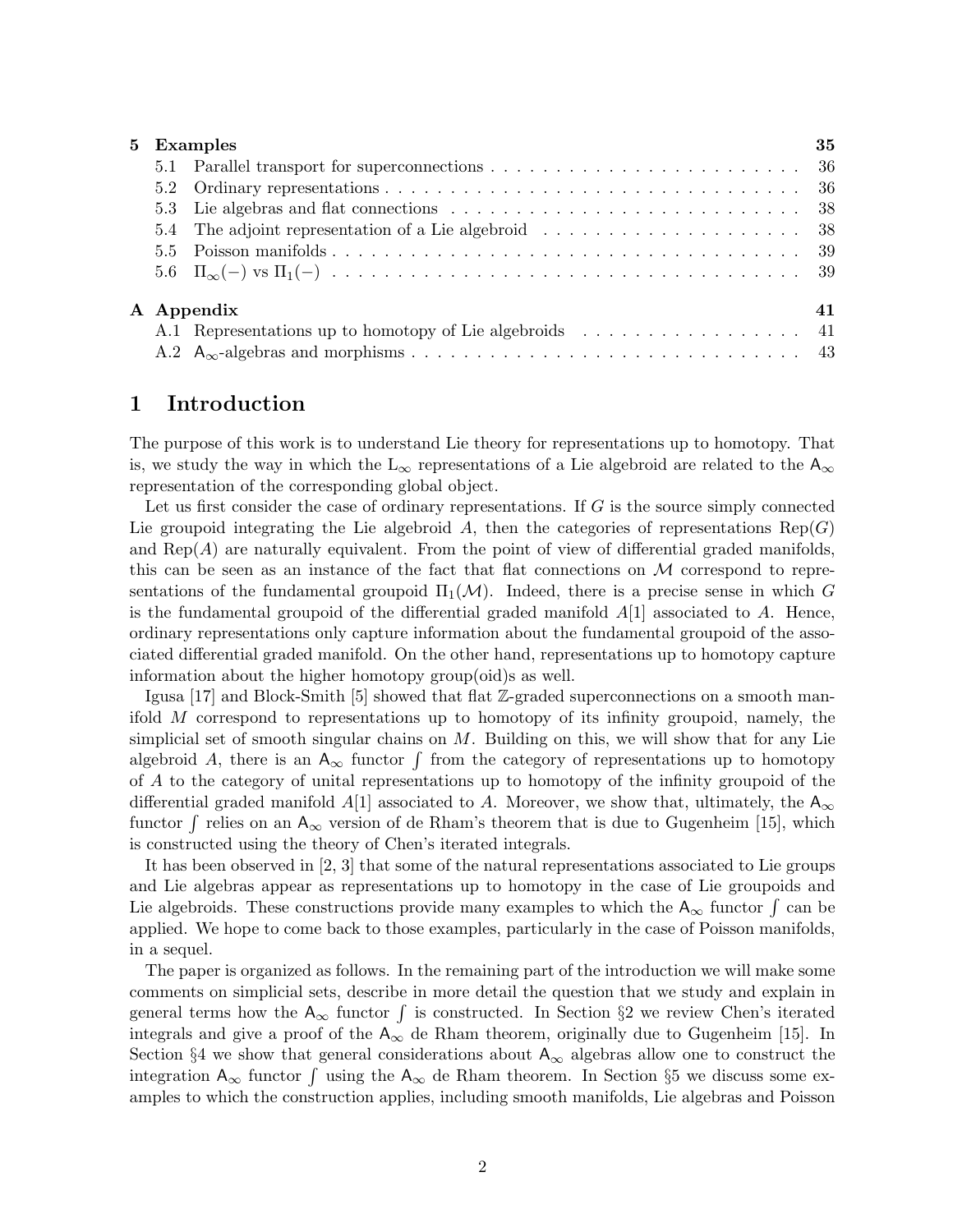manifolds. We also show that, when applied to ordinary representations, the  $A_{\infty}$  functor  $\int$  specializes to the usual integration of representations in Lie theory. In the Appendix we review the definitions and some general facts concerning representations up to homotopy of Lie algebroids and  $A_{\infty}$ -algebras.

### 1.1 General comments on simplicial sets

It is well known that the theory of simplicial sets allows one to look at some aspects of homotopy theory, higher category theory and Lie theory in a unified way. Let us briefly recall this point of view. We denote by  $\Delta$  the category of nonempty finite ordered sets, and by [n] the ordered set

$$
[n] = \{0 \le 1 \le \cdots \le n\},\
$$

seen as a category. We are interested in simplicial sets that appear via the following constructions:

Example 1.1. The nerve functor

$$
N: \mathsf{Cat} \to \mathsf{Set}_{\Delta},
$$

from the category of small categories to the category of simplicial sets is defined by

$$
N(\mathcal{C})_n := \mathrm{Hom}_{\mathsf{Cat}}([n], \mathcal{C}).
$$

In this way, one can view the category Cat as a full subcategory of the category  $Set_{\Delta}$ , and it is easy to characterize precisely the simplicial sets that are nerves of categories in terms of horn filling conditions.

**Example 1.2.** We will denote by  $\Delta_n$  the geometric *n*-simplex:

$$
\Delta_n := \{ (t_1, ..., t_n) \in \mathbb{R}^n : 1 \ge t_1 \ge t_2 \ge \dots \ge t_n \ge 0 \}.
$$

The sequence of spaces  $\Delta_{\bullet}$ , together with the usual face and degeneracy maps, forms a cosimplical space. There is a functor  $Sing : Top \to Set_{\Delta}$  from topological spaces to simplicial sets given by the formula

$$
Sing(X)_n := \mathrm{Hom}_{\mathsf{Top}}(\Delta_n, X).
$$

The simplicial sets obtained by this procedure are always Kan complexes, also called infinity groupoids (see for example  $[6, 19, 20]$ ). This means that they satisfy some horn filling conditions similar to those that characterize the nerves of categories.

**Example 1.3.** Let us also consider the spatial realization functor from rational homotopy theory introduced by Sullivan in [28]. This is a functor

$$
\mathsf{S}:\mathsf{DGCA}\to\mathsf{Set}_\Delta,
$$

from the category of differential graded commutative algebras to simplicial sets. It is defined by:

$$
\mathsf{S}(\Omega)_n = \mathrm{Hom}_{\mathsf{DGCA}}(\Omega, \Omega(\Delta_n)),
$$

where  $\Omega(\Delta_n)$  denotes the algebra of differential forms on  $\Delta_n$ .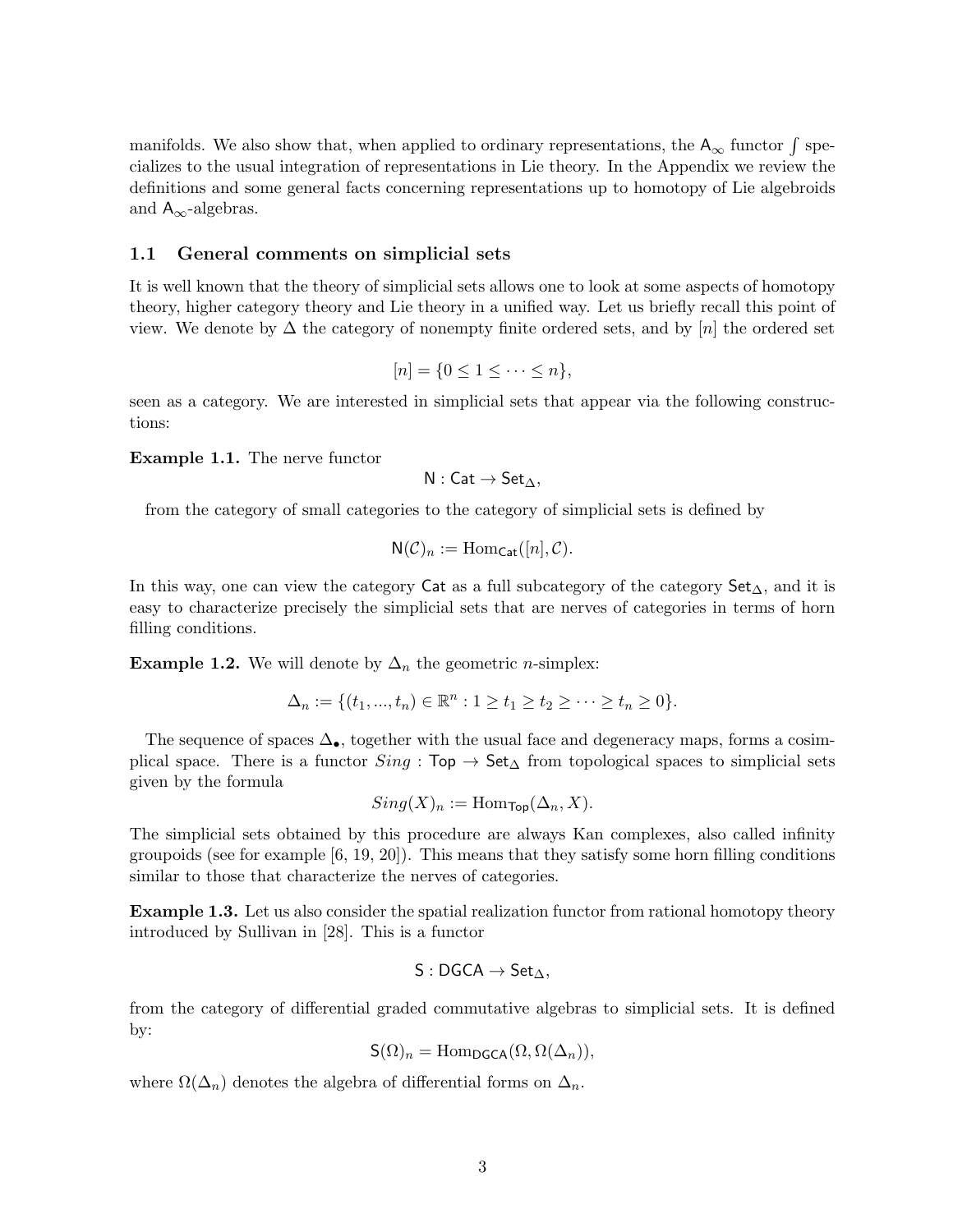The homotopy type of a space X can be reconstructed from the simplicial set  $Sing(X)$  and, as we mentioned before, any category can be reconstructed from its nerve. Thus, one can think of the theory of simplicial sets as a simultaneous generalization of category theory and homotopy theory. An explanation of the role of simplicial sets in higher category theory can be found in the first chapter of [20].

Given a space  $X$ , there is always a map of simplicial sets

$$
\pi: Sing(X) \to N(\Pi_1(X)),
$$

which sends a simplex to the sequence of homotopy classes of paths associated to its edges. Thus, the simplicial set  $Sing(X)$  is a refinement of the fundamental groupoid, which captures information not only about homotopy classes of paths, but also about the higher homotopy group(oid)s. Because of this,  $Sing(X)$  is often denoted by  $\Pi_{\infty}(X)$  and called the infinity groupoid of X.

Observe that the relationship between examples 1.2 and 1.3 is also very close. Given a smooth manifold X, denote by  $\text{Sing}(X)$  the simplicial subset of  $\text{Sing}(X)$ , which consists of smooth simplices, and by  $\Omega(X)$  the algebra of differential forms on X. Clearly, there is a natural isomorphism of simplicial sets

$$
\mathsf{S}(\Omega(X)) \cong \operatorname{Sing}(X).
$$

Since the inclusion  $\text{Sing}(X) \hookrightarrow \text{Sing}(X)$  is a homotopy equivalence, one can think of the spatial realization functor S as a generalization of the singular chain functor.

This point of view is quite useful in Lie theory. First, recall that a Lie algebroid structure on a vector bundle A is the same as a differential on  $\Omega(A) = \Gamma(\Lambda A^*)$ , which, in turn, is equivalent to equipping the graded manifold  $A[1]$  with a cohomological vector field. There are natural identifications

$$
\operatorname{Hom}_{\mathsf{Lie-alg}}(TM, A) \cong \operatorname{Hom}_{\mathsf{dg-man}}(T[1]M, A[1]) \cong \operatorname{Hom}_{\mathsf{DGCA}}(\Omega(A), \Omega(M)).
$$

With these identifications in mind, it becomes natural to think of the simplicial set  $S(\Omega(A))$ as the space of singular chains in the  $dg$ -manifold  $A[1]$ , and to use the notation

$$
S(\Omega(A)) = \operatorname{Sing}(A[1]) = \Pi_{\infty}(A[1]),
$$

which, for simplicity, will be denoted by  $\Pi_{\infty}(A)$  in the following.

If instead of looking at the infinity groupoid of  $A[1]$ , one considers the fundamental groupoid  $\Pi_1(A[1])$ , one obtains a candidate for the groupoid integrating the Lie algebroid A. Indeed  $\Pi_1(A[1])$  is always a topological groupoid and in case the algebroid is integrable, it is the unique source simply connected Lie groupoid integrating  $A$ . See  $[7, 11, 23, 29]$  for more details on this construction. The integration of  $\mathsf{L}_{\infty}$ -algebras can also be interpreted as the computation of higher homotopy groupoids of dg-manifolds, see [13, 16, 23].

#### 1.2 The problem

Our goal is to understand the relation between the global  $(A_{\infty})$  and the infinitesimal  $(L_{\infty})$  version of representations up to homotopy. If  $A$  is the Lie algebroid of  $G$ , one can differentiate any unital representation up to homotopy  $E \in \mathcal{R}e^{i\omega}(G)$  to obtain a representation up to homotopy of A. This process is explained in [4], and can be summarized as follows: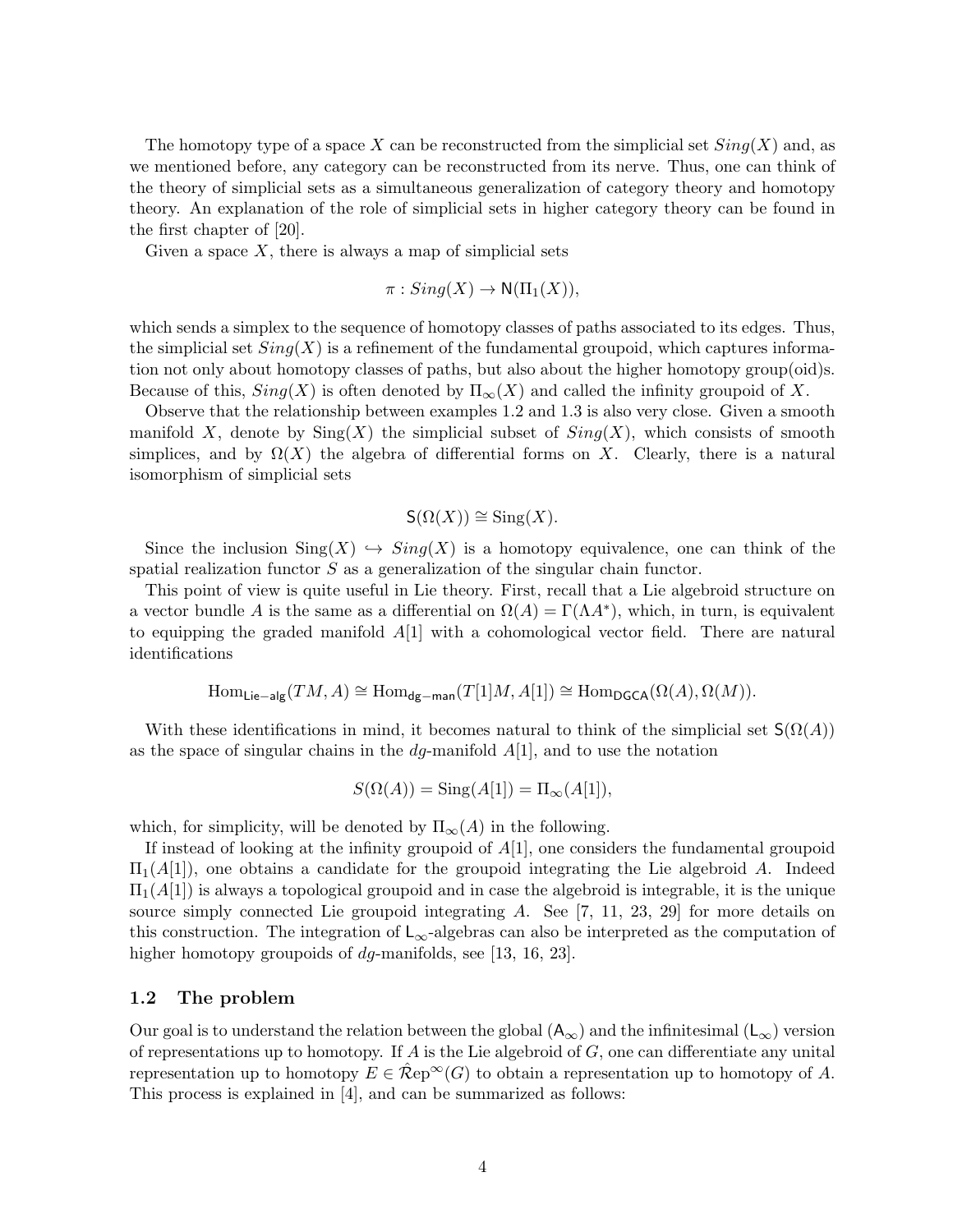**Theorem** . Suppose that A is the Lie algebroid of G. Then there is a dg-functor

 $\Psi : \mathcal{\hat{R}}ep^{\infty}(G) \to \mathcal{R}ep^{\infty}(A).$ 

The differentiation functor  $\Psi$  is constructed by differentiating along the flows of vector fields in all possible directions in order to obtain infinitesimal cochains from global ones. Appropriately, the inverse process of this iterated differentiation is given by Chen's iterated integrals.

One is led to ask whether it is possible to integrate a representation up to homotopy of A to one of  $G$ . The answer to this question is: no, as explained in Paragraph 5.6. Indeed, the global counterpart of a representation up to homotopy of A turns out to be a representation up to homotopy of the infinity groupoid  $\Pi_{\infty}(A)$  of A, not of its fundamental groupoid G.

Observe that a representation up to homotopy of a groupoid G is essentially – i.e. up to a smoothness condition – an  $A_{\infty}$  functor to the dg-category of dg-vector spaces. This data can be expressed purely in terms of the simplicial structure of the nerve  $NG$  of  $G$ , and therefore it is sensible to speak about representations up to homotopy of an arbitrary simplicial set.

Alternatively, one can take the adjoint point of view via Cordier's nerve construction [9] to define a representation up to homotopy as a map of simplicial sets, see the Appendix of [5].

Our main result is the following:

**Theorem 4.18.** Let  $A$  be a Lie algebroid. The assignments

$$
\mathcal{R}ep^{\infty}(A) \ni E \mapsto \int [E] \in \hat{\mathcal{R}}ep^{\infty}(\Pi_{\infty}(A))
$$

and

$$
\int_n : \underline{\text{sthom}}(E_1, E_0) \otimes \cdots \otimes \underline{\text{sthom}}(E_n, E_{n-1}) \rightarrow \underline{\text{sthom}}(E_n, E_0),
$$

$$
\phi_1 \otimes \cdots \otimes \phi_n \rightarrow \underline{\text{s}}(\text{Hol}(-, \phi_1, \ldots, \phi_n))
$$

define an  $A_{\infty}$  functor

$$
\int : {\mathcal Rep}^{\infty}(A) \to \hat {\mathcal Rep}^{\infty}(\Pi_{\infty}(A))
$$

between the dg-category of representations up to homotopy of A and the dg-category of unital representations up to homotopy of  $\Pi_{\infty}(A)$ .

The construction of the  $A_{\infty}$  functor  $\int$  is based on and inspired by the parallel transport of superconnections studied by Igusa [17] and Block-Smith [5]. It seems to us that – beyond the extension to arbitrary Lie algebroids – our contributions are as follows:

We show that the parallel transport from [17, 5] can be derived from the  $A_{\infty}$  version of de Rham's theorem due to Gugenheim [15]; this allows us to extend parallel transport to an  $A_{\infty}$ functor.

Moreover, we establish that the integration process lands in the category of unital representations up to homotopy. This is significant because, as explained in Paragraph 2.2, unitality implies higher dimensional versions of the glueing rules that express how the holonomies behave under a refinement of the triangulation. Observe that the unitality condition also comes up naturally in the construction of the differentiation functor  $\Psi : \mathcal{R}ep^{\infty}(G) \to \mathcal{R}ep^{\infty}(A)$  from [4].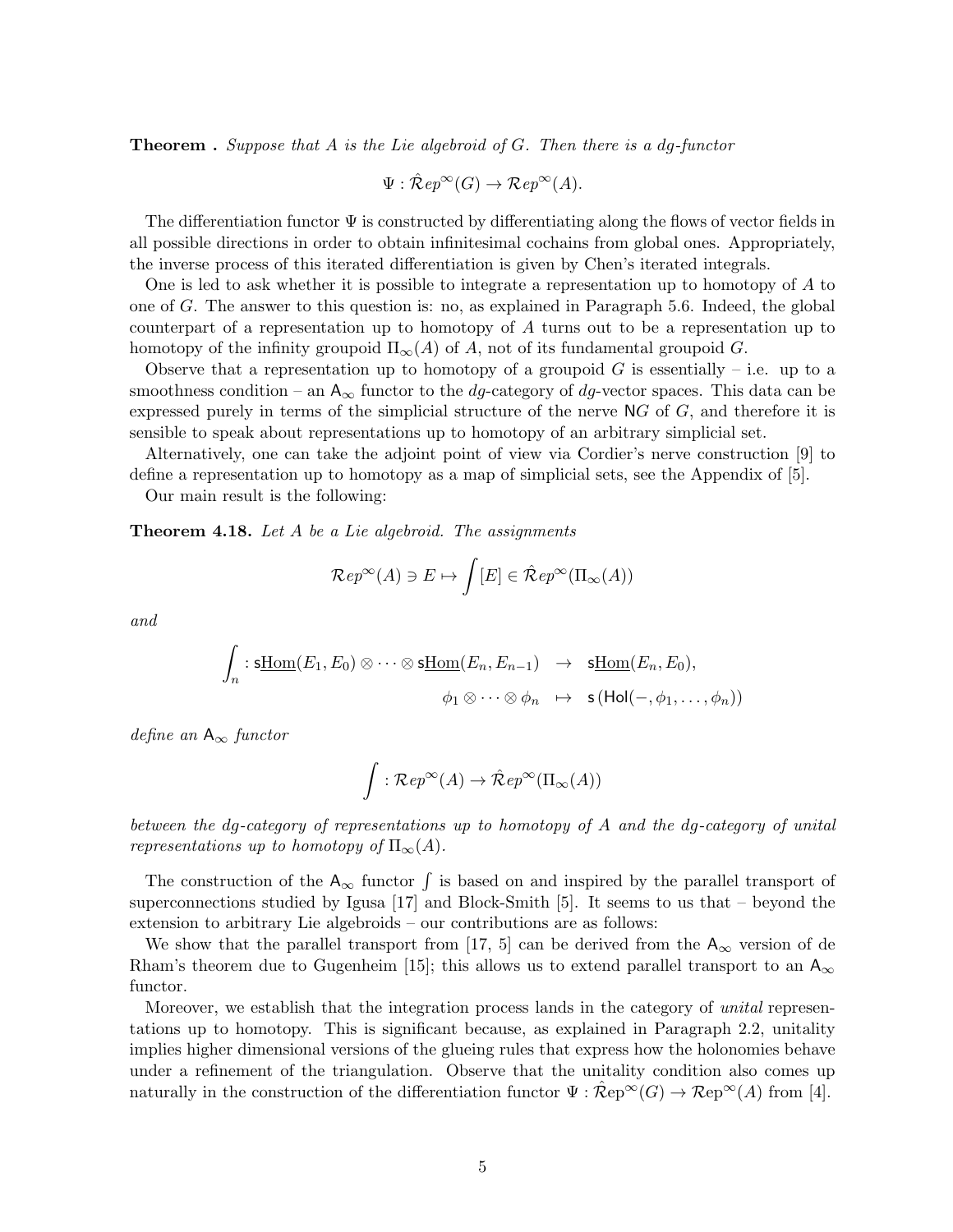Acknowledgements. Conversations with several people have been of great help during the time we worked on this project. We would like to mention Alberto Cattaneo, Marius Crainic, Ezra Getzler, Sergei Merkulov, Pavel Mnëv, Dmitry Roytenberg, Urs Schreiber, Domingo Toledo and Bernardo Uribe. We thank Calder Daenzer for mentioning the paper [5], and James Stasheff for his valuable comments after reading a preliminary version. We also thank the Instituto Superior Tecnico in Lisbon, IMPA in Rio de Janeiro, ESI in Vienna and the Universität Zürich for their hospitality during the process of writing this paper.

## 2 Simplicial sets and representations up to homotopy

In this section we give the definition of a representation up to homotopy of a simplicial set and discuss some examples. Later on we will be interested in the case where the simplicial set is the  $\infty$ -groupoid  $\Pi_{\infty}(A)$  of a Lie algebroid A.

#### 2.1 Definitions

**Remark 2.1.** Let  $X_{\bullet}$  be a simplicial set with face and degeneracy maps denoted by

$$
d_i: X_k \to X_{k-1} \quad \text{and} \quad s_i: X_k \to X_{k+1},
$$

respectively. We will use the notation

$$
P_i := (d_0)^{k-i} : X_k \to X_i,
$$
  
\n
$$
Q_i := d_{i+1} \circ \cdots \circ d_k : X_k \to X_i
$$

,

for the maps that send a simplex to its *i*-th back and front face. The *i*-th vertex of a simplex  $\sigma \in X_k$  will be denoted  $v_i(\sigma)$ , or simply  $v_i$ , when no confusion can arise. In terms of the above operations, one can write

$$
v_i = (P_0 \circ Q_i)(\sigma).
$$

A cochain F of degree k on  $X_{\bullet}$  with values in an algebra A is a map

$$
F:X_k\to \mathsf{A}.
$$

As usual, the cup product of two cochains  $F, F'$  of degree i and j, respectively, is the cochain of degree  $i + j$  defined by the formula:

$$
(F \cup F')(\sigma) := F(Q_i(\sigma))F'(P_j(\sigma)).
$$

**Definition 2.2.** A representation up to homotopy of  $X_{\bullet}$  consists of the following data:

- 1. A graded vector space  $E_x = \bigoplus_{k \in \mathbb{Z}} E_x^k$ , for each zero simplex  $x \in X_0$ .
- 2. A sequence of operators  ${F_k}_{k\geq 0}$ , where  $F_k$  is a k-cochain that assigns to  $\sigma \in X_k$  a linear map

$$
F_k(\sigma) \in \text{Hom}^{1-k}(E_{v_k(\sigma)}, E_{v_0(\sigma)}).
$$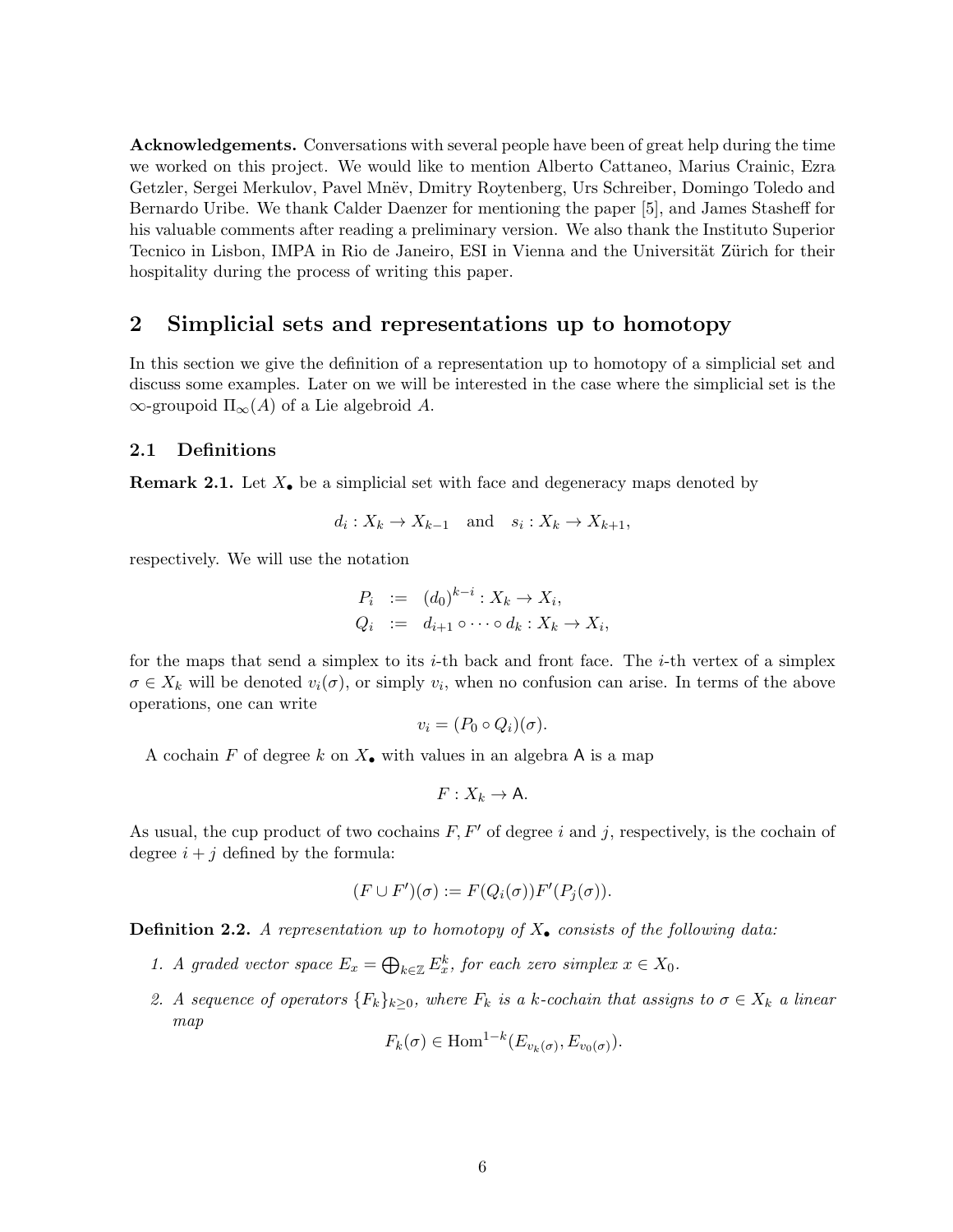These operators are required to satisfy the following equations:

$$
\sum_{j=1}^{k-1} (-1)^j F_{k-1}(d_j(\sigma)) + \sum_{j=0}^k (-1)^{j+1} (F_j \cup F_{k-j})(\sigma) = 0.
$$
 (1)

A representation up to homotopy is called unital if

$$
F_1(s_0(\sigma)) = id
$$
 and  $F_k(s_i(\sigma)) = 0$  for  $k > 1$ .

Remark 2.3. The definition of representation up to homotopy of a simplicial set is such that when applied to the nerve of a category, it is the same as an  $A_{\infty}$ -functor to the *dg*-category of differential graded vector spaces. These equations were first considered by Sugawara [27]. The structure of a representation up to homotopy can also be described from the adjoint point of view via Cordier's nerve construction [9, 20], as explained in the appendix of [5]. The case where the simplicial set is the nerve of a Lie groupoid was considered in [3].

Observe that the structure equations of a representation up to homotopy imply that  $F_0$  gives each of the vector spaces  $E_x$  the structure of a cochain complex. We will often write  $\partial$  instead of  $F_0$  for this coboundary operator.

**Remark 2.4.** The representations up to homotopy of  $X_{\bullet}$  form a dg-category: Let  $E, E'$  be two representations up to homotopy of  $X_{\bullet}$ . A degree n morphism  $\phi \in \underline{\text{Hom}}^n(E, E')$  is a formal sum

$$
\phi = \phi_0 + \phi_1 + \phi_2 + \ldots,
$$

where  $\phi_k$  is a k-cochain which assigns to a simplex  $\sigma \in X_k$  a linear map

$$
\phi_k(\sigma) \in \text{Hom}^{n-k}(E_{v_k(\sigma)}, E'_{v_0(\sigma)}).
$$

The differential

$$
D: \underline{\mathrm{Hom}}^n(E, E') \to \underline{\mathrm{Hom}}^{n+1}(E, E')
$$

is defined by

$$
D(\phi) = D(\phi)_0 + D(\phi)_1 + D(\phi)_2 + \dots,
$$

where

$$
D(\phi)_k(\sigma) := \sum_{i+j=k} (-1)^{jn} F'_j \cup \phi_i(\sigma) + \sum_{i+j=k} (-1)^{n+j+1} \phi_j \cup F_i(\sigma) + \sum_{j=1}^{k-1} (-1)^{j+n} \phi_{k-1}(d_j(\sigma)).
$$
 (2)

If  $\phi': E' \to E''$  is a morphism of degree m, the composition  $\phi' \circ \phi \in \underline{\text{Hom}}^{m+n}(E, E'')$  is given by

$$
\phi' \circ \phi = (\phi' \circ \phi)_0 + (\phi' \circ \phi)_1 + (\phi' \circ \phi)_2 + \dots,
$$

where

$$
(\phi' \circ \phi)_k := \sum_{i+j=k} (-1)^{jn} (\phi'_j \cup \phi_i).
$$

One easily checks that these operators define a  $dq$ -category – the category of representations up to homotopy of  $X_{\bullet}$  – which we denote by  $\mathcal{R}ep^{\infty}(X_{\bullet}).$ 

We will be particularly interested in the category of unital representations up to homotopy, which we denote by  $\mathcal{R}ep^{\infty}(X_{\bullet})$ . This is the sub-dg-category of  $\mathcal{R}ep^{\infty}(X_{\bullet})$  whose objects are unital representations up to homotopy and whose morphisms are unital morphisms, that is, morphisms  $\phi$  such that  $\phi_k(s_i(\sigma)) = 0$ .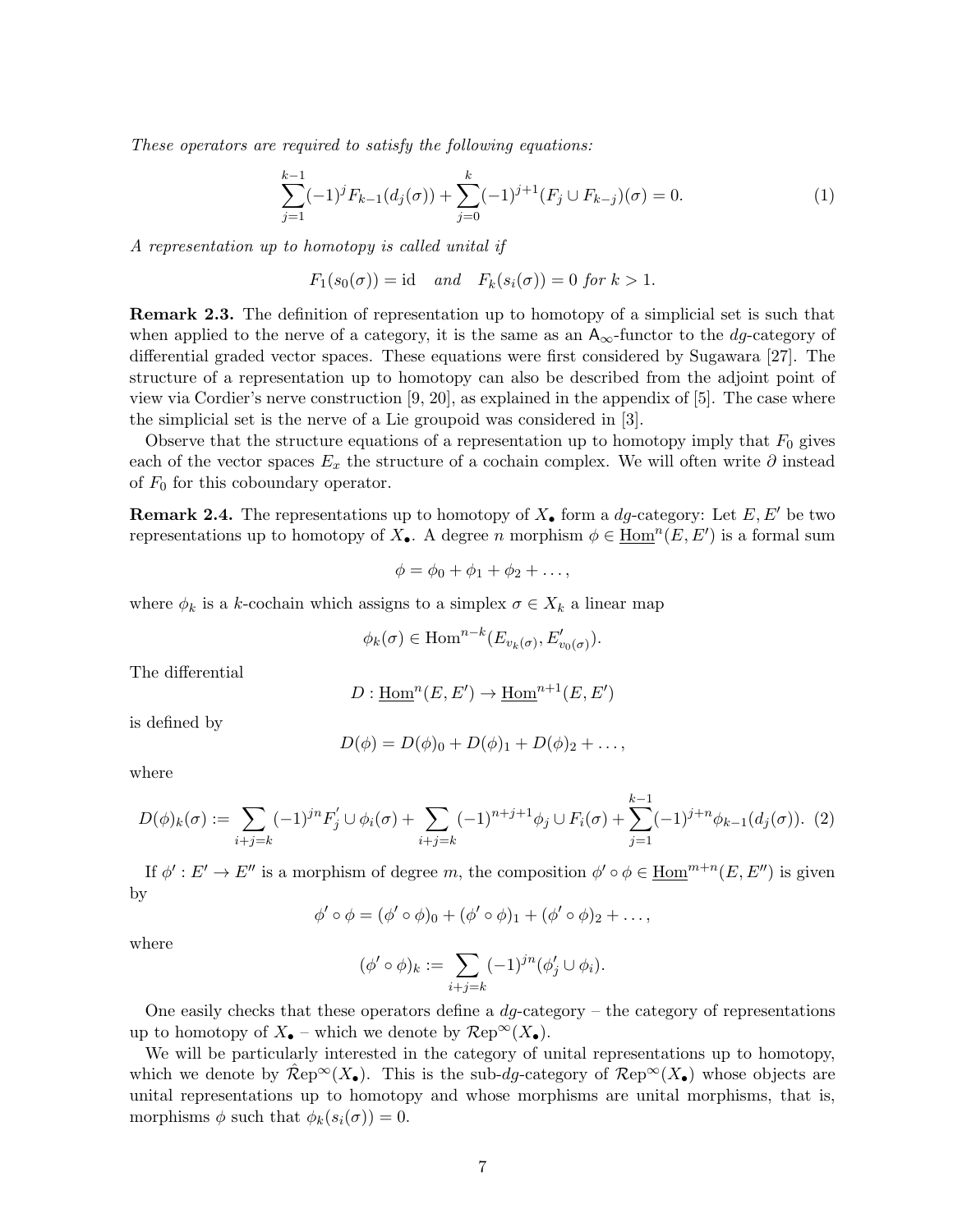#### 2.2 Some examples

**Example 2.5.** Let G be a group and NG the nerve of G. A unital representations up to homotopy of  $\mathbb{N}G$  on a graded vector space V, which is concentrated in degree zero, is the same as a representation of G.

**Example 2.6.** Let C be a category and NC the nerve of C. A representations up to homotopy of NC is the same as an  $A_{\infty}$ -functor from the category  $\mathbb{R}C$  to the *dg*-category of complexes of vector spaces. Here  $\mathbb{R}C$  denotes the *dg*-category whose objects are those of C and whose morphisms are the linear spans of morphisms of C.

**Example 2.7.** The most important simplicial set for our purposes is the  $\infty$ -groupoid  $\Pi_{\infty}(A)$ of a Lie algebroid A, given by

$$
(\Pi_{\infty}(A))_k := \mathrm{Hom}_{\mathsf{DGCA}}(\Omega(A), \Omega(T\Delta_k)),
$$

i.e. the morphisms of differential graded commutative algebras between  $\Omega(A)$  and the de Rham algebra of the k-simplex  $\Delta_k$ . Observe that this is the same as the set of Lie algebroid morphisms from  $T\Delta_k$  to A. The structure operations for a representation up to homotopy of  $\Pi_\infty(A)$  are rules that assign holonomies to simplices, and the structure equations are compatibility conditions between the holonomies. In the pictures below, a shaded face of a simplex denotes the holonomy assigned to it. For the 1-simplex we obtain

$$
\partial, \underbrace{\qquad \qquad }_{\qquad \qquad } \quad \, \Big] \qquad = \qquad 0.
$$

This says that the holonomy assigned to a path should be a chain map between the chain complexes associated to the endpoints of the paths.

The compatibility for condition for the triangle is



requiring that – even though two homotopic paths are assigned different holonomies in general – any specific homotopy between the two paths induces a homotopy between the corresponding chain maps.

For the tetrahedron one obtains



Example 2.8. The unitality condition on a representation up to homotopy describes the way in which the holonomies change under a refinement of the triangulation. For a degenerate one simplex, the unitality implies that the constant path gets assigned the identity. For a degenerate triangle, one obtains that dividing an interval in two pieces and composing their holonomies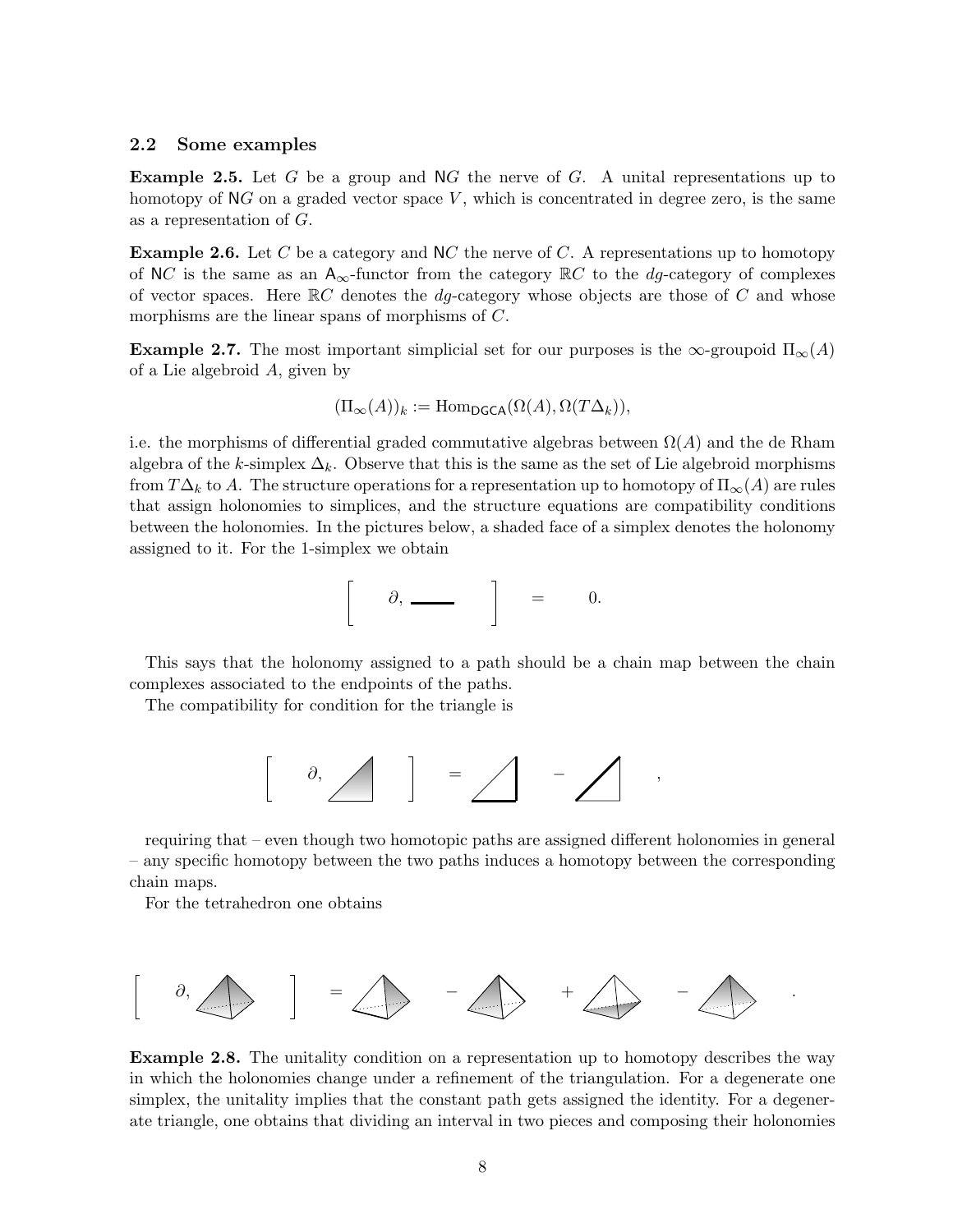gives the holonomy associated to the original interval. For a tetrahedron, unitality yields the higher dimensional analogue of this glueing rule. We illustrate the degenerate tetrahedron as a triangle with a vertex in the middle, which comes from the degeneracy map. Then, the structure equation gives

$$
\bigwedge \qquad \qquad -\bigwedge \qquad +\bigwedge \qquad -\bigwedge \qquad \qquad =\left[\qquad \partial, \bigwedge \qquad \qquad \right]\; =0,
$$

where the right hand side vanishes because the tetrahedron under consideration is degenerate. Thus, we obtain



This relation expresses the holonomy of the big triangle in terms of the holonomies associated to the small triangles and the edges.

## 3 Differential forms and singular cochains

In this section, we explain how to use Chen's iterated integrals to construct a natural  $A_{\infty}$ quasi-isomorphism

$$
\psi : (\Omega(M), -d, \wedge) \to (C(M), \delta, \cup),
$$

between the algebra of differential forms and the algebra of smooth singular cochains of a manifold M. This result is originally due to Gugenheim  $(15)$ . Implicitly, this quasi-isomorphism is also present in [5] and [17].

**Remark 3.1.** Given a differential graded algebra  $(A, d, \wedge)$ , the bar complex

$$
\mathsf{B}(\mathsf{s} A) := \bigoplus_{k \ge 1} (\mathsf{s} A)^{\otimes k}
$$

carries a coboundary operator D given by

$$
D(\mathsf{sa}_1 \otimes \cdots \mathsf{sa}_n) \quad := \quad \sum_{i=1}^n (-1)^{[a_1] + \cdots + [a_{i-1}]} \mathsf{sa}_1 \otimes \cdots \otimes \mathsf{sa}_{i-1} \otimes \mathsf{s}(da_i) \otimes \mathsf{sa}_{i+1} \otimes \cdots \otimes \mathsf{sa}_n + \sum_{i=1}^{n-1} (-1)^{[a_1] + \cdots + [a_i]} \mathsf{sa}_1 \otimes \cdots \otimes \mathsf{sa}_{i-1} \otimes \mathsf{s}(a_i \wedge a_{i+1}) \otimes \mathsf{sa}_{i+1} \otimes \cdots \otimes \mathsf{sa}_n.
$$

The morphism  $\psi$  is constructed out of two maps

$$
\mathsf{B}(\mathsf{s}\Omega(M)) \xrightarrow{\mathsf{C}} \mathsf{C}(\mathsf{P} M) \xrightarrow{\mathsf{S}} \mathsf{s} C(M).
$$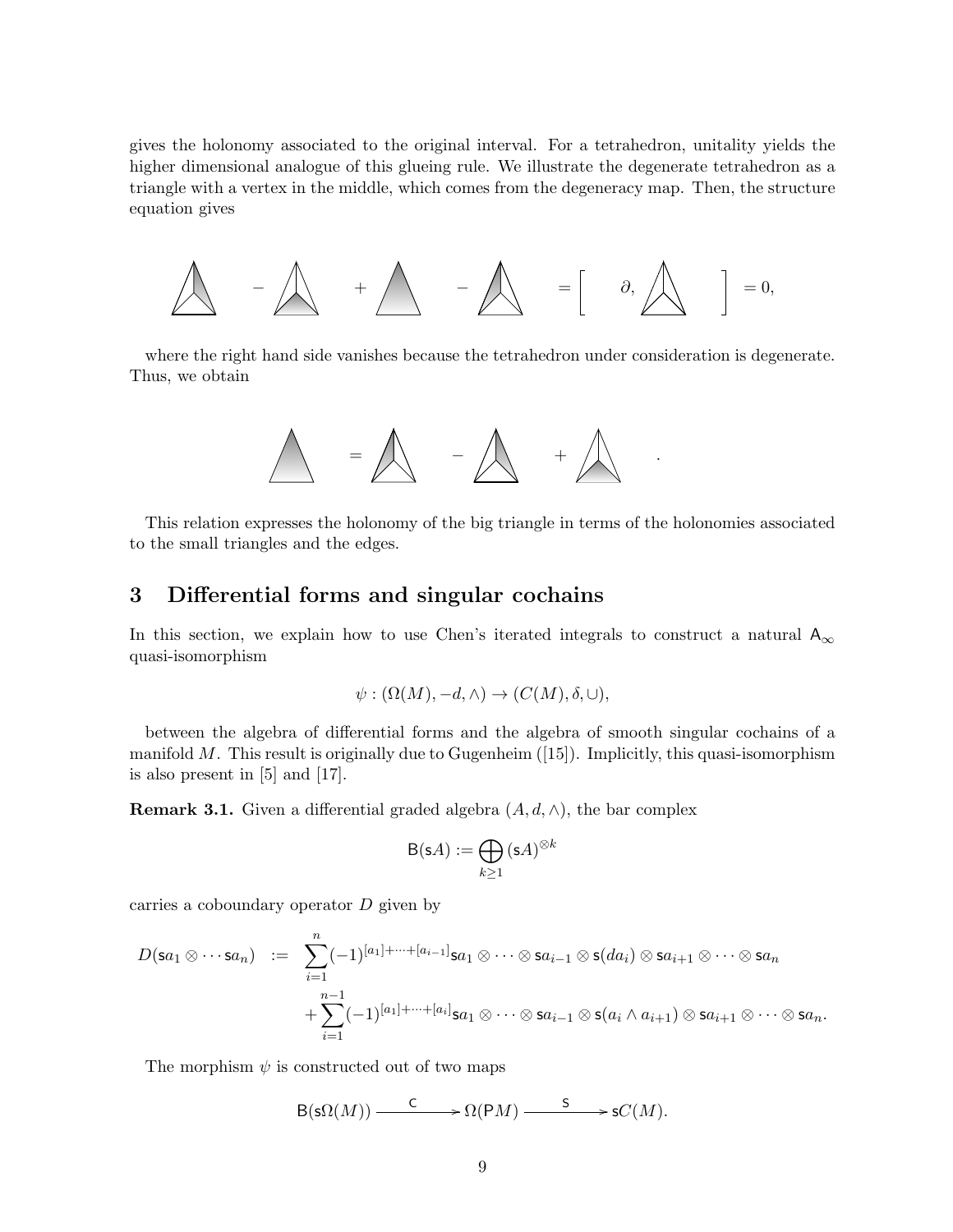Here,

$$
\mathsf{B}(\mathsf{s}\Omega(M)) \xrightarrow{\mathsf{C}} \mathsf{D}(\mathsf{P} M)
$$

is given by Chen's iterated integrals, while

$$
\Omega(\mathrm{P}M) \xrightarrow{\qquad \mathsf{S}} \mathrm{S}C(M)
$$

is constructed with the help of a certain family of maps

$$
(\Theta_{(k)} : I^{k-1} \to P\Delta_k)_{k \ge 1}
$$

from the cubes to the path spaces of the simplices. The crucial property of this family is that it relates the cellular structures of the cubes to those of the simplices. Such a family was already considered by Chen [8]. We will make use of the explicit family constructed by Igusa in [17].

### 3.1 Chen's iterated integrals

Here, we explain how Chen's iterated integrals provide a map

$$
C: B(s\Omega(M)) \to \Omega(PM),
$$

from the bar complex of the suspension of  $\Omega(M)$  to the differential forms on the path space of M. The most important property of C is that it is almost a chain map between  $B(\mathsf{s}\Omega(M))$ – equipped with the bar differential  $\overline{D}$  corresponding to the dg-algebra  $(\Omega(M), -d, \wedge)$  – and  $\Omega(PM)$  – equipped with the de Rham differential. In fact, C fails to be a chain map only because of two boundary terms, see Theorem 3.10.

**Remark 3.2.** We use the conventions from [14], except for the definition of the simplices  $\Delta_k$ , where we follow Igusa  $([17])$ .

Our first task is to introduce the path space  $PM$  of M, as well as differential forms on it.

**Remark 3.3.** The path space PM of a smooth manifold M is the topological space  $\mathcal{C}^{\infty}(I, M)$ , equipped with the  $C^1$ -topology. By definition, a map  $f: X \to \mathsf{P}M$  is smooth if

$$
f^{\text{ev}}: I \times X \to M, \quad f^{\text{ev}}(t, x) := (f(x))(t)
$$

is smooth.

Differential forms on PM are defined as follows:

- i) Denote by  $\mathcal{C}^{\infty}(-, PM)$  the category whose objects are pairs  $(X, f)$ , with X a smooth manifold and f a smooth map from X to PM; the morphisms from  $(X, f)$  to  $(Y, g)$  are all smooth maps  $h: X \to Y$  such that  $f = g \circ h$ .
- ii) Let  $\mathbb{R}(-)$  be the functor from  $\mathcal{C}^{\infty}(-,PM)$  to the category of real vector spaces Vect, which maps any object in  $\mathcal{C}^{\infty}(-,PM)$  to R and every morphism to the identity.
- iii) The functor  $\Omega(-)$  from  $\mathcal{C}^{\infty}(-,PM)$  to Vect is defined via  $(X, f) \mapsto \Omega(X)$  and  $g \mapsto g^*$ .
- iv) A differential form on PM is a natural transformation from  $\mathbb{R}(-)$  to  $\Omega(-)$ .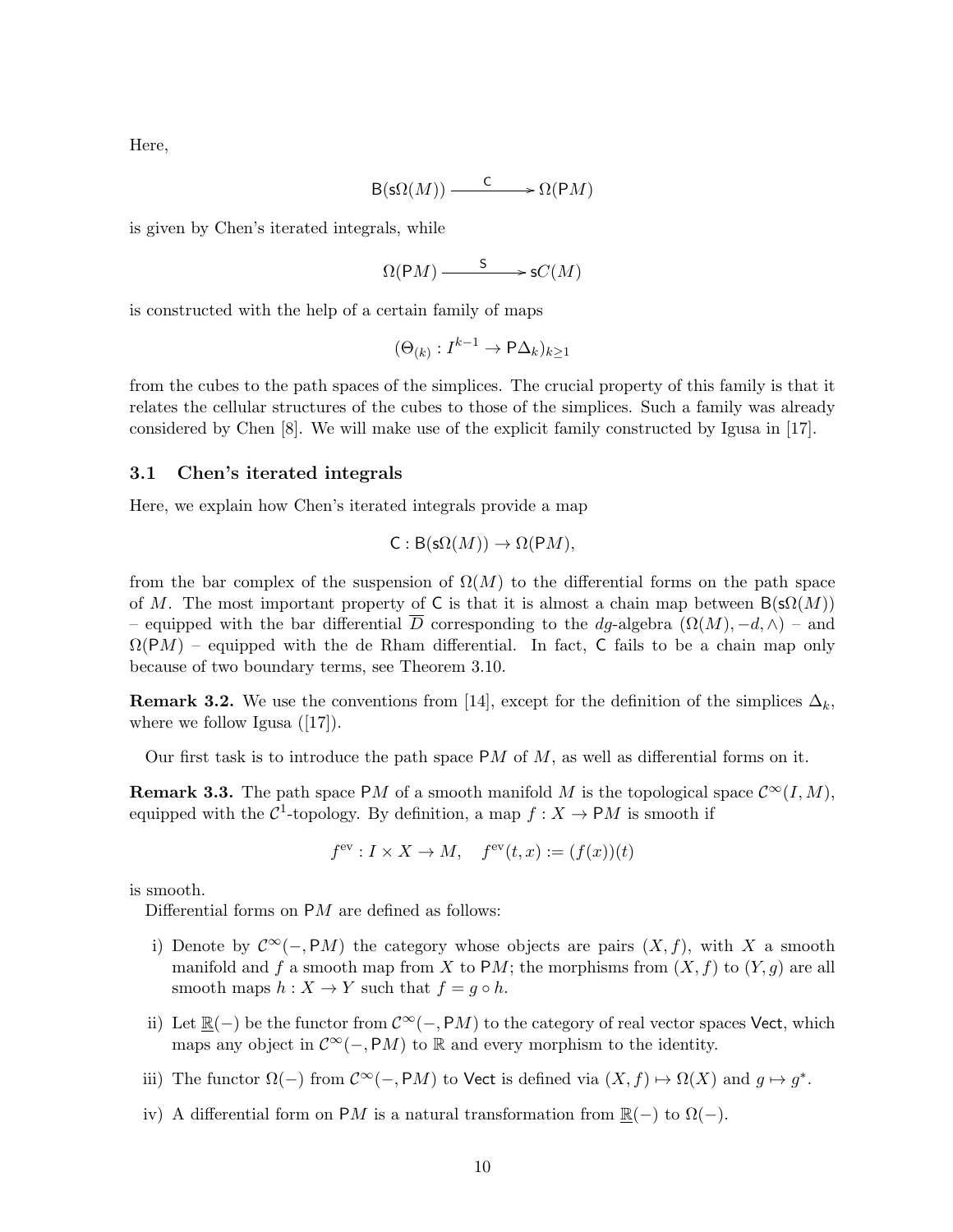Put another way: a differential form  $\alpha$  on PM is a natural association of a differential form on X, which we will denote by  $f^*\alpha$ , to a pair  $(X, f : X \to PM)$ . The idea is simply that it suffices to know all the pull backs of a differential form to finite dimensional manifolds in order to know the differential form itself. The wedge product and the de Rham differential are defined by requiring the pullback operation to preserve them.

We call a continuous map  $h : PM \rightarrow PN$  smooth if the composition of any smooth map  $f: X \to PM$  with h is smooth. Smooth maps induce pull back maps  $\Omega(PN) \to \Omega(PM)$ . Moreover, observe that every smooth map  $h : M \to N$  induces a smooth map  $Ph : PM \to PN$ on the path spaces via composition.

**Remark 3.4.** Let X be a manifold and  $\Delta_k$  the k-simplex, i.e.

$$
\Delta_k := \{(t_1,\ldots,t_k) \in \mathbb{R}^k : 1 \ge t_1 \ge t_2 \ge \cdots \ge t_k \ge 0\} \subset \mathbb{R}^k.
$$

We define the push forward along the projection

$$
\pi: \Delta_k \times X \to X
$$

to be the linear map

$$
\pi_* : \Omega(\Delta_k \times X) \to \Omega(X)
$$

of degree  $-k$  determined by setting

$$
\pi_*\left(f(t,x)dt^{i_1}\cdots dt^{i_r}dx^{j_1}\cdots dx^{j_s}\right):=\left(\int_{\Delta_k}f(t,x)dt^{i_1}\cdots dt^{i_r}\right)dx^{j_1}\cdots dx^{j_s}.
$$

Observe that for X compact and oriented,

$$
\int_X \pi_*(\alpha) = \int_{\Delta_k \times X} \alpha
$$

holds for all  $\alpha \in \Omega(\Delta_k \times X)$ .

**Lemma 3.5.** The push forward  $\pi_* : \Omega(\Delta_k \times X) \to \Omega(X)$  is a morphism of left  $\Omega(X)$ -modules of degree  $-k$ , i.e. for every  $\alpha \in \Omega(X)$  and every  $\beta \in \Omega(\Delta_k \times X)$ , we have

$$
\pi_*(\pi^*\alpha \wedge \beta) = (-1)^{|\alpha|k} \alpha \wedge \pi_*(\beta).
$$

Furthermore, let  $\partial \pi$  be the composition

$$
\partial \Delta_k \times X \xrightarrow{\iota \times \text{id}} \longrightarrow \Delta_k \times X \xrightarrow{\pi} X,
$$

where  $\partial \Delta_k$  denotes the disjoint union of the codimension one strata of  $\Delta_k$ .

Then the following formula holds:

$$
\pi_* \circ d - (-1)^k d \circ \pi_* = (\partial \pi)_* \circ (\iota \times \mathrm{id})^*.
$$

Here, the push forward along  $\partial \pi$  is understood as the sum over the push forwards of the individual faces which appear as the connected components of  $\partial \Delta_k$ .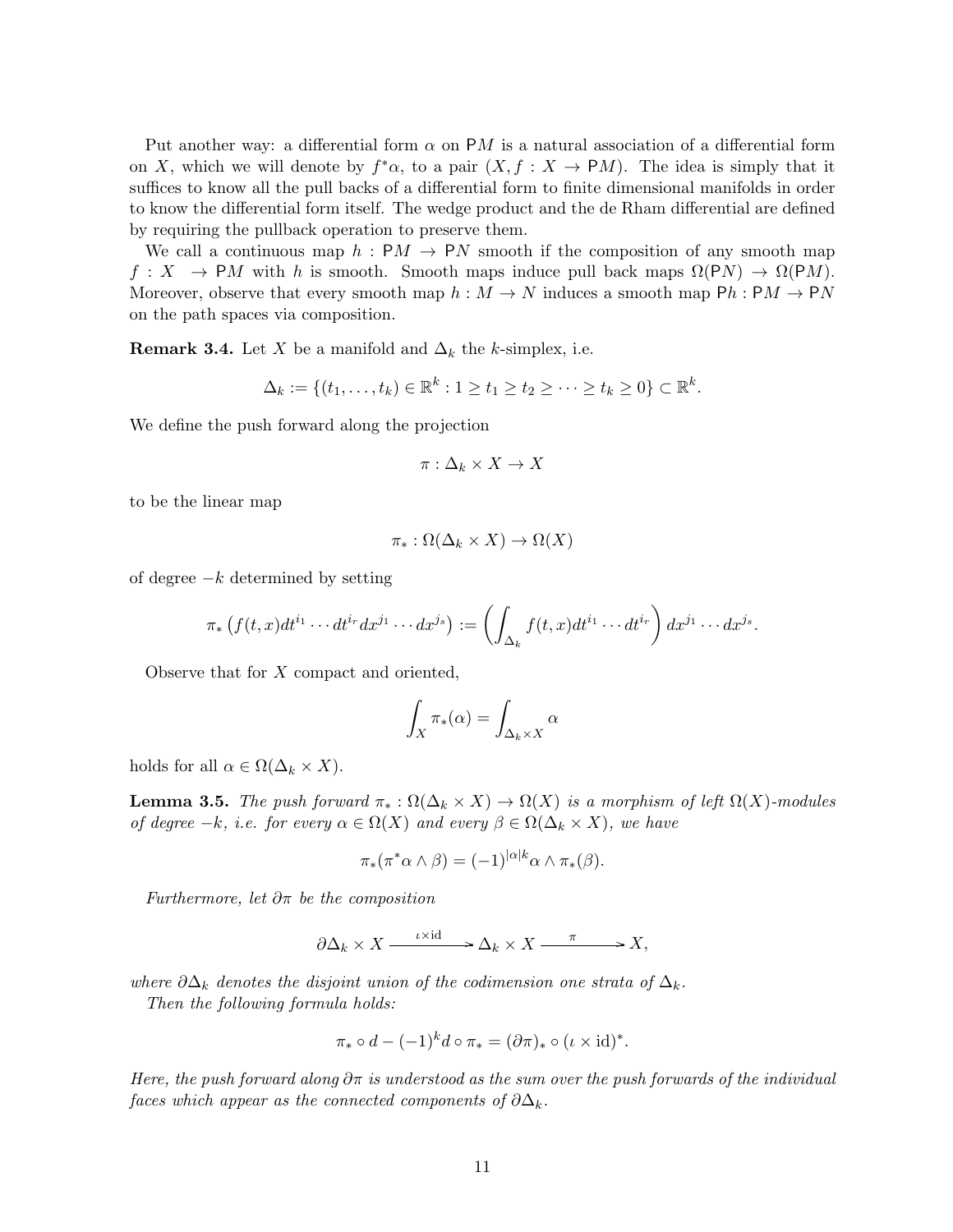Remark 3.6. Next we define Chen's iterated integrals for differential forms on a smooth manifold  $M$ . This is a degree zero linear map:

$$
\mathsf{C}:\mathsf{B}(\mathsf{s}\Omega(M)):=\bigoplus_{k\geq 1}\left(\mathsf{s}\Omega(M)\right)^{\otimes k}\to \Omega(\mathsf{P} M).
$$

Let  $sa_1 \otimes \cdots \otimes sa_n$  be an element of the bar complex  $B(s\Omega(M))$ . Given any smooth map  $f: I \times X \to M$ , we define a differential form on X by the following procedure:

i) Thinking of  $\Delta_n$  as the compactified configuration space of (unordered) points on the interval I, one obtains an extension of  $f: I \times X \to M$  to

$$
f_{(n)}: \Delta_n \times X \to M \times \cdots \times M, \quad f_{(n)}(t_1, \ldots, t_n, x) := (f(t_1, x), \ldots, f(t_n, x)).
$$

We will sometimes omit the subscript  $(n)$  if the dimension of the simplex is clear from the context.

ii) Pull back the differential form  $a_i$  to  $M \times \cdots \times M$  via the *i*'th projection map

$$
p_i:M^{\times n}\to M
$$

and pull back the wedge product  $p_1^* a_1 \wedge \cdots \wedge p_n^* a_n$  to  $\Delta_n \times X$  via  $f_{(n)}$ .

- iii) To obtain a differential form on X, push the differential form  $f_{(n)}^*(p_1^*a_1 \wedge \cdots \wedge p_n^*a_n)$  forward to X along  $\pi : \Delta_n \times X \to X$ .
- iv) Finally, multiply this differential form with the sign

$$
(-1)^{\sum_{i=1}^n [a_i](n-i)},
$$

where [a] denotes the degree of an element  $sa \in \mathcal{S}\Omega(M)$ .

Note that this is exactly the sign by which  $(s^{-1} \otimes \cdots \otimes s^{-1})(sa_1 \otimes \cdots \otimes sa_n)$  differs from  $(a_1 \otimes \cdots \otimes a_n).$ 

We denote the resulting differential form on X by  $f^*(\mathsf{C}(sa_1 \otimes \cdots \otimes sa_k))$ . It is straight forward to check that this construction is natural and therefore defines a differential form on the path space  $PM$ . Let us write down the whole construction more compactly:

Definition 3.7. Chen's map

$$
C: B(s\Omega(M)) \to \Omega(PM)
$$

from the bar complex of the suspension of differential forms to the de Rham complex of the path space PM is defined by setting

$$
f^*(\mathsf{C}(sa_1 \otimes \cdots sa_n)) := (-1)^{\sum_{i=1}^n [a_i](n-i)} \pi_*((f_{(n)}^{ev})^*(p_1^* a_1 \wedge \cdots \wedge p_n^* a_n))
$$

for any object  $(X, f)$  in the category  $\mathcal{C}^{\infty}(-, PM)$ .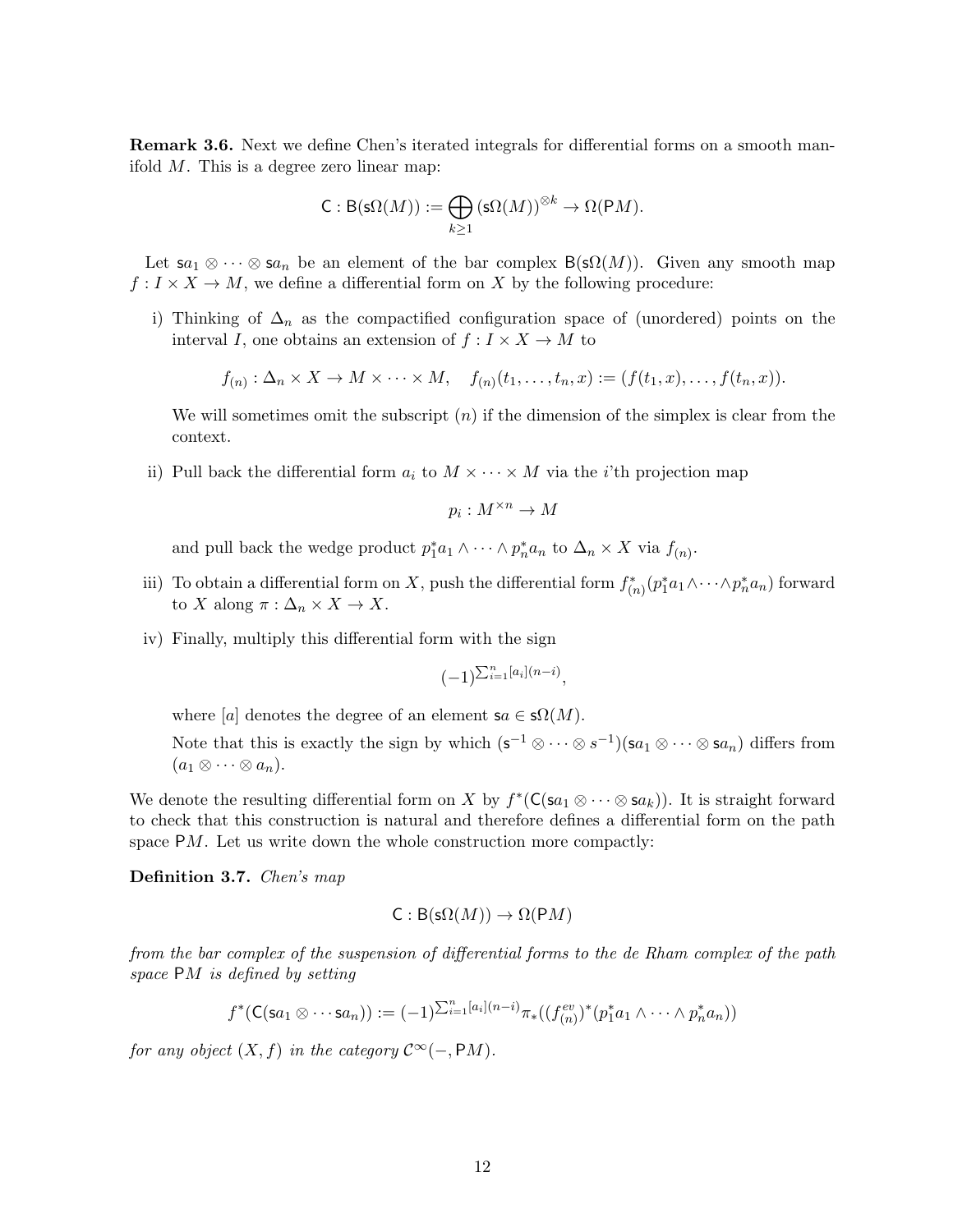**Remark 3.8.** An important property of Chen's map is that the image of an element  $sa_1 \otimes \cdots \otimes sa_n$ of  $B(s\Omega(M))$ , for which one of the factors  $a_i$  is a function, is zero. This follows from the observation that in this case the pull back  $f^*C(\mathbf{S}a_1 \otimes \cdots \otimes \mathbf{S}a_n)$  by any smooth map  $f : X \to \mathsf{P}M$ vanishes. Indeed, the differential form

$$
(f_{(n)}^{\text{ev}})^*(p_1^*a_1 \wedge \cdots \wedge p_n^*a_n) \in \Omega(\Delta_n \times X)
$$

is annihilated by the vector field  $\frac{\partial}{\partial t^i}$ , where  $t^i$  denotes the *i*-th coordinate on the simplex  $\Delta_n$ . Hence the push forward of the differential form along  $\pi : \Delta_n \times X \to X$  vanishes.

**Lemma 3.9.** Chen's map C is natural, i.e. for any smooth map  $h : M \to N$  the diagram

B(sΩ(M)) <sup>C</sup> /Ω(PM) B(sΩ(N)) <sup>C</sup> / Bh OO Ω(PN) (Ph) ∗ OO

commutes. Here, Bh denotes the linear map which extends

$$
\mathsf{s} a_1 \otimes \cdots \otimes \mathsf{s} a_n \mapsto \mathsf{s} h^*(a_1) \otimes \cdots \otimes \mathsf{s} h^*(a_n).
$$

Proof. This is essentially an exercise in unraveling the definitions. The key-observation is that for any smooth map  $f: X \to PM$ ,

$$
(\mathsf{P} h \circ f)_{(n)}^{\text{ev}} = (h \times \cdots \times h) \circ f_{(n)}^{\text{ev}}
$$

is satisfied.  $\Box$ 

**Theorem 3.10** (Chen). For any element  $sa_1 \otimes \cdots \otimes sa_n$  of the bar complex  $B(s\Omega(M))$ , the following identity holds:

$$
d(\mathsf{C}(sa_1 \otimes \cdots \otimes sa_n)) = \mathsf{C}(\overline{D}(sa_1 \otimes \cdots \otimes sa_n)) +
$$
  

$$
ev_1^*(a_1) \wedge \mathsf{C}(sa_2 \otimes \cdots \otimes sa_n) - (-1)^{[a_1] + \cdots + [a_{n-1}]} \mathsf{C}(sa_1 \otimes \cdots \otimes sa_{n-1}) \wedge ev_0^*(a_n).
$$

Here:

- 1.  $\overline{D}$  is the differential corresponding to the differential graded algebra  $(\Omega(M), -d, \wedge)$ .
- 2. The maps ev<sub>0</sub> and ev<sub>1</sub> : PM  $\rightarrow$  M are given by  $\gamma \mapsto \gamma(i)$  for  $i = 0$  or 1, respectively.

*Proof.* It suffices to establish the formula for the pull back of  $C(sa_1 \otimes \cdots \otimes sa_n)$  by any smooth map  $f: X \to PM$ . Using Lemma 3.5, one sees that  $f^*dC(\mathbf{s}a_1 \otimes \cdots \otimes \mathbf{s}a_n)$  is equal to

$$
(-1)^n (\pi_* d \left( f_{(n)}^* (p_1^* a_1 \wedge \cdots \wedge p_n^* a_n) \right)) +
$$
  

$$
(-1)^{n+1} ((\partial \pi)_* (\iota \times \mathrm{id})^* f_{(n)}^* (p_1^* a_1 \wedge \cdots \wedge p_n^* a_n))
$$

times the sign  $(-1)^{\sum_{i=1}^{n}[a_i](n-i)}$ . The first term gives

$$
\sum_{i=1}^n (-1)^{[a_1]+\cdots+[a_{i-1}]} f^*C(\mathbf{s} a_1 \otimes \cdots \otimes \mathbf{s} (-da_i) \otimes \cdots \otimes \mathbf{s} a_n),
$$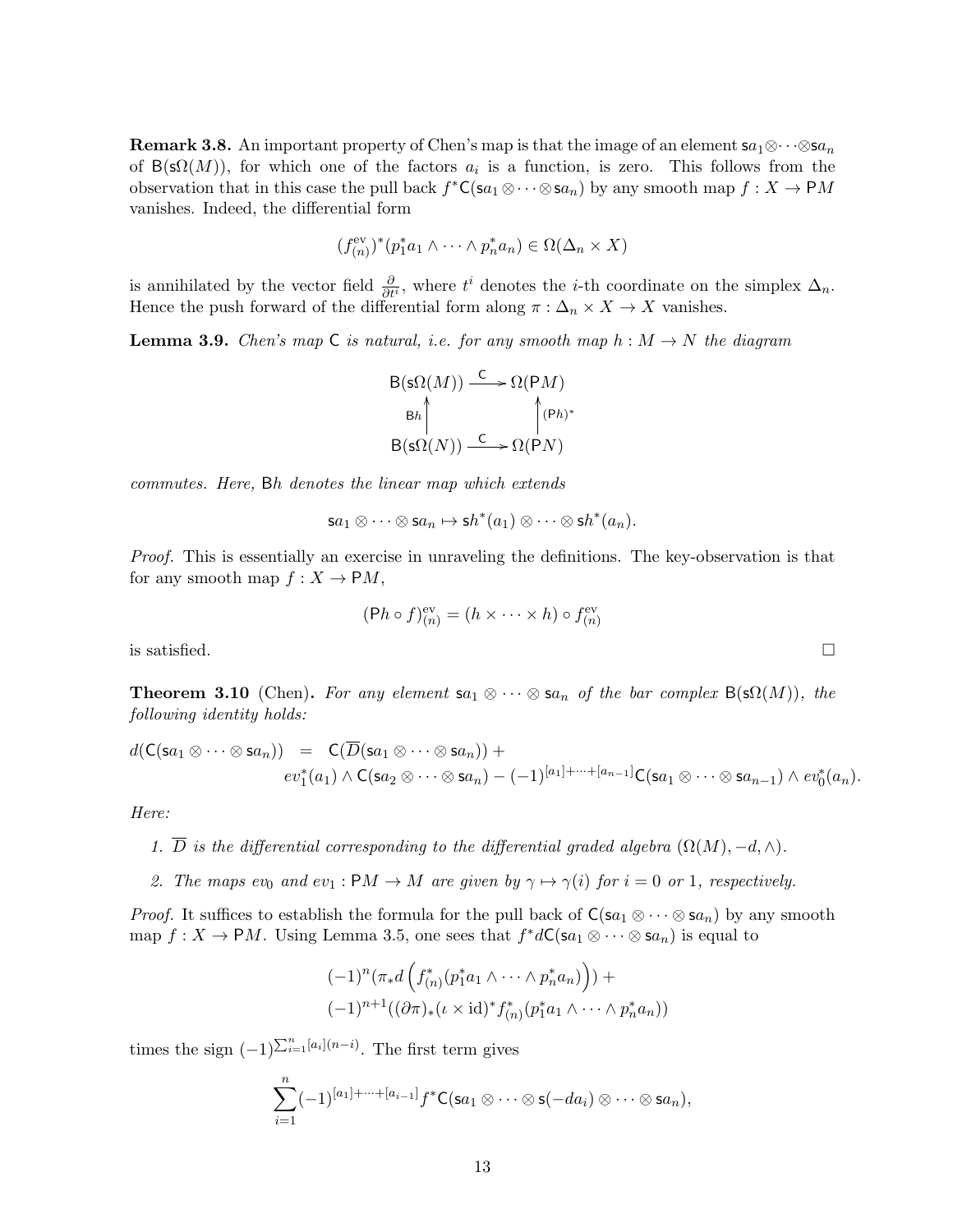while the second one yields

$$
\sum_{i=1}^{n-1} (-1)^{[a_1]+\cdots+[a_i]} f^* C(\mathsf{sa}_1 \otimes \cdots \otimes \mathsf{s}(a_i \wedge a_{i+1}) \otimes \cdots \otimes \mathsf{sa}_n)
$$
  
+
$$
(\text{ev}_1 \circ f)^* a_1 \wedge f^* C(\mathsf{sa}_2 \otimes \cdots \otimes \mathsf{sa}_n)
$$
  
-
$$
(-1)^{[a_1]+\cdots+[a_{n-1}]} f^* C(\mathsf{sa}_1 \otimes \cdots \otimes \mathsf{sa}_{n-1}) \wedge (\text{ev}_0 \circ f)^* a_n.
$$

 $\Box$ 

Definition 3.11. The set

$$
\mathcal{C}^{\infty}_+(I, \partial I) := \{ \phi : I \to I \; smooth \; and \; monotone : \phi(0) = 0, \phi(1) = 1 \}
$$

is a monoid under composition and acts on  $\mathcal{C}^{\infty}(X, \mathsf{P} M)$  via reparametrizations, i.e. via

$$
\begin{array}{rcl}\mathcal{C}^{\infty}_+(I, \partial I) \times \mathcal{C}^{\infty}(X, \mathsf{P} M) & \to & \mathcal{C}^{\infty}(X, \mathsf{P} M), \\
(\phi, f) & \mapsto & (\phi \bullet f)^{ev}(t, x) := f^{ev}(\phi(t), x).\n\end{array}
$$

A differential form  $\alpha \in \Omega(\mathrm{P}M)$  is reparametrization invariant if for any smooth map  $f: X \to Y$ PM and any reparametrization  $\phi \in C_+^{\infty}(I, \partial I)$ , the equation

$$
f^*\alpha = (\phi \bullet f)^*\alpha
$$

holds. We denote the subcomplex of invariant differential forms by  $\Omega_{inv}(PM)$ .

Lemma 3.12. The image of Chen's map

$$
C: B(s\Omega(M)) \to \Omega(PM)
$$

is contained in the subcomplex  $\Omega_{inv}(PM)$  of reparametrization invariant differential forms on PM.

*Proof.* Pick  $f: X \to PM$  and  $\phi \in C^{\infty}_+(I, \partial I)$  arbitrary. We have to check that

 $f^*C(\mathsf{s}a_1\otimes\cdots\otimes \mathsf{s}a_n)=(\phi\bullet f)^*C(\mathsf{s}a_1\otimes\cdots\otimes \mathsf{s}a_n)$ 

holds for any  $a_1, \ldots, a_n \in \Omega(M)$ .

Using

$$
(\phi \bullet f)_{(n)}^{\text{ev}} = f_{(n)}^{\text{ev}} \circ (\phi \times \cdots \times \phi \times \text{id}) : \Delta_n \times X \to M^{\times n},
$$

one sees that it suffices to prove the equation

$$
\pi_* = \pi_* \circ (\phi \times \cdots \times \phi \times id)^* : \Omega(\Delta_n \times X) \to \Omega(X),
$$

where  $\pi$  denotes the projection  $\Delta_n \times X \to X$ . This equation can be deduced inductively from the behavior of one-dimensional integrals under substitution.

Remark 3.13. Later on, we will use the reparametrization invariance of differential forms in the image of Chen's map C under piecewise linear reparametrizations. In order to handle these kind of reparametrizations correctly, one should introduce the space of piecewise smooth paths PM of M. By definition, a smooth map from X to  $\tilde{P}M$  is a continuous maps  $F<sup>ev</sup>: I \times X \to M$  together with a finite partition  $([a_i, b_i])$  of I such that the restriction of  $F^{\text{ev}}$  to  $X \times ]a_i, b_i|$  is smooth. The set  $\mathcal{C}^{\infty}(X,PM)$  is acted upon by the monoid of piecewise smooth reparametrizations of I (still monotone and endpoints-preserving). Observe that the definition of Chen's map C extends to smooth maps  $X \to PM$  and still yields smooth differential forms on X. Furthermore the reparametrization invariance continues to hold in the piecewise smooth setting.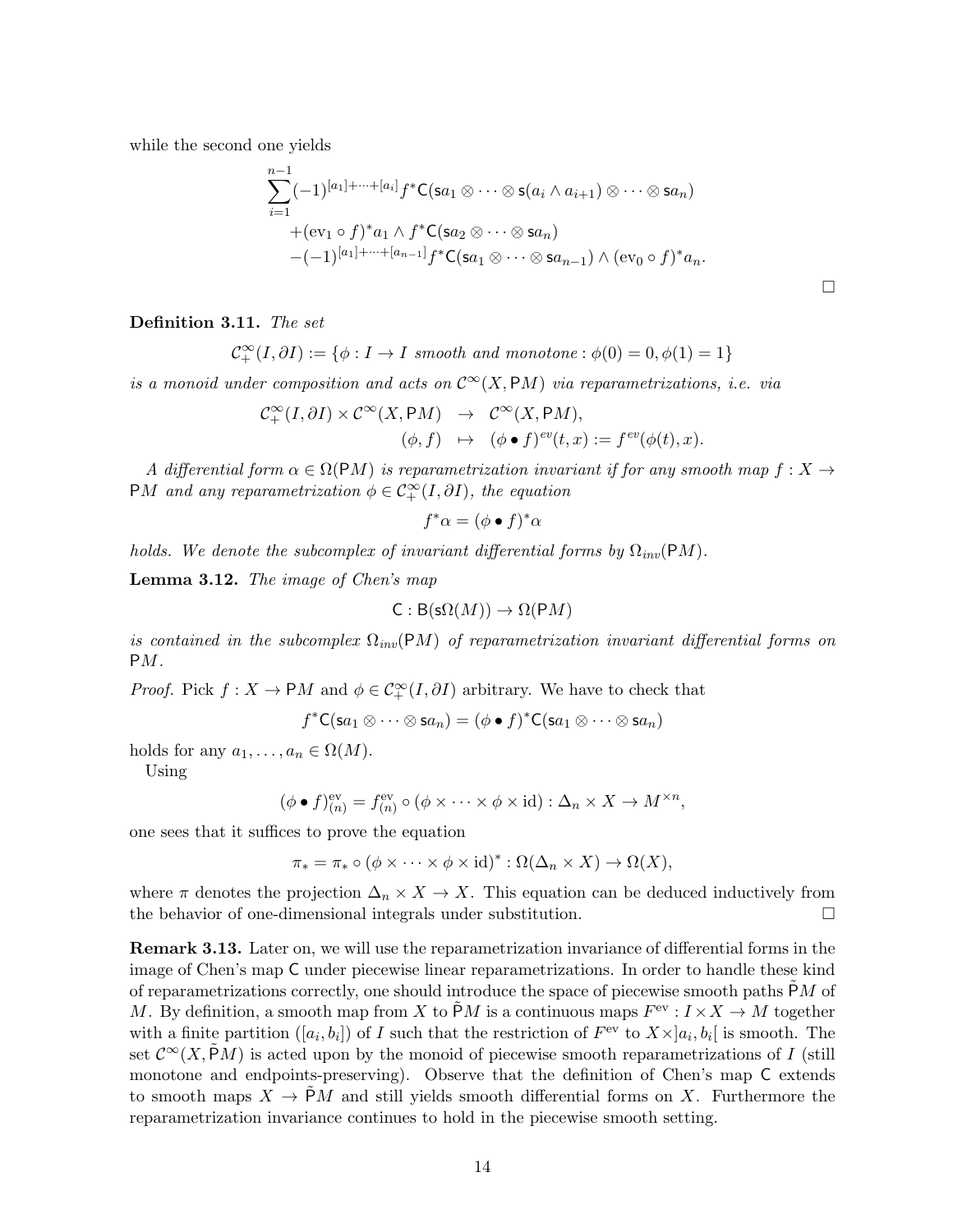### 3.2 Igusa's map

In this paragraph we construct a map

$$
\mathsf{S} : \Omega(\mathsf{P} M) \to \mathsf{s} C(M)
$$

from the differential forms on  $PM$  to the suspension of the singular cochains on M. We will need a sequence of maps from the cubes to the simplices, which relate their cellular structures. These maps were originally considered by Adams  $([1])$  and  $-$  later on  $-$  by Chen  $([8])$ . We will use a construction due to Igusa ([17]).

**Remark 3.14.** As mentioned before, we use the following definition of the k-simplex  $\Delta_k$ :

$$
\Delta_k := \{(t_1,\ldots,t_k) \in \mathbb{R}^k : 1 \ge t_1 \ge t_2 \ge \cdots \ge t_k \ge 0\} \subset \mathbb{R}^k.
$$

In this convention, the face- and degeneracy-maps that equip  $\{\Delta_k\}$  with the structure of a cosimplicial set are given by

$$
\partial_i : \Delta_k \to \Delta_{k+1}, \quad (t_1, \dots, t_k) \mapsto \begin{cases} (1, t_1, \dots, t_k) & \text{for } i = 0, \\ (t_1, \dots, t_{i-1}, t_i, t_i, t_{i+1}, \dots, t_k) & \text{for } 0 < i < k+1, \\ (t_1, \dots, t_k, 0) & \text{for } i = k+1. \end{cases} \quad \text{and} \quad \text{for } i = k+1.
$$
\n
$$
\epsilon_i : \Delta_k \to \Delta_{k-1}, \quad (t_1, \dots, t_k) \mapsto (t_1, \dots, t_{i-1}, \hat{t}_i, t_{i+1}, \dots, t_k), \quad \text{respectively.}
$$

The *i*-th vertex  $v_i$  of  $\Delta_k$  is the point

$$
(\underbrace{1,\ldots,1}_{i \text{ times}}, \underbrace{0,\ldots,0}_{k-i \text{ times}}) \in \Delta_k.
$$

The simplicial set of (smooth) singular chains  $\text{Sing}(M)$  of M is given by

$$
\text{Sing}_k(M) := \mathcal{C}^\infty(\Delta_k, M).
$$

The simplicial structure maps  $\{d_i\}$  and  $\{s_i\}$  are defined via  $d_i := \partial_i^*$  and  $s_i := \epsilon_i^*$ .

Observe that the maps  $P_i$  and  $Q_i$ , which send an element  $\text{Sing}(M)$  to its back- and front-face, respectively, are equal to the pull backs of

> $U_i: \Delta_i \rightarrow \Delta_k, \quad (t_1, \ldots, t_i) \mapsto (1, \ldots, 1, t_1, \ldots, t_i)$  and  $V_i: \Delta_i \rightarrow \Delta_k, \quad (t_1, \ldots, t_i) \mapsto (t_1, \ldots, t_i, 0, \ldots, 0), \quad$  respectively.

**Definition 3.15.** Let M be a manifold. The dg-algebra of (smooth) singular cochains  $(C(M), \delta, \cup)$ consists of:

- The graded vector space  $C(M)$  of linear functionals on the vector space generated by  $Sing(M)$  over  $\mathbb{R}$ .
- The differential  $\delta$  defined by

$$
(\delta\phi)(\sigma) := \sum_{i=0}^k (-1)^i (d_i^*\phi)(\sigma) := \sum_{i=0}^k (-1)^i \phi(\partial_i^*\sigma).
$$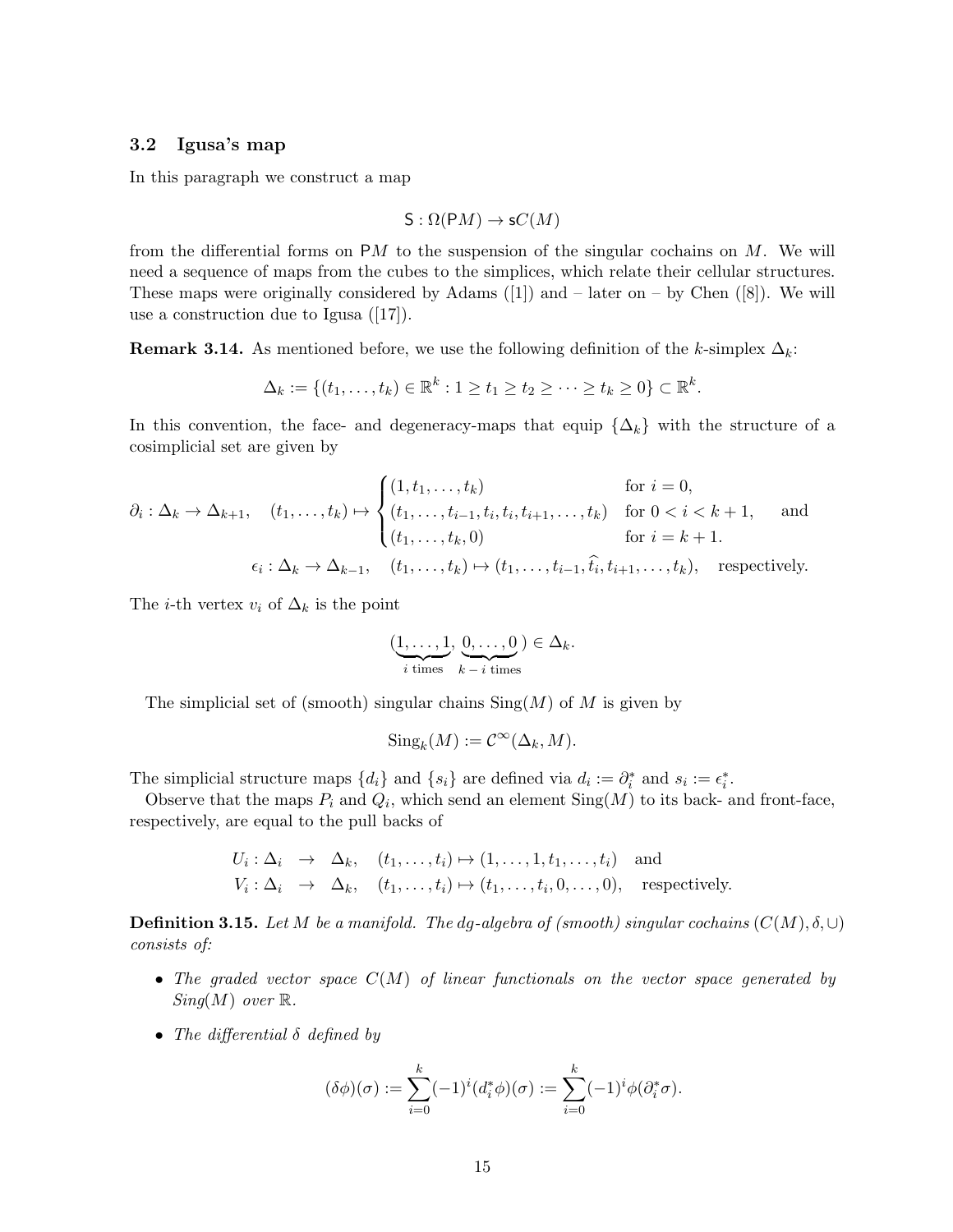• The cup product  $\cup$  defined by

$$
(\phi \cup \psi)(\sigma) := \phi(V_i^*\sigma)\psi(U_j^*\sigma).
$$

**Definition 3.16.** For each  $k \geq 0$ , the map

$$
\Theta_{(k)} : I^{k-1} \to \mathsf{P}\Delta_k,
$$

is defined to be the composition

$$
I^{k-1} \xrightarrow{\lambda_{(k)}} \mathsf{P} I^k \xrightarrow{\mathsf{P} \pi_k} \mathsf{P} \Delta_k.
$$

Here  $\pi_k : I^k \to \Delta_k$  is given by  $\pi_k(x_1, \ldots, x_k) := (t_1, \ldots, t_k)$ , with components

$$
t_i := \max\{x_i, \ldots, x_k\}.
$$

The map  $\lambda_{(k)} : I^{k-1} \to \mathsf{P} I^k$  is defined by sending a point  $(x_1, \ldots, x_{k-1})$  to the path which goes backwards through the following  $k + 1$  points:

$$
0 \leftarrow x_1 e_1 \leftarrow (x_1 e_1 + x_2 e_2) \leftarrow \dots \leftarrow (x_1 e_1 + \dots + x_{k-1} e_{k-1}) \leftarrow (x_1 e_1 + \dots + x_{k-1} e_{k-1} + e_k),
$$

where  $(e_1, \dots, e_n)$  denotes the standard basis of  $\mathbb{R}^n$ . In other words, for  $j = 0, \dots, k$  we set:

$$
\lambda_{(k)}(x_1,\ldots,x_{k-1})(\frac{k-j}{k})=x_1e_1+\cdots+x_je_j,
$$

where  $x_k = 1$ , and interpolate linearly.

By convention,  $\Theta_{(0)}$  is the map from a point to a point. We will denote the map adjoint to  $\Theta_{(k)}$  by  $\Theta_k: I^k \to \Delta_k$ .

#### Remark 3.17.

Let us mention some properties of the maps  $\Theta_{(k)}$ :

- 1. The maps  $\Theta_{(k)}$  are piecewise linear but not smooth. However, one can smooth them via reparametrizations. The reparametrization invariance of elements in the image of Chen's map then guarantees that for all our purposes the maps  $\Theta_{(k)}$  behave as if they were smooth.
- 2. One can check that the degree of the map  $\Theta_k: I^k \to \Delta_k$  is  $(-1)^k$ , i.e.

$$
\int_{I^k} \Theta_k^* \alpha = (-1)^k \int_{\Delta_k} \alpha
$$

for every differential form  $\alpha \in \Omega(\Delta_k)$ .

3. The image of  $\Theta_k$  lies in the subset  $P(\Delta_k, v_k, v_0)$  of paths starting at the last vertex  $v_k$  and ending at the zeroth vertex  $v_0$ .

The key properties of the maps  $\Theta_{(k)}$  are described in the following lemma from [17]:

Lemma 3.18. The sequence of maps

$$
\Theta_{(k)} : I^{k-1} \to \mathsf{P}\Delta_k,
$$

satisfies the following properties: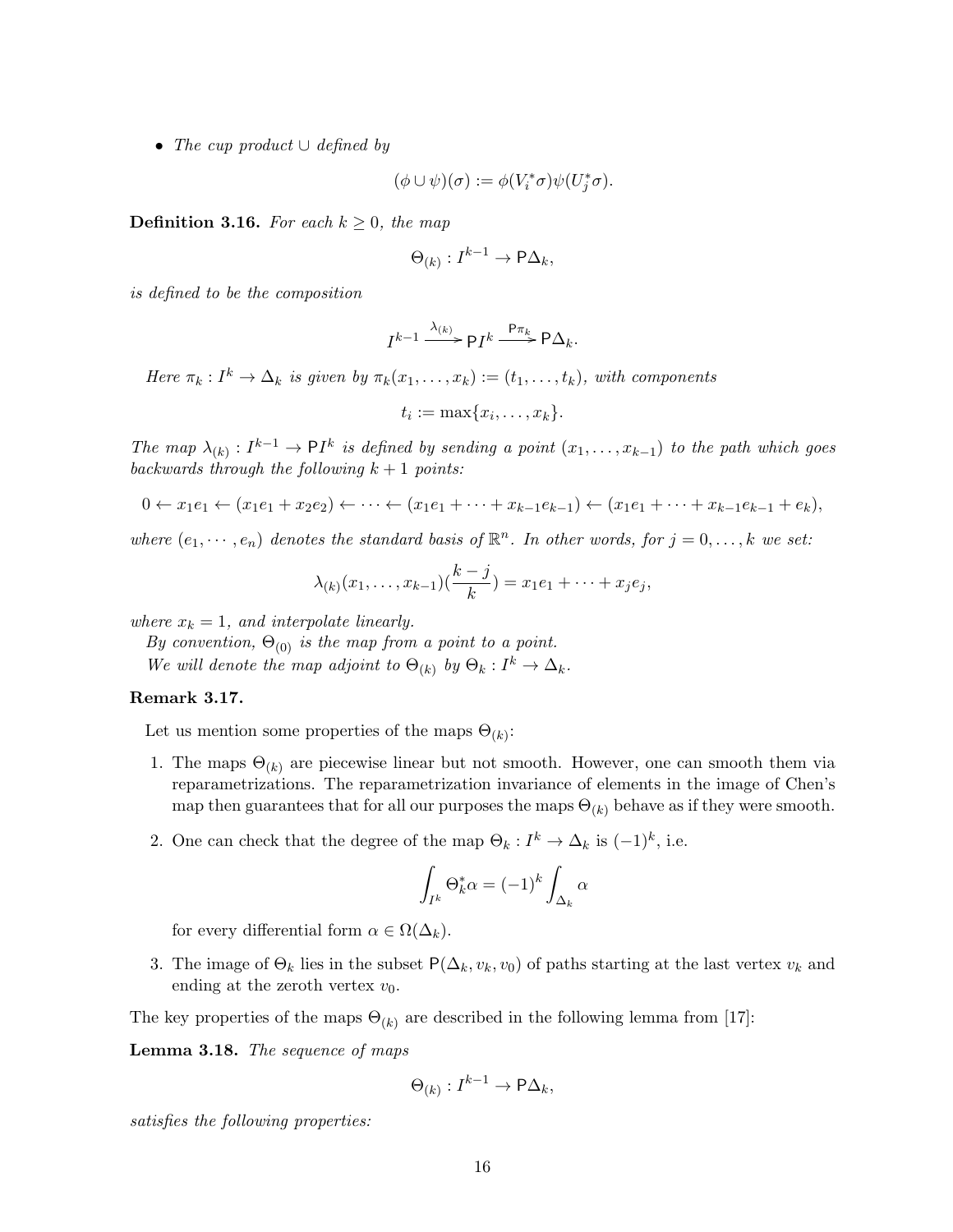1. For  $1 \leq i \leq k-1$  the diagram

$$
I^{k-2} \xrightarrow{\partial_i^-} I^{k-1} \xrightarrow{\Theta_{(k)}} P(\Delta_k, v_k, v_0)
$$
  
\n
$$
\Theta_{(k-1)} \downarrow \qquad \qquad \uparrow \Theta_i
$$
  
\n
$$
P(\Delta_{k-1}, v_{k-1}, v_0) \xrightarrow{\hat{\phi}_i} P(\Delta_{k-1}, v_{k-1}, v_0)
$$

commutes, where the maps are as follows:

- $\partial_i^- : I^{k-2} \to I^{k-1}$  is  $(x_1, \dots, x_{k-2}) \mapsto (x_1, \dots, x_{i-1}, 0, x_i, \dots, x_{k-2}),$
- $\hat{\phi}_i$  is the map induced by the following piecewise smooth reparametrization

$$
\phi_i(t) := \begin{cases} \frac{kt}{k-1} & \text{for } 0 \le t \le \frac{k-i-1}{k},\\ \frac{k-i-1}{k-1} & \text{for } \frac{k-i-1}{k} \le t \le \frac{k-i}{k},\\ \frac{kt-1}{k-1} & \text{for } \frac{k-i}{k} \le t \le 1. \end{cases}
$$

Hence,  $\hat{\phi}_i \circ \Theta_{(k-1)} = \phi_i \bullet \Theta_{(k-1)}$ .

- P $\partial_i$  is the smooth map induced by the the i'th face map  $\partial_i : \Delta_{k-1} \to \Delta_k$ .
- 2. For  $1 \leq i \leq k-1$  the diagram

$$
I^{k-2} \xrightarrow{\partial_i^+} I^{k-1} \xrightarrow{\Theta_{(k)}} P(\Delta_k, v_k, v_0)
$$
  
\n
$$
\cong \downarrow \qquad \qquad \downarrow \qquad \downarrow
$$
  
\n
$$
I^{i-1} \times I^{k-i-1} \xrightarrow{\Theta_{(i)} \times \Theta_{(k-i)}} P(\Delta_i, v_i, v_0) \times P(\Delta_{k-i}, v_{k-i}, v_0),
$$

commutes. Here  $\mu_i$  is the concatenation map

$$
\mu_i(\alpha,\beta)(t) := \begin{cases} U_{k-i}\left(\beta(\frac{kt}{k-i})\right) & \text{for } 0 \le t \le \frac{k-i}{k}, \\ V_i\left(\alpha(\frac{k}{i}(t-\frac{k-i}{k})) \quad \text{for } \frac{k-i}{k} \le t \le 1, \end{cases}
$$

and  $\partial_i^+ : I^{k-2} \to I^{k-1}$  is given by

$$
(x_1, \dots, x_{k-2}) \mapsto (x_1, \dots, x_{i-1}, 1, x_i, \dots, x_{k-2}).
$$

**Lemma 3.19.** Let  $\mu_i$  be the *i*-th concatenation map from Lemma 3.18 and suppose  $a_1, \ldots, a_n$ are differential forms on  $\Delta_k$ . Also, let  $f: X \to \mathsf{P}(\Delta_i, v_i, v_0)$  and  $g: Y \to \mathsf{P}(\Delta_{k-i}, v_{k-i}, v_0)$  be smooth maps. Then the following factorization property holds:

$$
\int_{X\times Y} (f\times g)^*(\mu_i)^* C(\mathsf{S}a_1\otimes\cdots\otimes \mathsf{S}a_n) \n= \sum_{l=0}^n \left( \int_X f^* C(\mathsf{s}V_i^* a_1\otimes\cdots\otimes \mathsf{s}V_i^* a_l) \right) \times \left( \int_Y g^* C(\mathsf{s}U_{k-i}^* a_{l+1}\otimes\cdots\otimes \mathsf{s}U_{k-i}^* a_n) \right).
$$

Here we extended the map C to the augmented bar complex  $\mathbb{R} \oplus B(\mathsf{s}\Omega(M))$  by setting

$$
\mathsf{C}(1):=1.
$$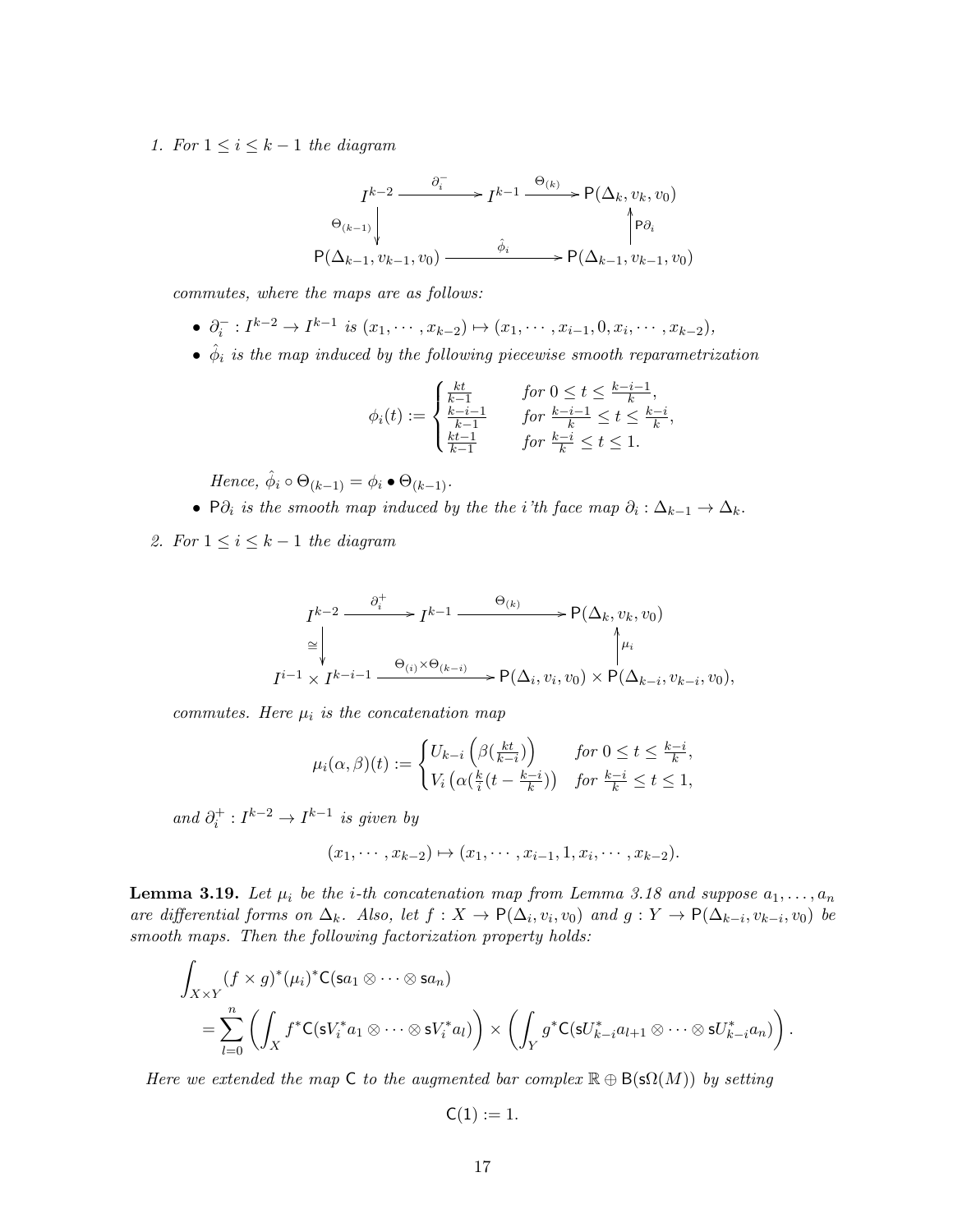Proof. The main observation is that the diagram



is commutative, where  $\gamma_l$  is

$$
\gamma_l : \Delta_l \times \Delta_{n-l} \rightarrow \Delta_n
$$
  

$$
(\vec{u}, \vec{v}) \rightarrow (\frac{i}{k}\vec{u} + \frac{k-i}{k}\vec{1}, \frac{k-i}{k}\vec{v}).
$$

It is easy to check that  $\gamma_l$  is injective in the interior of  $\Delta_l \times \Delta_{n-l}$  and maps onto

$$
\Delta_n(l) := \{1 \ge t_1 \cdots \ge t_l \ge \frac{k-i}{k} \ge t_{l+1} \ge \cdots \ge t_n \ge 0\}.
$$

Observe that the interiors of  $\Delta_n(l)$  are disjoint for different values of l and that the union over

all l differs from  $\Delta_n$  by a set of measure zero only. Moreover,  $\gamma_l$  is orientation preserving. Now, we compute

$$
\int_{X\times Y} (\pi_{X\times Y})_* ((\mu_i \circ (f \times g)^{\text{ev}})_{(n)})^* (p_1^* a_1 \wedge \cdots \wedge p_n^* a_n)
$$
\n=
$$
\int_{\Delta_n \times X \times Y} ((\mu_i \circ (f \times g)^{\text{ev}})_{(n)})^* (p_1^* a_1 \wedge \cdots \wedge p_n^* a_n)
$$
\n=
$$
\sum_{l=0}^n \int_{\Delta_n(l) \times X \times Y} ((\mu_i \circ (f \times g)^{\text{ev}})_{(n)})^* (p_1^* a_1 \wedge \cdots \wedge p_n^* a_n)
$$
\n=
$$
\sum_{l=0}^n \int_{\Delta_l \times \Delta_{n-l} \times X \times Y} ((\gamma_l \times \text{id}_{X \times Y}))^* ((\mu_i \circ (f \times g)^{\text{ev}})_{(n)})^* (p_1^* a_1 \wedge \cdots \wedge p_n^* a_n)
$$
\n=
$$
\sum_{l=0}^n (-1)^{(n-l) \dim X} \int_{(\Delta_l \times X) \times (\Delta_{n-l} \times Y)} ((f^{\text{ev}})_{(l)} \times (g^{\text{ev}})_{(n-l)})^* (f^{\text{ev}})_{(l)} \wedge \cdots \wedge p_n^* a_n)
$$
\n=
$$
\sum_{l=0}^n (-1)^{(n-l) \dim X} \left( \int_{\Delta_l \times X} (f^{\text{ev}}_{(l)})^* (p_1^* V_i^* a_1 \wedge \cdots \wedge p_l^* V_i^* a_l) \right) \times \left( \int_{\Delta_{n-l} \times Y} (g^{\text{ev}}_{(n-l)})^* (p_1^* U_{k-i}^* a_{l+1} \wedge \cdots \wedge p_{n-l}^* U_{k-i}^* a_n) \right)
$$
\n=
$$
\sum_{l=0}^n (-1)^{(n-l) \dim X} \left( \int_X (\pi_X)_* (f^{\text{ev}}_{(l)})^* (p_1^* V_i^* a_1 \wedge \cdots \wedge p_l^* V_i^* a_l) \right) \times \left( \int_Y (\pi_Y)_* (g^{\text{ev}}_{(n-l)})^* (p_1^* U_{k-i}^* a_{l+1} \wedge \cdots \wedge p_{n-l}^* U_{k-i}
$$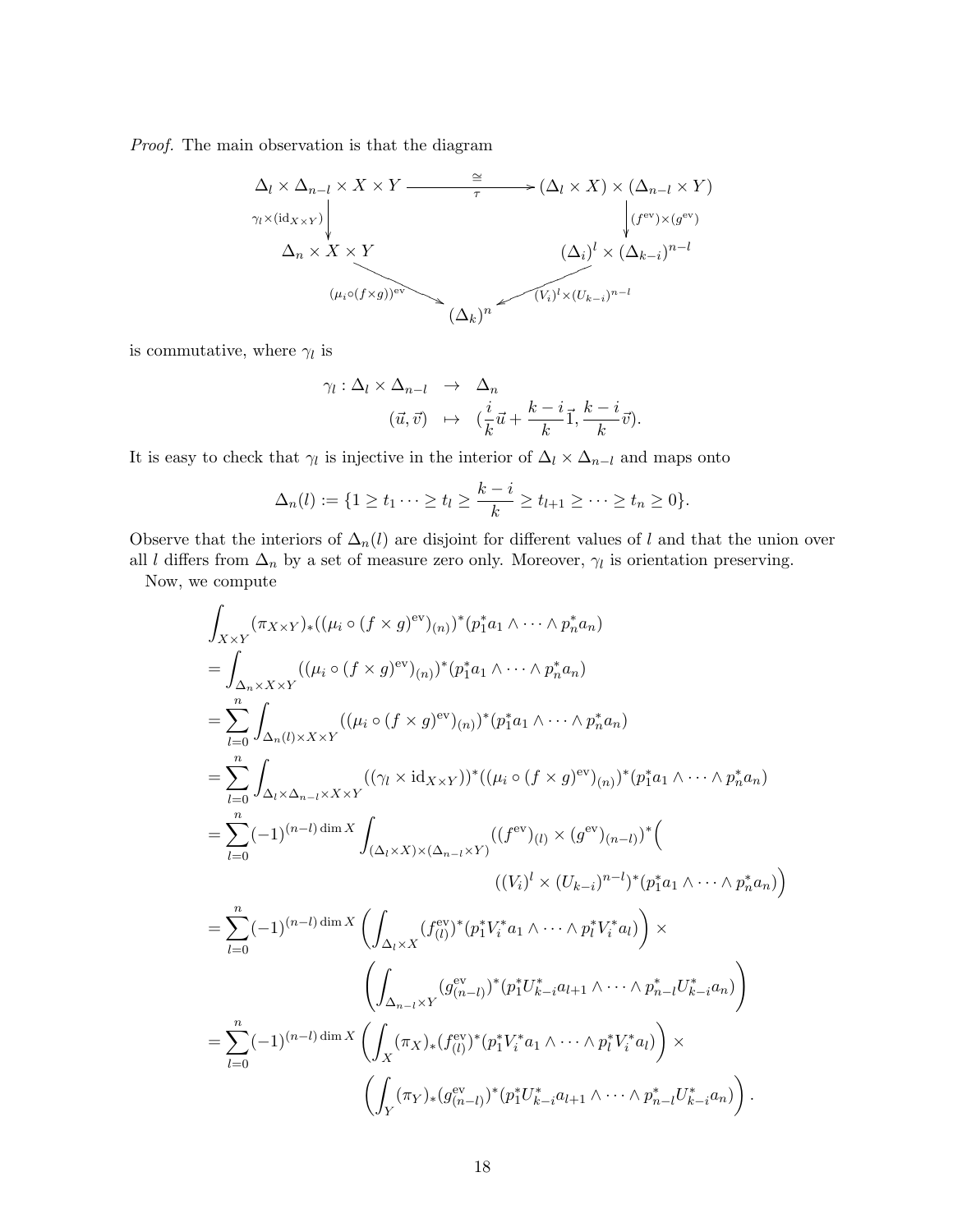Taking the additional signs in the definition of Chen's map C into account yields the claimed factorization identity.

**Definition 3.20.** The map  $S : \Omega(PM) \to \mathsf{S}C(M)$  is the composition of

$$
\Omega(\mathsf{P}M) \rightarrow C(M),
$$
  
\n
$$
\alpha \mapsto \left(\sigma \mapsto \int_{I^{k-1}} (\Theta_{(k)})^* \mathsf{P} \sigma^* \alpha\right)
$$

and  $s: C(M) \to sC(M)$ .

**Remark 3.21.** Let us evaluate the image of  $C(sa)$  under S on a k-simplex  $\sigma : \Delta_k \to M$ :

$$
S(C(sa))(\sigma) = \int_{I^{k-1}} (\Theta_{(k)})^* P \sigma^* C(sa) = \int_{I^{k-1}} (\Theta_{(k)})^* C(sa^*a)
$$

$$
= \int_{I^k} (\Theta_k)^* (\sigma^*a) = (-1)^k \int_{\Delta_k} \sigma^*a.
$$

Observe that this is valid only for  $k > 0$ , since  $C(sf) = 0$  for f a smooth function.

# 3.3 An  $A_{\infty}$  version of de Rham's theorem

The aim of this paragraph is to show that the composition

$$
\mathsf{B}(\mathsf{s}\Omega(M)) \xrightarrow{\mathsf{C}} \mathsf{D}(\mathsf{P}M) \xrightarrow{\mathsf{S}} \mathsf{s}C(M)
$$

yields an A<sub>∞</sub> quasi-isomorphism between the differential graded algebras  $(\Omega(M), -d, \wedge)$  and  $(C(M), \delta, \cup)$ , see also [15].

**Proposition 3.22.** Let  $a_1, \ldots, a_n$  be differential forms on M. Then the following equation holds:

$$
S(dC(sa_1 \otimes \cdots \otimes sa_n)) = b'_1(S(C(sa_1 \otimes \cdots \otimes sa_n))) + \sum_{l=1}^{n-1} b'_2(S(C(sa_1 \otimes sa_l)) \otimes S(C(sa_{l+1} \otimes \cdots \otimes sa_n))).
$$

Here  $b'_1$  and  $b'_2$  are the maps corresponding – at the level of the suspension – to the differential and the multiplication of the dg-algebra  $C(M)$  of simplicial cochains.

*Proof.* Let  $\alpha$  be an arbitrary differential form on the path space PM and  $\sigma : \Delta_k \to M$  a simplex. We want to compute

$$
\int_{I^{k-1}} d(\Theta_{(k)})^* (\mathsf{P} \sigma)^* \alpha = \int_{\partial I^{k-1}} \iota^* (\Theta_{(k)})^* (\mathsf{P} \sigma)^* \alpha.
$$

Let  $\partial_i^{\pm}$  be the standard embedings of  $I^{k-2}$  into  $I^{k-1}$  as top and bottom faces. Then the expression above is equal to:

$$
\sum_{i=1}^{k-1}(-1)^i\left(\int_{I^{k-2}}(\partial_i^-)^*(\Theta_{(k)})^*(\mathsf{P}\sigma)^*\alpha\right)-\sum_{i=1}^{k-1}(-1)^i\left(\int_{I^{k-2}}(\partial_i^+)^*(\Theta_{(k)})^*(\mathsf{P}\sigma)^*\alpha\right).
$$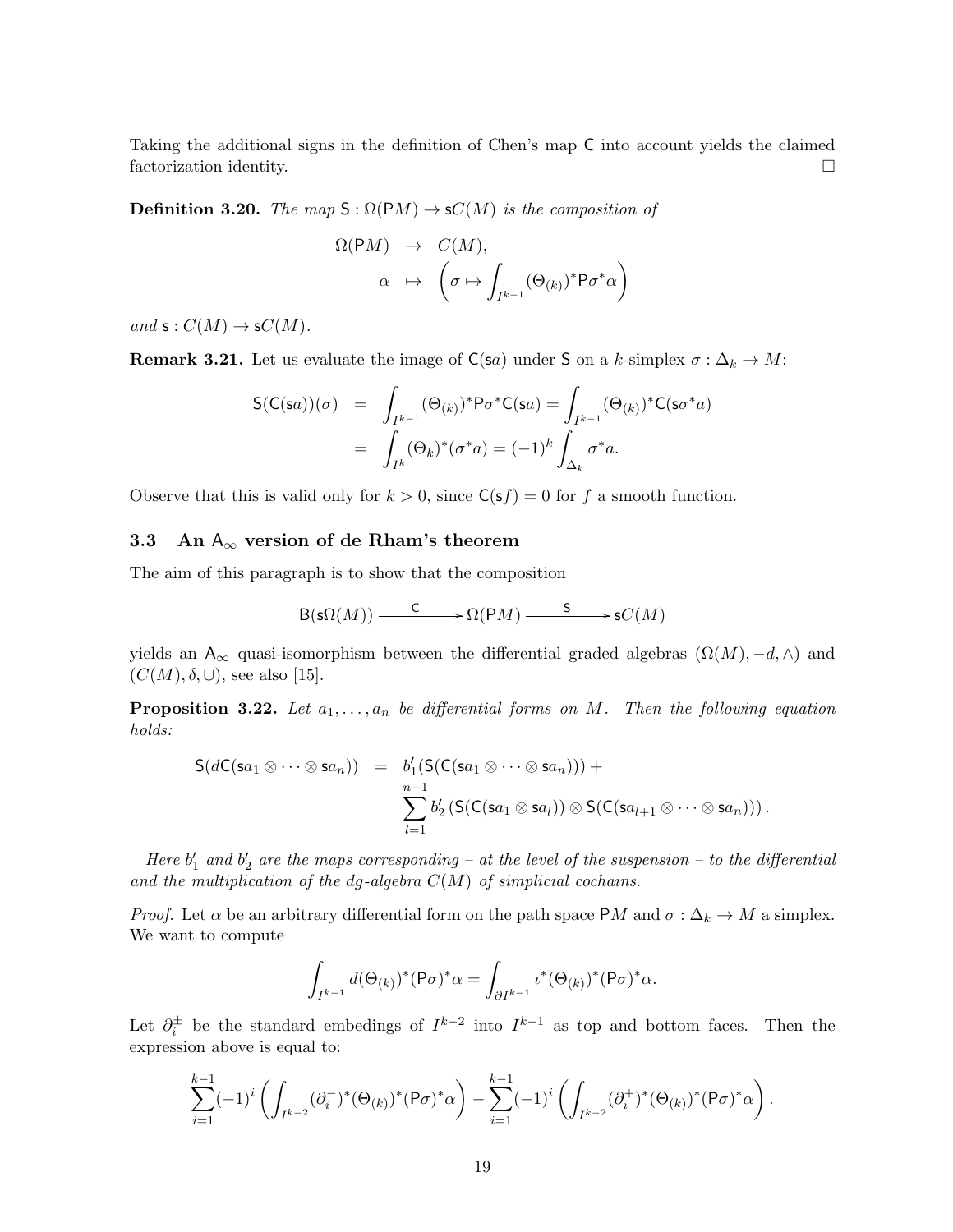We now take  $\alpha = C(\mathsf{sa}_1 \otimes \cdots \otimes \mathsf{sa}_n)$ . Using the commutativity the first diagram in Lemma 3.18, reparametrization invariance of differential forms in the image of Chen's map C and the naturality of Chen's map, one concludes

$$
\int_{I^{k-2}} (\partial_i^-)^* (\Theta_{(k)})^* (\mathsf{P} \sigma)^* \alpha = \int_{I^{k-2}} (\Theta_{(k-1)})^* (\mathsf{P} \partial_i^* \sigma)^* \alpha = \mathsf{S}(\alpha) (\partial_i^* \sigma).
$$

Consequently, the strata of  $I^{k-1}$  given by the faces  $\partial_i^{\dagger} I^{k-1}$  yield

$$
\sum_{i=1}^{k-1}(-1)^i(S(C(sa_1\otimes\cdots\otimes sa_n)))(\partial_i^*\sigma).
$$

On the other hand, commutativity of the second diagram in Lemma 3.18 together with Proposition 3.19 imply

$$
\int_{I^{k-2}} (\partial_i^+)^*(\Theta_{(k)})^*(P\sigma)^*\alpha = \sum_{l=0}^n \mathsf{S}(\mathsf{C}(\mathsf{sa}_1 \otimes \cdots \otimes \mathsf{sa}_l))(V_i^*\sigma) \mathsf{S}(\mathsf{C}(\mathsf{sa}_{l+1} \otimes \cdots \otimes \mathsf{sa}_n))(U_{k-i}^*\sigma).
$$

Summing over all the values of  $i$  one obtains:

$$
\sum_{i=1}^{k-1}(-1)^{i-1}\left(\int_{I^{k-2}}(\partial_i^+)^*(\Theta_{(k)})^*(P\sigma)^*\alpha\right)=
$$
\n
$$
=\sum_{l=1}^{n-1}b'_2(S(C(sa_1\otimes\cdots\otimes sa_l))\otimes S(C(sa_{l+1}\otimes\cdots\otimes sa_n)))(\sigma)
$$
\n
$$
+S(C(sa_1\otimes\cdots\otimes sa_n))(U_{k-1}^*\sigma) + (-1)^kS(C(sa_1\otimes\cdots\otimes sa_n))(V_{k-1}^*\sigma).
$$
\n
$$
=\sum_{l=1}^{n-1}b'_2(S(C(sa_1\otimes\cdots\otimes sa_l))\otimes S(C(sa_{l+1}\otimes\cdots\otimes sa_n)))(\sigma)
$$
\n
$$
+S(C(sa_1\otimes\cdots\otimes sa_l))(\partial_0^*\sigma) + (-1)^kS(C(sa_1\otimes\cdots\otimes sa_l))(\partial_k^*\sigma).
$$

**Definition 3.23.** Given a smooth manifold M and  $n \geq 1$ , we define the map

$$
\psi_n : \mathsf{s}\Omega(M)^{\otimes n} \to \mathsf{s}C(M)
$$

 $\Box$ 

as follows:

1. For  $n=1$ , we set

$$
(\psi_1(\mathsf{s}a))(\sigma:\Delta_k\to M):=(-1)^k\left(\int_{\Delta^k}\sigma^*a\right).
$$

2. For  $n > 1$ , we set

$$
\psi_n(\mathsf{s} a_1 \otimes \cdots \otimes \mathsf{s} a_n) := (\mathsf{S} \circ \mathsf{C})(\mathsf{s} a_1 \otimes \cdots \otimes \mathsf{s} a_n).
$$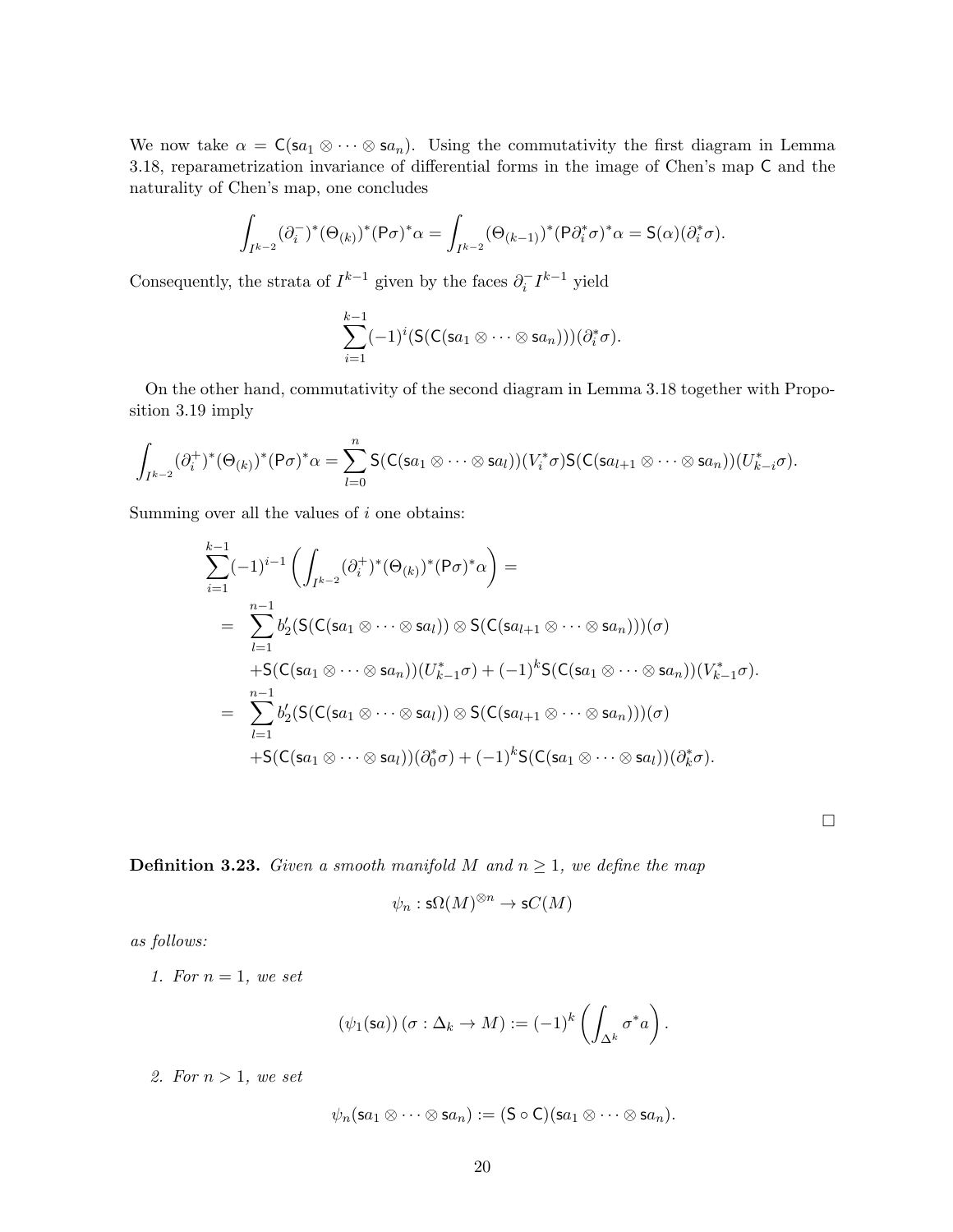**Remark 3.24.** Observe that  $\psi_1(\mathbf{sa})$  coincides with  $(\mathsf{S} \circ \mathsf{C})(\mathbf{sa})$ , except for the case when a is of degree 0, i.e. a function. In that case,  $(\mathsf{S} \circ \mathsf{C})(\mathsf{s} a) = 0$ , while

$$
(\psi_1(\mathsf{sa}))\, (\sigma : \{*\} \to M) := a(\sigma(0)).
$$

We now come to the main result of this section, originally established by Gugenheim in [15].

Theorem 3.25 (Gugenheim). The sequence of maps:

$$
\psi_n:(\mathsf{s}\Omega(M))^{\otimes n}\to \mathsf{s} C(M)
$$

gives an  $A_{\infty}$  morphism from  $(\Omega(M), -d, \wedge)$  to  $(C(M), \delta, \cup)$ . Moreover, this morphism is a quasi-isomorphism and the construction is natural with respect to pull backs along smooth maps. *Proof.* Let  $sa_1 \otimes \cdots \otimes sa_n$  be an element of the bar complex of the suspension of  $(\Omega(M), -d, \wedge)$ . By Theorem 3.10, the following equation holds:

$$
d(\mathsf{C}(sa_1 \otimes \cdots \otimes sa_n)) = \mathsf{C}(\overline{D}(sa_1 \otimes \cdots \otimes sa_n)) + \newline ev_1^*(a_1) \wedge \mathsf{C}(sa_2 \otimes \cdots \otimes sa_n) - (-1)^{[a_1] + \cdots + [a_{n-1}]} \mathsf{C}(sa_1 \otimes \cdots \otimes sa_{n-1}) \wedge ev_0^*(a_n).
$$

On the other hand, Proposition 3.22 asserts that

$$
S(dC(sa_1 \otimes \cdots \otimes sa_n)) = b'_1((S \circ C)(sa_1 \otimes \cdots \otimes sa_n)) + \sum_{l=1}^{n-1} b'_2 ((S \circ C)(sa_1 \otimes \cdots \otimes sa_l) \otimes (S \circ C)(sa_{l+1} \otimes \cdots \otimes sa_n)).
$$

Together, these two equations yield

$$
(S \circ C)(\overline{D}(sa_1 \otimes \cdots \otimes sa_n)) = b'_1((S \circ C)(sa_1 \otimes \cdots \otimes sa_n))
$$
  
+ 
$$
\sum_{l=1}^{n-1} b'_2((S \circ C)(sa_1 \otimes \cdots \otimes sa_l) \otimes (S \circ C)(sa_{l+1} \otimes \cdots \otimes sa_n))
$$
  
- 
$$
S(\text{ev}_1^*(a_1) \wedge C(sa_2 \otimes \cdots \otimes sa_n))
$$
  
+ 
$$
(-1)^{[a_1] + \cdots + [a_{n-1}]}S(C(sa_1 \otimes \cdots \otimes sa_{n-1}) \wedge \text{ev}_0^*(a_0)).
$$

Direct computations lead to

$$
\mathsf{S}(\mathrm{ev}_1^*(a_1) \wedge \mathsf{C}(sa_2 \otimes \cdots \otimes sa_n)) = -b_2'(\psi_1(sa_1) \otimes (\mathsf{S} \circ \mathsf{C})(sa_2 \otimes \cdots \otimes sa_n))
$$

for  $|a_1| = 0$  and

$$
S((C(sa_1 \otimes \cdots \otimes sa_{n-1}) \wedge ev_0^*(a_n)) =
$$
  

$$
(-1)^{[a_1] + \cdots + [a_{n-1}]}b'_2 ((S \circ C)(sa_2 \otimes \cdots \otimes sa_{n-1}) \otimes \psi_1(sa_n))
$$

for  $|a_n| = 0$ , respectively. For  $|a_1| > 0$  (respectively,  $|a_n| > 0$ ), the first (second) expression vanishes. Thus, we obtain:

$$
\sum_{i=1}^{n} (-1)^{[a_1]+\cdots+[a_{i-1}]} \psi_n(\mathbf{s}a_1 \otimes \cdots \otimes \mathbf{s}a_{i-1} \otimes \mathbf{s}(-da_i) \otimes \mathbf{s}a_{i+1} \otimes \cdots \otimes \mathbf{s}a_n) +
$$
  

$$
\sum_{i=1}^{n-1} (-1)^{[a_1]+\cdots+[a_i]} \psi_{n-1}(\mathbf{s}a_1 \otimes \cdots \otimes \mathbf{s}a_{i-1} \otimes \mathbf{s}(a_i \wedge a_{i+1}) \otimes \mathbf{s}a_{i+2} \otimes \cdots \otimes \mathbf{s}a_n)
$$
  

$$
= (\mathsf{S} \circ \mathsf{C})(\overline{D}(\mathbf{s}a_1 \otimes \cdots \otimes \mathbf{s}a_n)) =
$$
  

$$
b'_1(\psi_n(\mathbf{s}a_1 \otimes \cdots \otimes \mathbf{s}a_n)) + \sum_{l=1}^{n-1} b'_2(\psi_l(\mathbf{s}a_1 \otimes \cdots \otimes \mathbf{s}a_l) \otimes \psi_{n-l}(\mathbf{s}a_{l+1} \otimes \cdots \otimes \mathbf{s}a_n)),
$$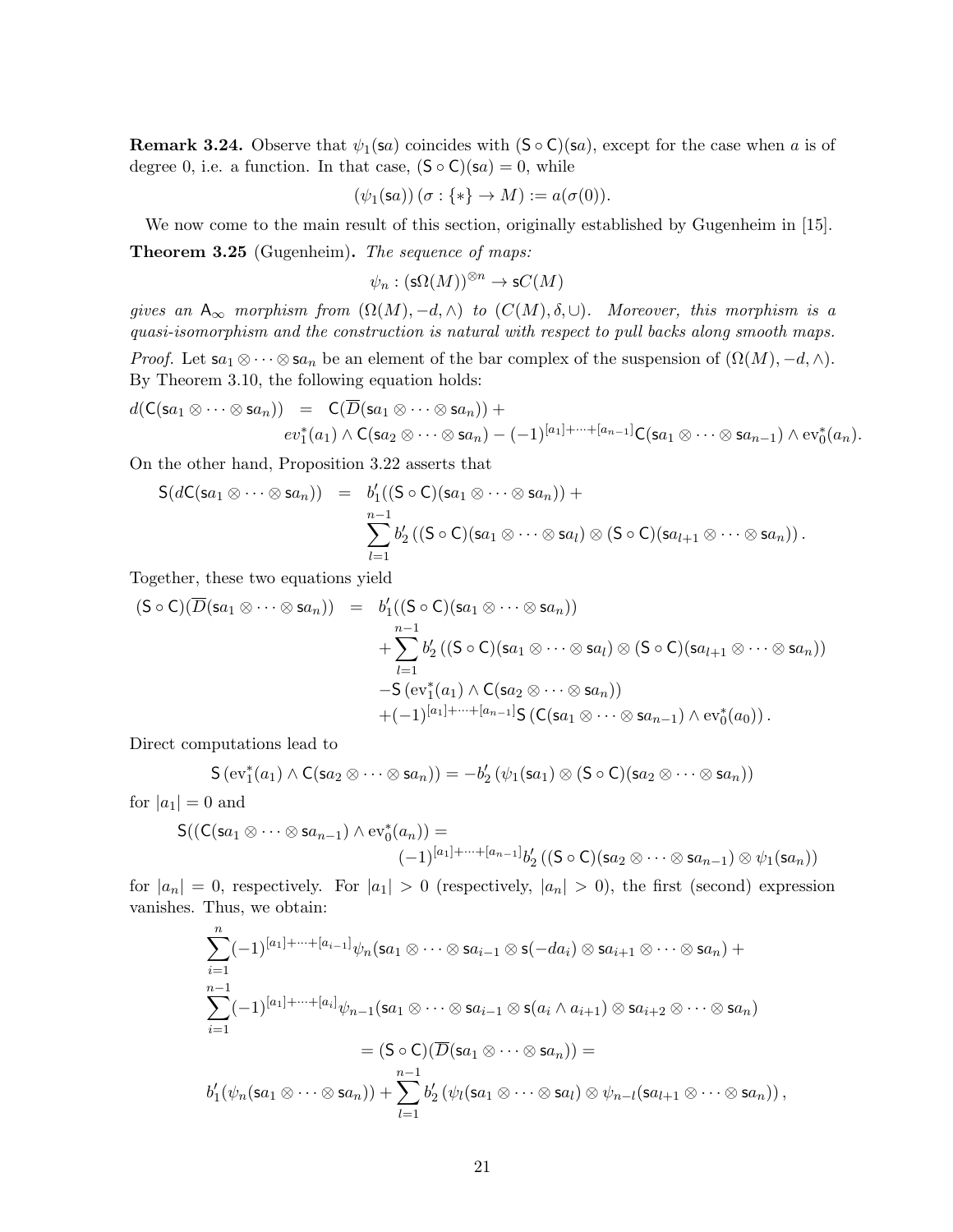which is precisely the structure equation for an  $A_{\infty}$  morphism.

We remark that, strictly speaking, the above argument is not valid for the case  $n = 2$  with both  $a_1$  and  $a_2$  of degree 0, i.e. smooth functions. However, in this case the defining relation for  $\psi$  being an  $A_{\infty}$  morphism is equivalent to the fact that  $(a_1a_2)(x) = a_1(x)a_2(x)$  for every point  $x \in M$ .

That fact that the linear component

$$
\psi_1: (\mathsf{s}\Omega(M))^{k-1} \rightarrow (\mathsf{s}C(M))^{k-1},
$$

$$
\alpha \mapsto (\sigma \mapsto (-1)^k \left( \int_{\Delta^k} \sigma^* \alpha \right))
$$

of the  $A_{\infty}$  morphism  $\psi$  induces an isomorphism in cohomology is the content of the usual de Rham theorem. Naturality of the construction follows from the naturality of  $S$  and  $C$ .

**Proposition 3.26.** The  $A_{\infty}$  quasi-isomorphism  $\psi$  has the following properties:

- 1.  $\psi_1(\mathsf{s} f) = \mathsf{s} f$  for every function  $f \in \Omega^0(M)$ .
- 2. For  $n > 1$ ,  $\psi_n(\mathsf{sa}_1 \otimes \cdots \otimes \mathsf{sa}_n)$  vanishes, whenever one of the elements  $a_i$  is a function.
- 3. The image of  $\psi_n$  lies in the subspace  $\hat{C}(M)$  of normalized simplicial cochains, i.e. the space of cochains that vanish on degenerate simplices.

*Proof.* The first two claims are direct consequences of the definition of  $\psi$  and the properties of Chen's map C. Let us now prove the last claim. We need to show that

$$
\psi_n(\mathsf{s} a_1 \otimes \cdots \otimes \mathsf{s} a_n)(\epsilon_l^* \sigma) = 0,
$$

where  $\epsilon_l : \Delta_k \to \Delta_{k-1}$  is the *l*-th degeneracy map. Since

$$
\psi_n(\mathbf{s} a_1 \otimes \cdots \otimes \mathbf{s} a_n)(\epsilon_l^* \sigma) = \pm \int_{\Delta_n \times I^{k-1}} (\Theta_k)_{(n)}^* (\epsilon_l^* \otimes \cdots \otimes \epsilon_l^* \sigma^* (a_1) \wedge \cdots \wedge p_n^* \sigma^* (a_n)),
$$

it is sufficient to show that the differential of

$$
\Delta_n \times I^{k-1} \xrightarrow{(\Theta_k)_{(n)}} (\Delta_k)^{\times n} \xrightarrow{\epsilon_l^{\times n}} (\Delta_{k-1})^{\times n}
$$

is singular almost everywhere.

Fix a point  $(t_1, \ldots, t_n, x_1, \ldots, x_{k-1}) \in \Delta_n \times I^{k-1}$ . We assume without loss of generality that each of the variables  $t_m$  lies in an open interval of the form

$$
\left(\frac{k-i_m}{k},\frac{k-i_m+1}{k}\right)
$$

where  $i_m$  is an integer satisfying  $1 \leq i_m \leq k$ .

Evaluating  $(\Theta_k)_{(n)}$  on  $(t_1,\ldots,t_n,x_1,\ldots,x_{k-1})$  yields an element of  $(\Delta_k)^n$  whose projection onto the  $m$ -th copy is given by

$$
(\max\{x_1,\ldots,x_{i_m-1},y_m\},\ldots,\max\{x_{i_m-1},y_m\},y_m,\vec{0}),
$$

with  $y_m := k(t_m - \frac{k-i_m}{k})x_{i_m}$ . We can assume without loss of generality that all the variables  $(x_1, \ldots, x_n, y_1, \ldots, y_n)$  are pairwise different.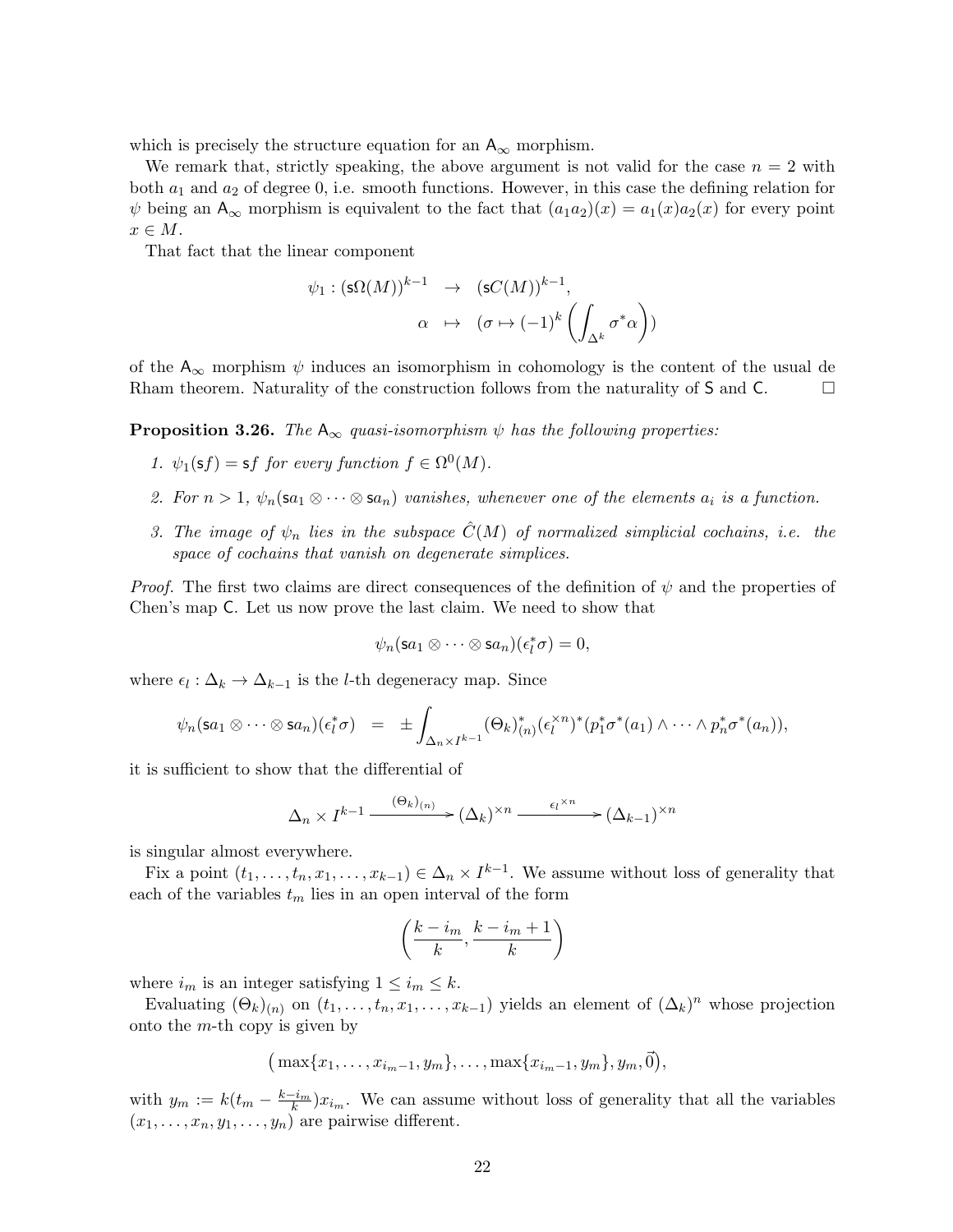Now, consider the effect of applying the degeneracy-map  $\epsilon_l : \Delta_k \to \Delta_{k-1}$  to all the components of  $(\Theta_k)_{(n)}(t_1,\ldots,t_n,x_1,\ldots,x_{k-1})$ . The remaining expressions which (potentially) depend on  $x_l$ and  $(t_m)_{i_m=1}$  also depend on  $x_{l-1}$ , i.e. we get either expressions of the form

$$
\max\{x_1, \dots, x_{l-1}, x_l, \dots\} \text{ or } \max\{x_1, \dots, x_{l-1}, k(t_m - \frac{k-l}{k})x_l, \vec{0}\}
$$

with  $j \leq l-1$ , or expressions independent of  $x_l$  and  $(t_m)_{i_m=l}$ . Hence, for

$$
((\epsilon_l)^n \circ (\Theta_k)_{(n)})(t_1,\ldots,t_n,x_1,\cdots,x_n)
$$

to depend on  $(x_l, (t_m)_{i_m=l})$ , we need

$$
x_{l-1} < k(t_m - \frac{k-l}{k})x_l \quad \text{for all } m \text{ with } i_m = l, \quad \text{and} \qquad x_{l-1} < x_l.
$$

Observe that this means that  $x_{l-1}$  can only appear through expressions of the form

$$
\max\{\ldots, k(t_m-\frac{k-l-1}{k})x_{l-1}, \vec{0}\}
$$

where  $i_m = l - 1$ . Therefore the restriction of the differential of  $(\epsilon_l)^n \circ (\Theta_k)_{(n)}$  at the point  $(t_1, \ldots, t_n, x_1, \ldots, x_{k-1})$  to the subspace spanned by

$$
\left\{\frac{\partial}{\partial x_{l-1}}, \left(\frac{\partial}{\partial t_m}\right)_{i_m=l-1}\right\}
$$

is not injective, and neither is the differential on the whole tangent space.  $\Box$ 

# 4 The integration  $A_{\infty}$  functor

In this section the integration  $\int [E]$  of a representation up to homotopy E of a Lie algebroid A is defined. The key concept is the holonomy map

$$
\sigma \mapsto Hol(\sigma, E),
$$

which assigns a linear map  $\text{Hol}(\sigma, E) \in \text{Hom}^{1-k}(E_{\sigma(v_k)}, E_{\sigma(v_0)})$  to every k-simplex  $\sigma: T\Delta_k \to A$ . The main results are:

1. The assignment

$$
\sigma \mapsto \mathsf{Hol}(\sigma,E)
$$

defines a unital representation up to homotopy of  $\Pi_{\infty}(A)$  (Theorem 4.13).

2. The integration map

$$
\int : {\mathcal R} {\rm ep}^{\infty}(A) \quad \to \quad \hat{\mathcal R} {\rm ep}^{\infty}(\Pi_{\infty}(A)),
$$
  

$$
E \quad \mapsto \quad {\sf Hol}(-, E)
$$

can be extended naturally to an  $A_{\infty}$  functor of dg-categories (Theorem 4.18).

Before proving these results, we need to establish one more property of the  $A_{\infty}$  quasi-isomorphism

$$
\psi : (\Omega(M), -d, \wedge) \to (C(M), \delta, \cup).
$$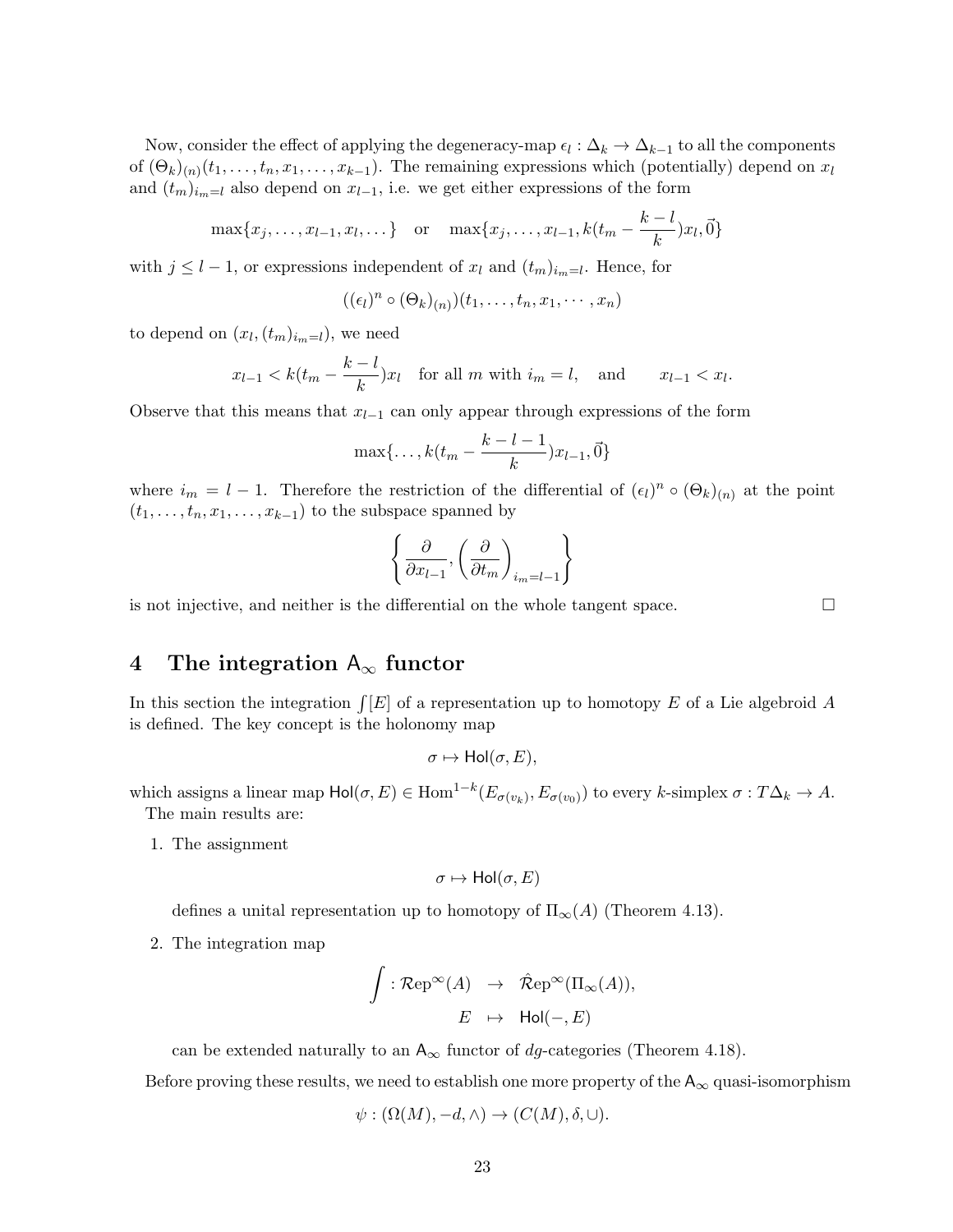#### 4.1 Gauge invariance

Let M be a smooth manifold and V a finite dimensional graded vector space. We denote by  $\psi^V$ the  $A_{\infty}$  morphism

$$
\psi^V := \mathrm{id}_{\mathrm{End} V} \otimes \psi : \mathrm{End} V \otimes (\Omega(M), -d, \wedge) \to \mathrm{End} V \otimes C(M).
$$

In this paragraph, we will show that this  $A_{\infty}$  morphism is natural with respect to the gauge action. It turns out that this is a consequence of general arguments regarding  $A_{\infty}$  morphisms between differential graded algebras. This fact will imply that the holonomies  $Hol(\sigma, E)$ , associated to elements of  $\Pi_{\infty}(A)$ , are independent of the trivialization of the graded vector bundle  $\sigma^* E$ .

Remark 4.1. Let A and B be differential graded algebras with unit. A Maurer-Cartan element  $u \in A<sup>1</sup>$  gives rise to a differential graded algebra  $A_u$  with the same multiplication and twisted differential

$$
d_u(a) := da + u \wedge a - (-1)^{|a|} a \wedge u.
$$

Observe that this is a special instance of the twisting procedure of  $A_{\infty}$ -algebras described in Appendix A.2.

Given an  $A_{\infty}$  morphism  $\psi : A \to B$ , we set

$$
\psi(u):=\mathsf{s}^{-1}\left(\sum_{k\geq 1} \psi_k(\mathsf{s} u^{\otimes k})\right),
$$

provided the sum converges. By Proposition A.13,  $\psi(u)$  is a Maurer-Cartan element of B.

As explained in the appendix A.2, there is an  $A_{\infty}$  morphism

$$
\psi_u : \mathsf{A}_u \to \mathsf{B}_{\psi(u)},
$$

with structure maps  $(\psi_u)_n$  given by

$$
(\psi_u)_n(\mathsf{s} a_1 \otimes \cdots \otimes \mathsf{s} a_n) := \sum_{l_0 \geq 0, \cdots, l_n \geq 0} \psi_{n+l_0+\cdots+l_n}((\mathsf{s} u)^{\otimes l_0} \otimes \mathsf{s} a_1 \otimes \cdots \otimes \mathsf{s} a_n \otimes (\mathsf{s} u)^{\otimes l_n}).
$$

We assume convergence of this sum.

**Definition 4.2.** Let  $A^{\times}$  be the group of invertible elements of A and MC(A) the set of Maurer-Cartan elements of A.

Remark 4.3. Observe that there is a map

$$
\begin{array}{rcl}\nA^{\times} & \to & \text{MC(A)}, \\
f & \mapsto & u_f := f^{-1}df.\n\end{array}
$$

Conjugation by  $f \in A^{\times}$ 

 $\phi_f(a) := f^{-1}af$ 

yields an isomorphism of differential graded algebras

$$
\phi_f: \mathsf{A} \to \mathsf{A}_{u_f}.
$$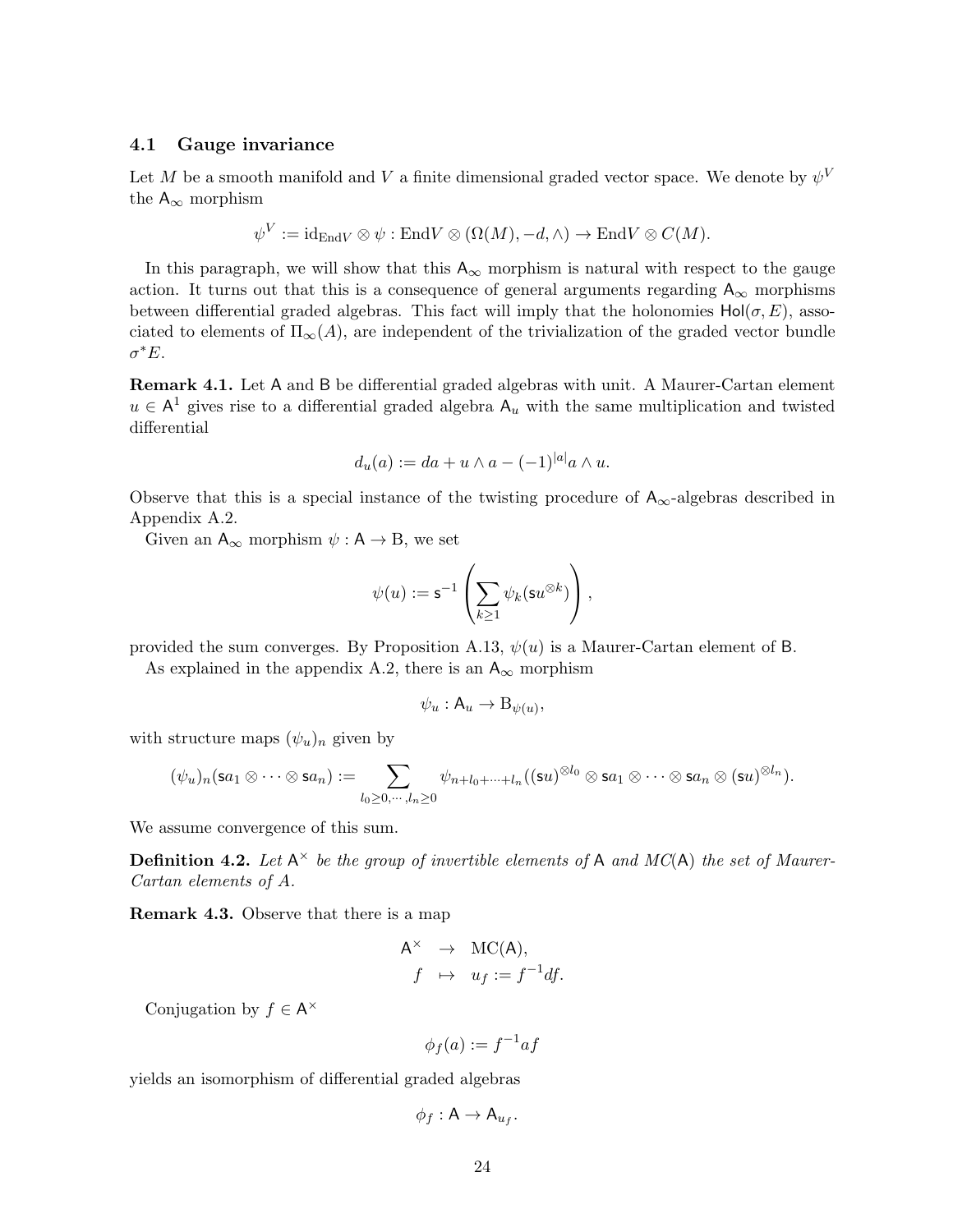**Proposition 4.4.** Let  $\psi : A \to B$  be an  $A_{\infty}$  morphism between two differential graded algebras with unit. Assume that  $\psi$  satisfies the following properties:

- 1. The map  $\psi_1$  sends the unit to the unit.
- 2. For  $n > 1$ ,  $\psi_n(\mathsf{sa}_1 \otimes \cdots \otimes \mathsf{sa}_n)$  vanishes whenever one of the  $a_i$  is invertible.

Then, for any invertible element  $f \in A$ , the following properties are satisfied:

- 1. The element  $\psi_1(f)$  has an inverse given by  $\psi_1(f^{-1})$ .
- 2.  $\psi(u_f)$  equals  $u_{\psi_1(f)}$ .
- 3. The diagram



is commutative.

*Proof.* For the first claim we use the fact that  $\psi$  is a morphism to compute:

$$
0 = b'_1 \psi_2(\mathsf{s}f, \mathsf{s}f^{-1}) + b'_2(\psi_1(f) \otimes \psi_1(f^{-1})) - \psi_2(\mathsf{s}df \otimes \mathsf{s}f^{-1}) + \psi_2(\mathsf{s}f \otimes \mathsf{s}d(f^{-1}))
$$
  

$$
- \psi_1(b_2(\mathsf{s}f \otimes \mathsf{s}f^{-1}))
$$
  

$$
= b'_2(\psi_1(f) \otimes \psi_1(f^{-1})) - \psi_1(b_2(\mathsf{s}f \otimes \mathsf{s}f^{-1})) = b'_2(\psi_1(f) \otimes \psi_1(f^{-1})) + \mathsf{s}1.
$$

In order to establish the second claim, we first have to show that

$$
u_{\psi_1(f)} = \psi_1(f)^{-1}d(\psi_1(f))
$$
 and  $\psi(u_f) = \sum_{k \ge 1} \psi_k((sf^{-1}df)^{\otimes k})$ 

are equal. To this end, one observes that evaluating the structure equations for  $\psi$  being an  $A_{\infty}$ morphism on the element

$$
\mathsf{s} f \otimes (\mathsf{s} f^{-1}df)^{\otimes k}
$$

yields

$$
b_2'(\psi_1(\mathsf{s} f) \otimes \psi_k((\mathsf{s} f^{-1} df)^{\otimes k})) = \psi_{k+1}(\mathsf{s} df \otimes (\mathsf{s} f^{-1} df)^{\otimes k}) - \psi_k(\mathsf{s} df \otimes (\mathsf{s} f^{-1} df)^{\otimes k-1})
$$

and hence

$$
\sum_{k\geq 1}b'_2(\psi_1(\mathbf{s} f)\otimes \psi_k((\mathbf{s} f^{-1}df)^{\otimes k}))=-\psi_1(\mathbf{s} df),
$$

which is equivalent to  $u_{\psi_1(f)} = \psi(u_f)$ .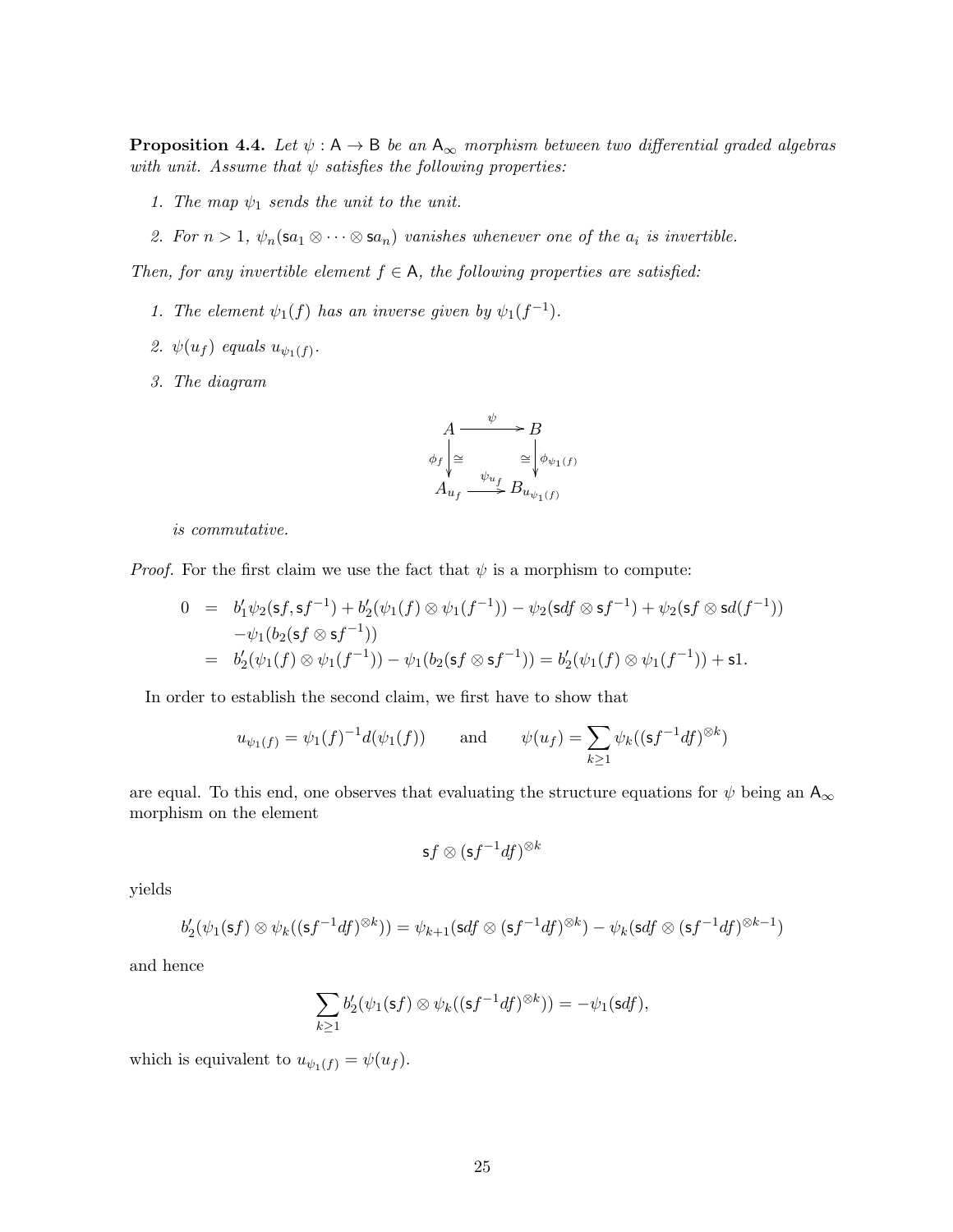In a similar manner one proves the following equations:

$$
\sum_{l\geq 0} b'_2(\psi_1(\mathbf{s}f)\otimes\psi_{k+l+1}((sf^{-1}df)^{\otimes l}\otimes\mathbf{s}(f^{-1}af)\otimes D)) = -\psi_{k+1}(\mathbf{s}(af)\otimes D),
$$
  

$$
\sum_{l\geq 0}\psi_{k'+k+l+2}(C\otimes\mathbf{s}(af)\otimes (sf^{-1}df)^{\otimes l}\otimes\mathbf{s}(f^{-1}bf)\otimes D) = \psi_{k'+k+2}(C\otimes\mathbf{s}a\otimes\mathbf{s}(bf)\otimes D),
$$
  

$$
\sum_{l\geq 0}\psi_{k'+l+1}(C\otimes\mathbf{s}(af)\otimes (sf^{-1}df)^{\otimes l}) = (-1)^{[C]+[a]}b'_2(\psi_{k'+1}(C\otimes\mathbf{s}a)\otimes\psi_1(\mathbf{s}f)),
$$

where  $C \in (sA)^{k'}$  and  $D \in (sA)^{k}$  are arbitrary homogeneous elements of the bar complex

$$
B(sA) = \bigoplus_{k \ge 1} (sA)^{\otimes k}.
$$

Together, these equations imply

$$
\sum_{l_0 \geq 0, \ldots, l_n \geq 0} b'_2 \left( \psi_1(\mathsf{s}f) \otimes \psi_{l_0 + \cdots + l_n + n} \left( (\mathsf{s}f^{-1}df)^{\otimes l_0} \otimes \mathsf{s}(f^{-1}a_1 f) \otimes (\mathsf{s}f^{-1}df)^{\otimes l_1} \otimes \cdots \right. \right.
$$
  

$$
\cdots \otimes \mathsf{s}(f^{-1}a_nf) \otimes (\mathsf{s}f^{-1}df)^{\otimes l_n} \Big)
$$
  

$$
= (-1)^{[a_1] + \cdots + [a_n] + 1} b'_2 \left( \psi_n(\mathsf{s}a_1 \otimes \cdots \otimes \mathsf{s}a_n) \otimes \psi_1(\mathsf{s}f) \right),
$$

which is another way to express

$$
\psi_{u_f} \circ \phi_f = \phi_{\psi_1(f)} \circ \psi.
$$

Definition 4.5. The gauge action of a differential graded algebra A is the right action of the group of invertible elements  $A^{\times}$  on the set A given by

$$
a \bullet f := f^{-1}af + f^{-1}df.
$$

**Corollary 4.6.** Let  $M$  be a smooth manifold and  $V$  be a finite dimensional graded vector space. We denote by  $\psi^V$  the  $A_{\infty}$  morphism

$$
\psi^V := \mathrm{id}_{\mathrm{End} V} \otimes \psi : \mathrm{End} V \otimes (\Omega(M), -d, \wedge) \to \mathrm{End} V \otimes C(M),
$$

given by the tensor product of  $id_{EndV}$  and the  $A_{\infty}$  quasi-isomorphism  $\psi$ , see Appendix A.2. Then:

1. For any  $a \in End V \otimes \Omega(M)$ , the sequence

$$
\psi^V(a):=\sum_{k\geq 1}\mathsf{s}^{-1}(\psi^V_k((\mathsf{s} a)^{\otimes k}))
$$

converges, in the sense that evaluating every term of the above sum on some fixed simplex yields a sum of endomorphisms which converges absolutely.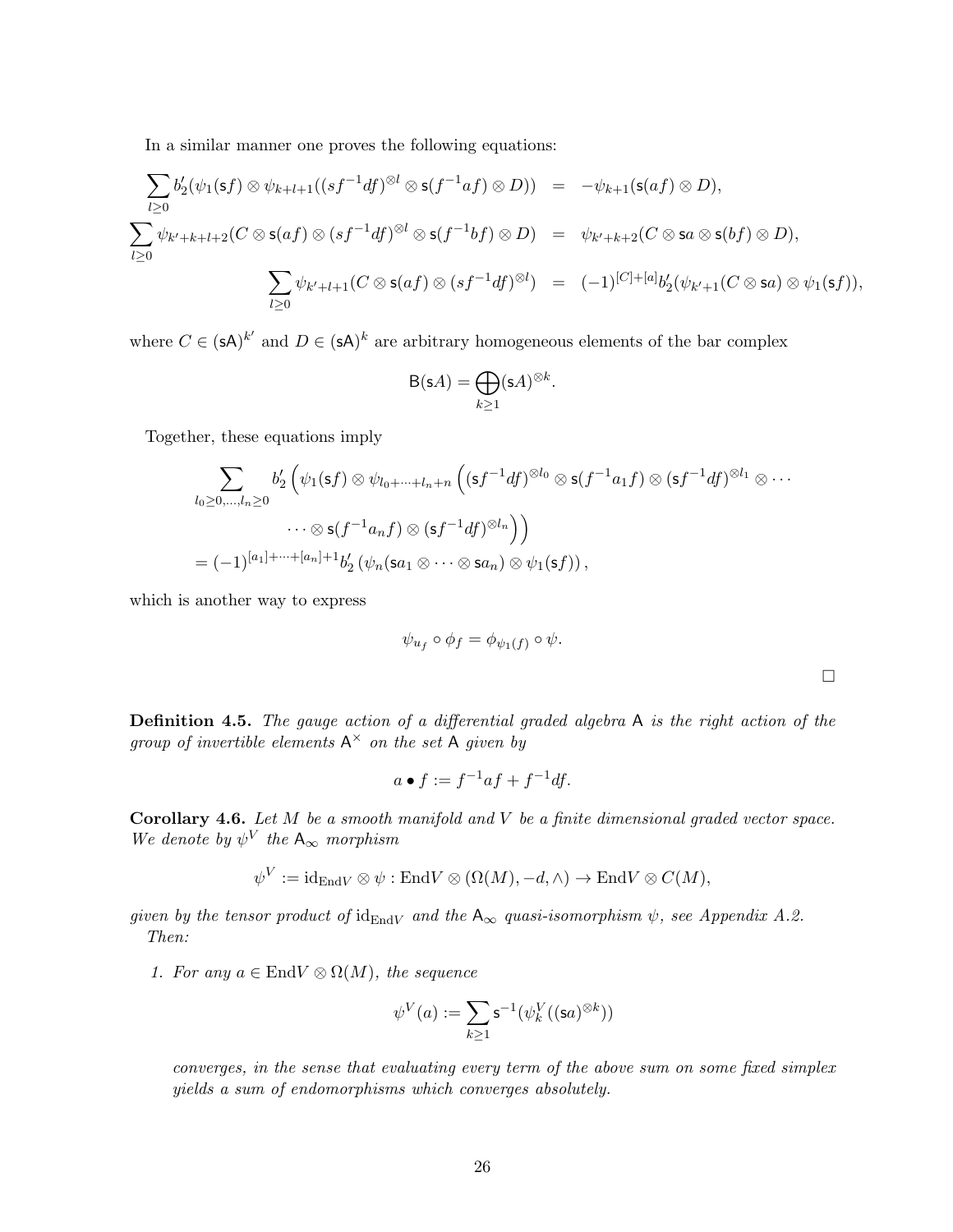2. The map  $a \mapsto \psi^E(a)$  is equivariant with respect to the gauge action, namely:

$$
\psi^E(a \bullet f) = \psi^E(a) \bullet f.
$$

Here we use the fact that the invertible elements of EndV  $\otimes(\Omega(M), -d, \wedge)$  can also be seen as invertible elements of EndV  $\otimes$  C(M).

Proof. The first claim follows from a simple bound that one obtains from the fact that the volume of the *n*-simplex is  $\frac{1}{n!}$ . The second claim is a formal consequence of Proposition 4.4, since Lemma 3.26 implies that  $\psi^V$  satisfies the hypothesis there.

#### 4.2 Integration of representations up to homotopy

In this paragraph we show that the  $A_{\infty}$  quasi-isomorphism  $\psi$  from the de Rham algebra to the algebra of singular cochains, which was constructed in Section 3, can be used to integrate representations up to homotopy. In particular, we use  $\psi$  to define the holonomy

$$
Hol(\sigma,E)
$$

of a simplex  $\sigma \in \Pi_{\infty}(A)$  with respect to some representation up to homotopy E of A. Theorem 4.13 asserts that, in fact, the assignment

$$
\sigma \mapsto \mathsf{Hol}(\sigma, E)
$$

defines a representation up to homotopy of  $\Pi_{\infty}(A)$ .

Before that, we have to modify slightly the map  $\psi$ , by reversing the orientations in order to be consistent with Igusa's conventions in [17], as well as the conventions of  $[3]^1$ .

**Definition 4.7.** Given a manifold M, we denote by  $\overline{C}(M)$  the dg-algebra  $(C(M), \overline{\delta}, \overline{\cup})$  with:

- i) underlying vector space the space of smooth singular cochains  $C(M)$ ,
- ii) differential

$$
\overline{\delta}: C^k(M) \to C^{k+1}(M), \quad \overline{\delta} := (-1)^k \delta
$$

and

iii) product given by

$$
\alpha \overline{\cup} \beta := (-1)^{|\alpha||\beta|} \alpha \cup \beta.
$$

Let  $\overline{i}$  be the natural isomorphism of differential graded algebras

$$
\overline{i}: C(M) \to \overline{C}(M),
$$
  

$$
\alpha \mapsto (-1)^{\frac{|\alpha|(|\alpha|-1)}{2}} \alpha
$$

<sup>&</sup>lt;sup>1</sup>The need for this change of orientation comes from the fact that Igusa's maps  $\Theta_{(k)}$  are maps from  $I^{k-1}$  to the space of paths in  $\Delta_k$  from  $v_k$  to  $v_0$ . This is consistent with the conventions for the nerve of a category in [3], where by a sequence of composable arrows  $(g_1, \ldots, g_k)$  we mean a sequence such that the target of  $g_i$  is equal to the source of  $g_{i-1}$ . The discrepancy of these conventions with the usual orientations of simplices and nerves forces us to introduce this change.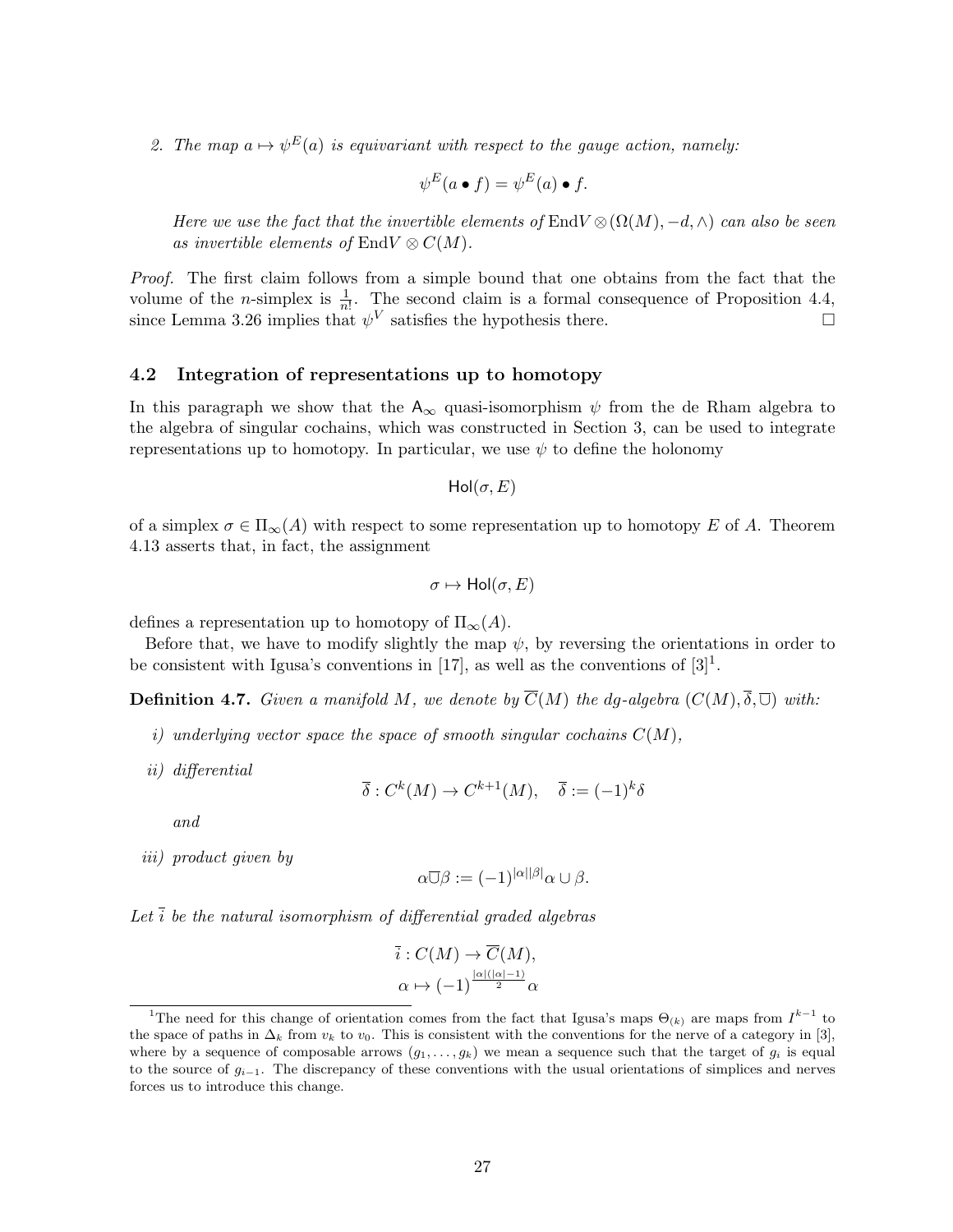and  $\tau$  the natural isomorphism of differential graded algebras

$$
\tau : (\Omega(M), d, \wedge) \to (\Omega, -d, \wedge)
$$

$$
\eta \mapsto (-1)^{|\eta|} \eta.
$$

We define

$$
\overline{\psi} := \overline{i} \circ \psi \circ \tau.
$$

Clearly,  $\psi : (\Omega(M), d, \wedge) \to \overline{C}(M)$  is an  $A_{\infty}$  quasi-isomorphism. Moreover, its components  $\overline{\psi}_n : \mathsf{s}\Omega(M)^{\otimes n} \to \mathsf{s}\overline{C}(M)$  are given by

$$
\overline{\psi}_n(\mathsf{sa}_1 \otimes \cdots \otimes \mathsf{sa}_n) = (-1)^{\frac{k(k-1)}{2} + k + n - 1} \psi_n(\mathsf{sa}_1 \otimes \cdots \otimes \mathsf{sa}_n),
$$

where  $k = [a_1] + \cdots + [a_n] + 1$ .

**Remark 4.8.** Let  $M$  be a manifold and  $V$  a finite dimensional graded vector space. We identify the vector space EndV  $\otimes$  C(M) with the space of cochains on M with values in EndV as follows. For an element  $\phi \otimes \eta \in \text{End}V \otimes C^k(M)$  and a k-simplex  $\sigma$  in M, we set

$$
(\phi \otimes \eta)(\sigma) := \phi \eta(\sigma) \in \text{End}V.
$$

A simple computation shows that if  $\alpha \in \text{End}^l V \otimes C^k(M)$  and  $\beta \in \text{End}^{l'} V \otimes C^{k'}(M)$  then:

$$
(\alpha \overline{\cup} \beta)(\sigma) = (-1)^{k(l'+k')} \alpha(V_k^*(\sigma)) \circ \beta(U_{k'}^*(\sigma)).
$$

**Proposition 4.9.** Let  $M$  be a smooth manifold and  $V$  a finite dimensional graded vector space.

- a) There is a natural bijective correspondence between
	- 1. Maurer-Cartan elements in the dq-algebra  $\text{End}V \otimes \overline{C}(M)$ .
	- 2. Representations up to homotopy of the simplicial set  $\Pi_{\infty}(M) := Sing(M)$ , such that the graded vector space associated to every point is  $V$ .

The correspondence is given by

$$
\alpha \mapsto \mathbf{1} + \alpha \in \text{End}V \otimes C(M).
$$

Here  $\bf{1}$  is the one-cochain with values in EndV, which associates the identity to every 1-simplex.

b) Suppose that E and E' are representations up to homotopy of  $\Pi_{\infty}(M)$  on trivial vector bundles  $M \times V$  and  $M \times V'$ , respectively. Then there is a natural isomorphism of vector spaces:

$$
\operatorname{Hom}(V, V') \otimes C(M) \quad \cong \quad \underline{\operatorname{Hom}}(E, E'),
$$

where  $\underline{Hom}(E, E')$  denotes the complex of morphisms between E and E'.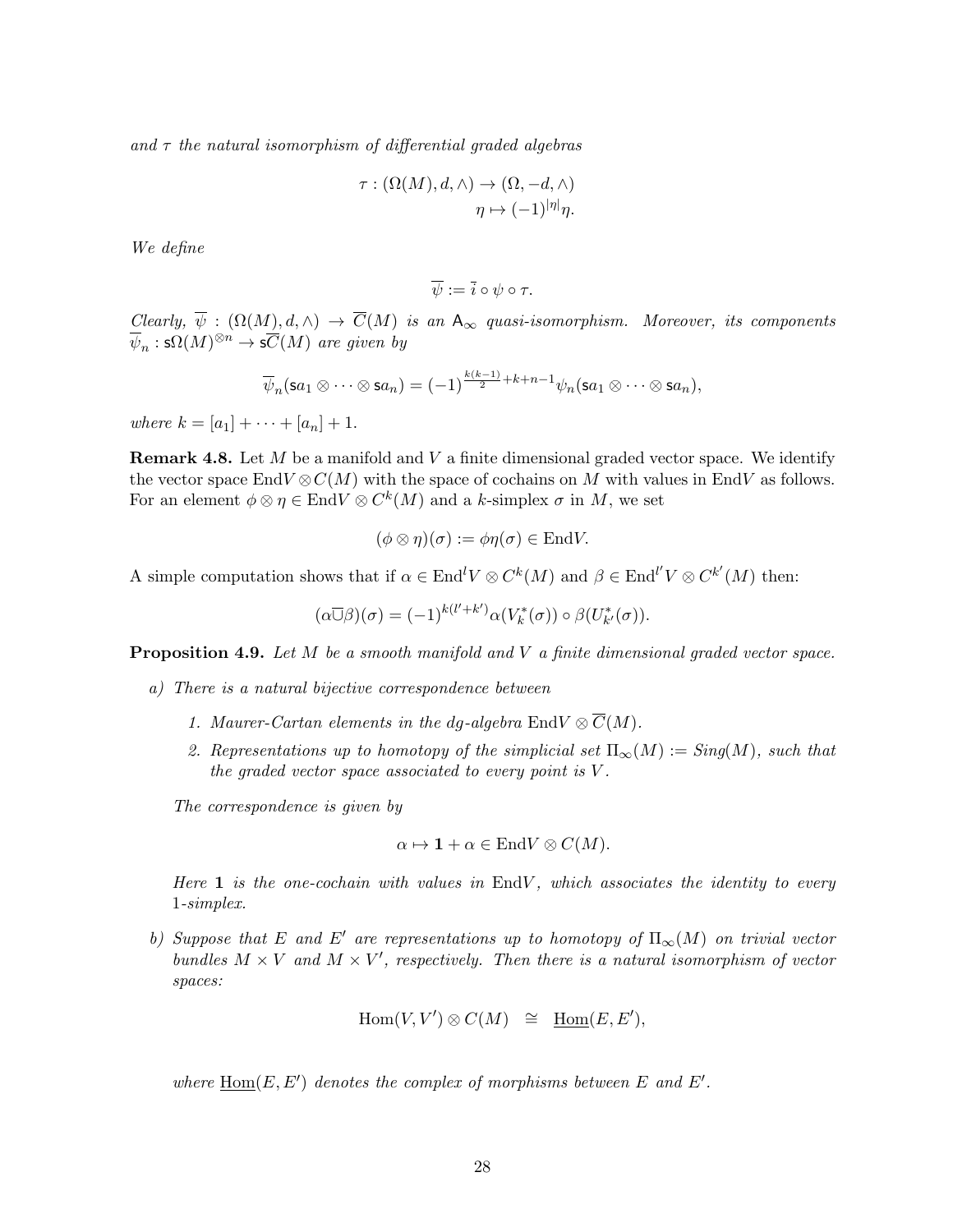Under this identification, the operator  $D: \underline{\text{Hom}}(E, E') \to \underline{\text{Hom}}(E, E')$  corresponds to the map

$$
\text{Hom}(V, V') \otimes C(M) \rightarrow \text{Hom}(V, V') \otimes C(M)
$$
  

$$
\eta \rightarrow \overline{\delta}\eta + \alpha' \overline{\cup} \eta - (-1)^{|\eta|} \eta \overline{\cup} \alpha,
$$

where  $\alpha$  and  $\alpha'$  are the Maurer-Cartan elements corresponding to E and E' and the product is taken in the algebra  $\text{End}(V \oplus V') \otimes \overline{C}(M)$ . Moreover, under the identification, composition corresponds to the product in the algebra  $\text{End}(V \oplus V' \oplus V'') \otimes \overline{C}(M)$ .

*Proof.* We write  $F = 1 + \alpha$ . The fact that  $\alpha$  is a Maurer-Cartan element is equivalent to:

$$
\overline{\delta}(F-1) + (F-1)\overline{\cup}(F-1) = 0.
$$

Since  $-1$  is a Maurer-Cartan element of EndV  $\otimes \overline{C}(M)$ , this equation becomes

$$
\overline{\delta}(F) + (F)\overline{\cup}(F) - 1\overline{\cup}F - F\overline{\cup}1 = 0. \tag{3}
$$

We know that  $F$  can be written as a sum of homogeneous components

$$
F=F_0+F_1+F_2+\ldots,
$$

where  $F_k \in \text{End}^{1-k}(V) \otimes \overline{C}^k(M)$ . Looking at the homogeneous components, equation (3) is equivalent to the sequence of equations

$$
\overline{\delta}(F_{k-1}) + \sum_{i+j=k} F_j \overline{\cup} F_i - \mathbf{1} \overline{\cup} F_{k-1} - F_{k-1} \overline{\cup} \mathbf{1} = 0.
$$

Using the fact that  $\mathbf{1} \overline{\cup} F_{k-1} = (-1)^{k-1} (\mathrm{id} \otimes d_0^*)(F_{k-1})$  and  $F_{k-1} \overline{\cup} \mathbf{1} = -(\mathrm{id} \otimes d_k^*)(F_{k-1}),$  we obtain that the equation above is equivalent to

$$
\sum_{i=1}^{k-1} (-1)^{k-1+j} (\mathrm{id} \otimes d_i^*)(F_{k-1}) + \sum_{i+j=k} F_j \overline{\cup} F_i = 0.
$$

This equations are precisely the defining relations of a representation up to homotopy. This concludes the proof of the first statement.

For the second statement, we take an element

$$
\eta=\eta_0+\eta_1+\eta_2+\ldots
$$

in  $(\text{Hom}(V, V') \otimes \overline{C}(M))^n$  and evaluate  $\overline{\delta}\eta + \alpha' \overline{\cup} \eta - (-1)^n \eta \overline{\cup} \alpha$  on a k-simplex  $\sigma$ .

$$
(\overline{\delta}\eta + \alpha'\overline{\cup}\eta - (-1)^n\eta\overline{\cup}\alpha) \ (\sigma) = \left(\overline{\delta}\eta_{k-1} + \sum_{i+j=k} \alpha'_j \overline{\cup}\eta_i - \sum_{i+j=k} (-1)^n \eta_j \overline{\cup}\alpha_i\right) (\sigma)
$$
  

$$
= \left(\sum_{i=1}^{k-1} (-1)^{k-1+i} (\mathrm{id} \otimes d_i^*) \eta_{k-1} + \sum_{i+j=k} F'_j \overline{\cup}\eta_i\right) (\sigma)
$$
  

$$
- \sum_{i+j=k} (-1)^n (\eta_j \overline{\cup} F_i)(\sigma)
$$
  

$$
= \sum_{j=1}^{k-1} (-1)^{j+n} \eta_{k-1}(d_j(\sigma)) + \sum_{i+j=k} (-1)^{jn} F'_j \cup \eta_i(\sigma)
$$
  

$$
+ \sum_{i+j=k} (-1)^{n+j+1} \eta_j \cup F_i(\sigma).
$$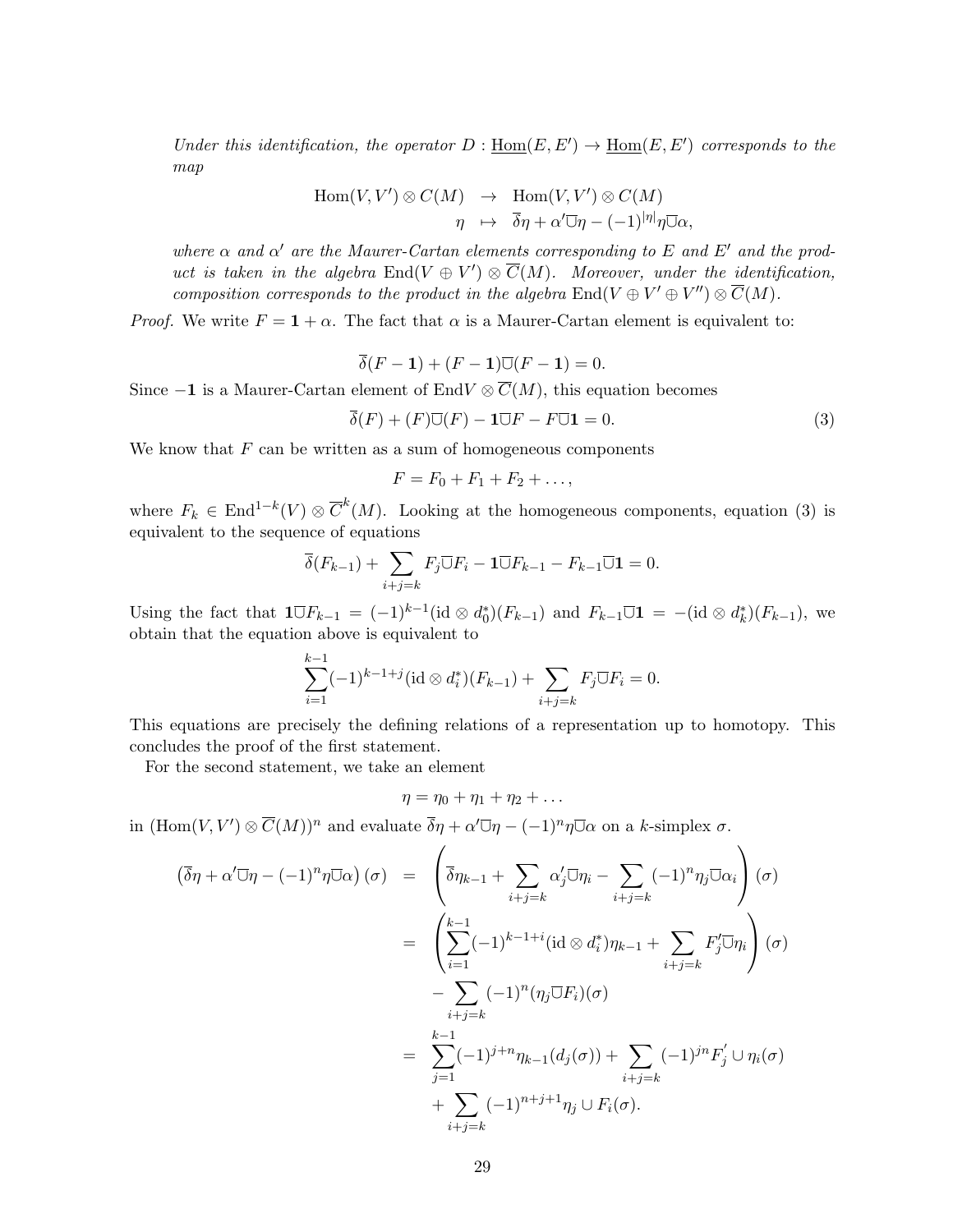The last expression is precisely the formula for the differential on the spaces of morphisms defined in Equation (2). The remaining statements follow from similar computations.  $\Box$ 

**Definition 4.10.** Let E be a representation up to homotopy of a Lie algebroid A. The holonomy  $Hol(\sigma, E)$  of a simplex  $\sigma : T\Delta_k \to A$  of  $\Pi_{\infty}(A)$  is the linear map

$$
\mathrm{Hol}(\sigma, E): E_{\sigma(v_k)} \to E_{\sigma(v_0)}
$$

of degree  $1 - k$  defined as follows:

1. Pull back the representation up to homotopy along  $\sigma$  and choose a trivialization

$$
h : \sigma^* E \cong \Delta_k \times V
$$

of the graded vector bundle  $\sigma^* E \to \Delta_k$ .

2. By Proposition A.5, the representation up to homotopy on  $\Delta_k \times V$  corresponds to a Maurer-Cartan element  $\omega$  of EndV  $\otimes \Omega(\Delta_k)$ . Apply the  $A_{\infty}$  quasi-isomorphism

$$
\overline{\psi}^V : \mathrm{End} V \otimes \Omega(\Delta_k) \to \mathrm{End} V \otimes \overline{C}(\Delta_k)
$$

to  $\omega$ . This yields a cochain  $\overline{\psi}^V(\omega)$  on  $\Delta_k$  with values in EndV.

3. Evaluating this cochain on the fundamental cycle  $[\Delta_k] := (\mathrm{id} : \Delta_k \to \Delta_k)$  gives an element of EndV, which we interpret as a linear map from the fibre of  $\Delta_k \times V$  over  $v_k$  to the fibre over  $v_0$ . Finally, we set

$$
\mathrm{Hol}(\sigma,E):=h_{v_0}^{-1}\circ<\overline{\psi}^V(\omega), [\Delta_k]>\circ h_{v_k}
$$

.

**Lemma 4.11.** The holonomy  $Hol(\sigma, E)$  of a simplex  $\sigma \in \Pi_{\infty}(A)$  is well-defined.

*Proof.* We have to prove that the linear map  $Hol(\sigma, E)$  is independent of the chosen trivialization  $h : \sigma^*E \cong \Delta_k \times V$ . Changing the trivialization can be encoded in an automorphism of graded vector bundles

$$
f: \Delta_k \times V \to \Delta_k \times V,
$$

which can also be seen as an invertible element of the dg-algebra EndV  $\otimes \Omega(\Delta_k)$ .

If one uses the trivialization  $f^{-1} \circ h$ , the Maurer-Cartan element  $\omega$  changes to

$$
\omega' = f^{-1}\omega f + f^{-1}df = \omega \bullet f.
$$

Using Corollary 4.6, we compute

$$
\langle \mathbf{1} + \overline{\psi}^V(\omega \bullet f), [\Delta_k] \rangle = \langle \mathbf{1} + \overline{\psi}^V(\omega) \bullet f, [\Delta_k] \rangle
$$
  
\n
$$
= \langle \mathbf{1} + f^{-1} \overline{\delta} f, [\Delta_k] \rangle + \langle f^{-1} \overline{\cup} \overline{\psi}^V(\omega) \overline{\cup} f, [\Delta_k] \rangle
$$
  
\n
$$
= f^{-1}(v_0) \circ \langle \mathbf{1}, [\Delta_k] \rangle \circ f(v_k) + f^{-1}(v_0) \circ \langle \overline{\psi}^V(\omega), [\Delta_k] \rangle \circ f(v_k)
$$
  
\n
$$
= f^{-1}(v_0) \circ \left( \langle \mathbf{1} + \overline{\psi}^V(\omega), [\Delta_k] \rangle \right) \circ f(v_k).
$$

This means that different choices of trivializations lead to linear maps, which are related by conjugation. Consequently

$$
\text{Hol}(\sigma, E) := h_{v_o}^{-1} \circ \langle \overline{\psi}^V(\omega), [\Delta_k] > \circ h_{v_k}
$$

is independent of the trivialization.  $\Box$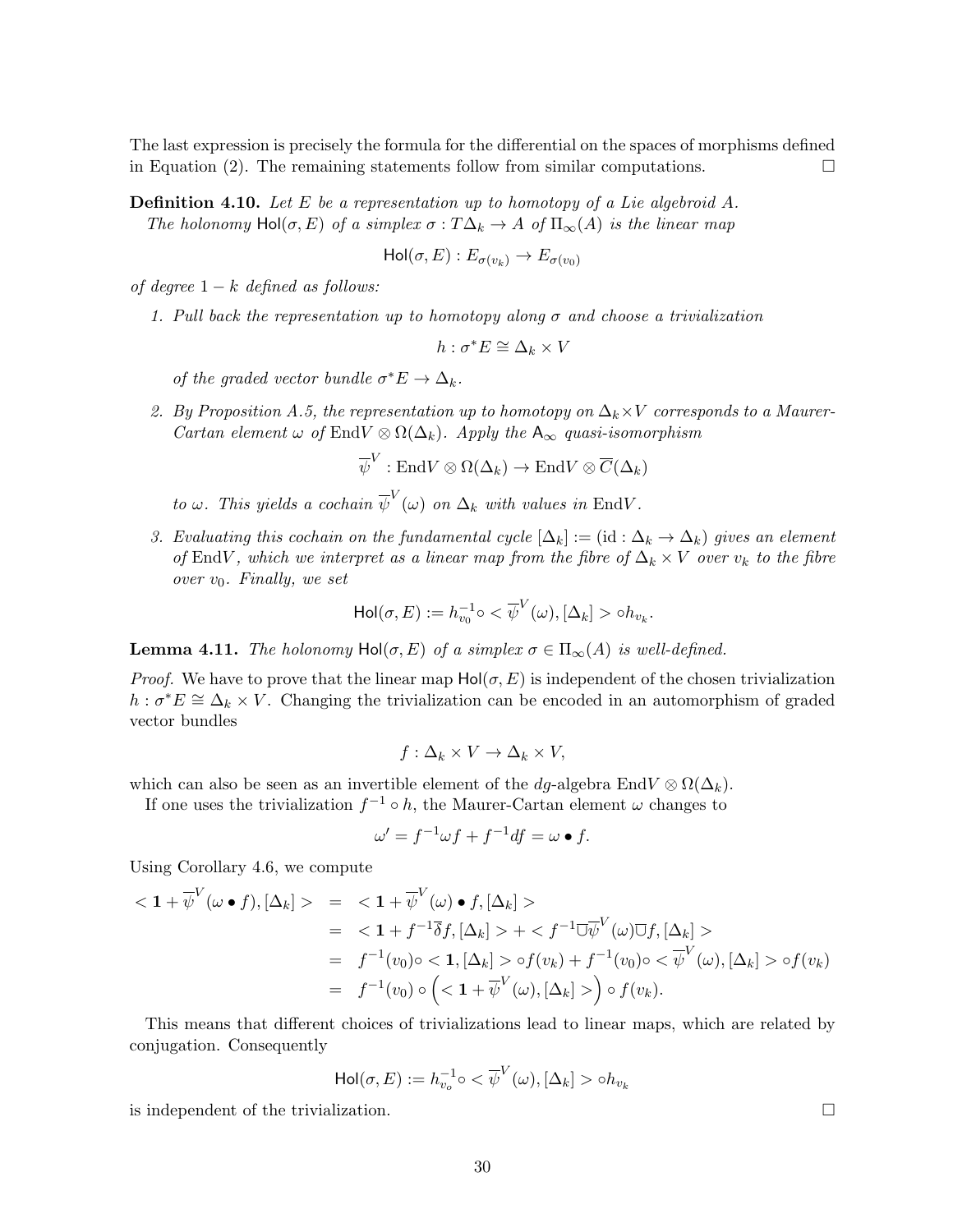### Remark 4.12.

1. The definition of the holonomy  $Hol(\sigma, -)$  of a simplex  $\sigma : T\Delta_k \to A$  does not make use of all the defining properties of a representation up to homotopy. In fact, it only uses the fact that the structure operators of the pull back  $\sigma^*E \cong \Delta_k \times V$  can be naturally assembled into a differential form  $\omega$  with values in EndV. This is possible because the linear operator

$$
D: \Omega(A, E) \to \Omega(A, E)[1],
$$

which encodes the representation up to homotopy, satisfies the graded derivation rule

$$
D(\omega \eta) = d(\omega)\eta + (-1)^{|\omega|} \omega D(\eta).
$$

Hence, our definition of holonomy can be extended to  $\mathbb{Z}$ -graded A-connections, i.e. linear operators D of  $\Omega(A, E)$  of degree 1, which satisfy the graded derivation rule, but do not necessarily square to zero.

2. Any connection  $\nabla$  on a vector bundle  $E \to M$  gives rise to a Z-graded TM-connection

$$
d_{\nabla} : \Omega(A, E) \to \Omega(A, E)
$$

via the Chevalley-Eilenberg formula

$$
d\eta(\alpha_1,\ldots,\alpha_{n+1}) = \sum_{i
$$
+ \sum_i (-1)^{i+1} \nabla_{(\alpha_i)} \eta(\alpha_1,\ldots,\hat{\alpha}_i,\ldots,\alpha_{k+1}).
$$
$$

We claim that the holonomy

$$
Hol(\gamma, E): E_{\gamma(1)} \to E_{\gamma(0)}
$$

associated to a path  $\gamma$  is equal to the parallel transport of  $\nabla$  along  $t \mapsto \gamma(1-t)$ . To see this, we pick a trivialization  $\gamma^* E \cong I \times V$  and write

$$
\gamma^* \nabla = d + a(t) dt.
$$

Evaluating the cochain

$$
\overline{\psi}_n^V((\mathsf{s}a)^n) = (-1)^n \psi_n^V((\mathsf{s}a)^n) = (-1)^n (\mathsf{S} \circ \mathsf{C})((\mathsf{s}a)^n)
$$

on the fundamental cycle  $[I] = (\mathrm{id} : I \to I)$  yields

$$
\int_{1\geq t_1\geq\cdots\geq t_n\geq 0} a(1-t_1)\circ\cdots\circ a(1-t_n)dt_1\cdots dt_n.
$$

Hence – up to the identification  $\sigma^* E \cong I \times V$  –  $\text{Hol}(\gamma, E)$  is given by

$$
H := \mathrm{id}_V + \sum_{n \geq 1} \left( \int_{1 \geq t_1 \geq \dots \geq t_n \geq 0} a(1-t_1) \circ \dots \circ a(1-t_n) dt_1 \cdots dt_n \right).
$$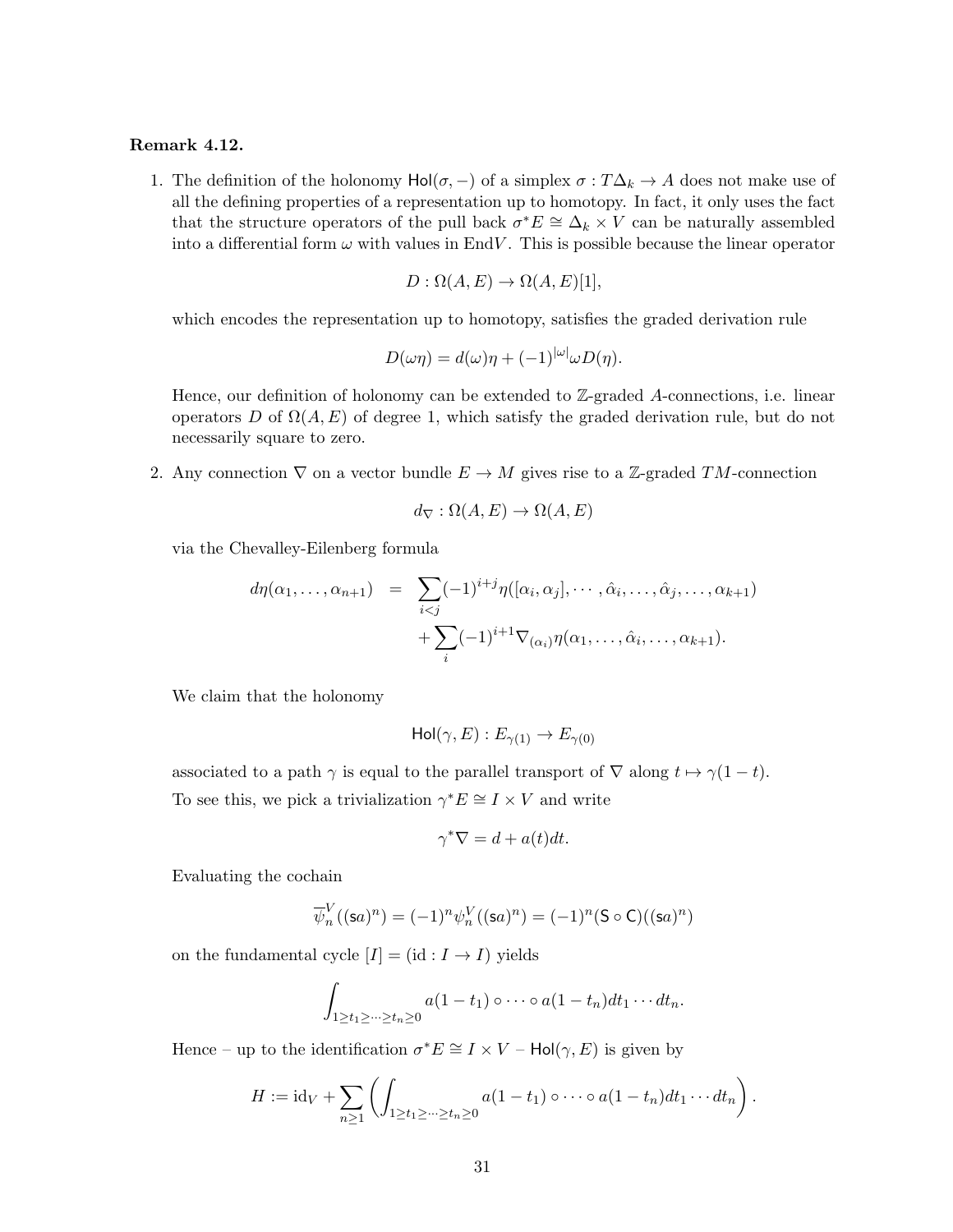Observe that the one-parameter family of endomorphisms

$$
H_t := \mathrm{id}_V + \sum_{n \ge 1} \left( \int_{t \ge t_1 \ge \dots \ge t_n \ge 0} a(1 - t_1) \circ \dots \circ a(1 - t_n) dt_1 \dots dt_n \right)
$$

satisfies

$$
H_0 = \text{id}_V
$$
 and  $\frac{d}{dt}H_t = a(1-t) \circ H_t$ ,

which is the differential equation defining the parallel transport of  $\nabla$  along  $t \mapsto \gamma(1-t)$ .

**Theorem 4.13.** Let A be a Lie algebroid and E a representation up to homotopy of A. The assignments

$$
(\Pi_{\infty}(A))_0 \ni x \mapsto E_x,
$$
  

$$
\Pi_{\infty}(A) \ni \sigma \mapsto F_k(\sigma) := Hol(\sigma, E)
$$

define a unital representation up to homotopy of the  $\infty$ -groupoid  $\Pi_{\infty}(A)$  of A.

*Proof.* We can assume that  $\sigma^* E$  is trivial, i.e.  $\sigma^* E \cong \Delta_k \times V$ . Since  $\omega$  is a Maurer-Cartan element of End $V \otimes \Omega(\Delta_k)$ , so is  $\overline{\psi}^V(\omega)$  for End $V \otimes \overline{C}(\Delta_k)$ . By Proposition 4.9, such a Maurer-Cartan element corresponds uniquely to a representation up to homotopy of  $\Pi_{\infty}(\Delta_k) = \text{Sing}(\Delta_k)$ . The defining relations of such a representation up to homotopy yield the defining relations for  $Hol(-, E)$  being a representation up to homotopy, evaluated on the simplex  $\sigma$ .

Unitality follows from part 3 of Lemma 3.26.

**Definition 4.14.** Let A be a Lie algebroid. The integration map

$$
\int : \mathcal{R}ep^{\infty}(A) \to \hat{\mathcal{R}}ep^{\infty}(\Pi_{\infty}(A))
$$

assigns to any representation up to homotopy E of A the representation up to homotopy  $\int [E]$ of  $\Pi_{\infty}(A)$ .

**Remark 4.15.** Every morphism of Lie algebroids  $f : A \rightarrow B$  yields a dg-functor

$$
f^* : \mathcal{R}ep^{\infty}(B) \to \mathcal{R}ep^{\infty}(A),
$$

as well as a morphism of simplicial sets

$$
\Pi_{\infty} f : \Pi_{\infty}(A) \to \Pi_{\infty}(B),
$$

which, in turn, yields

$$
(\Pi_{\infty}f)^{*}:\hat{\mathcal{R}}ep^{\infty}(\Pi_{\infty}(B))\to \hat{\mathcal{R}}ep^{\infty}(\Pi_{\infty}(A)).
$$

The map  $\int$  is natural with respect to pull back, i.e. the diagram

$$
\hat{\mathcal{R}}ep^{\infty}(\Pi_{\infty}(B)) \xrightarrow{\left(\Pi_{\infty}f\right)^{*}} \hat{\mathcal{R}}ep^{\infty}(\Pi_{\infty}(A))
$$
\n
$$
\uparrow \uparrow
$$
\n
$$
\mathcal{R}ep^{\infty}(B) \xrightarrow{f^{*}} \mathcal{R}ep^{\infty}(A)
$$

commutes.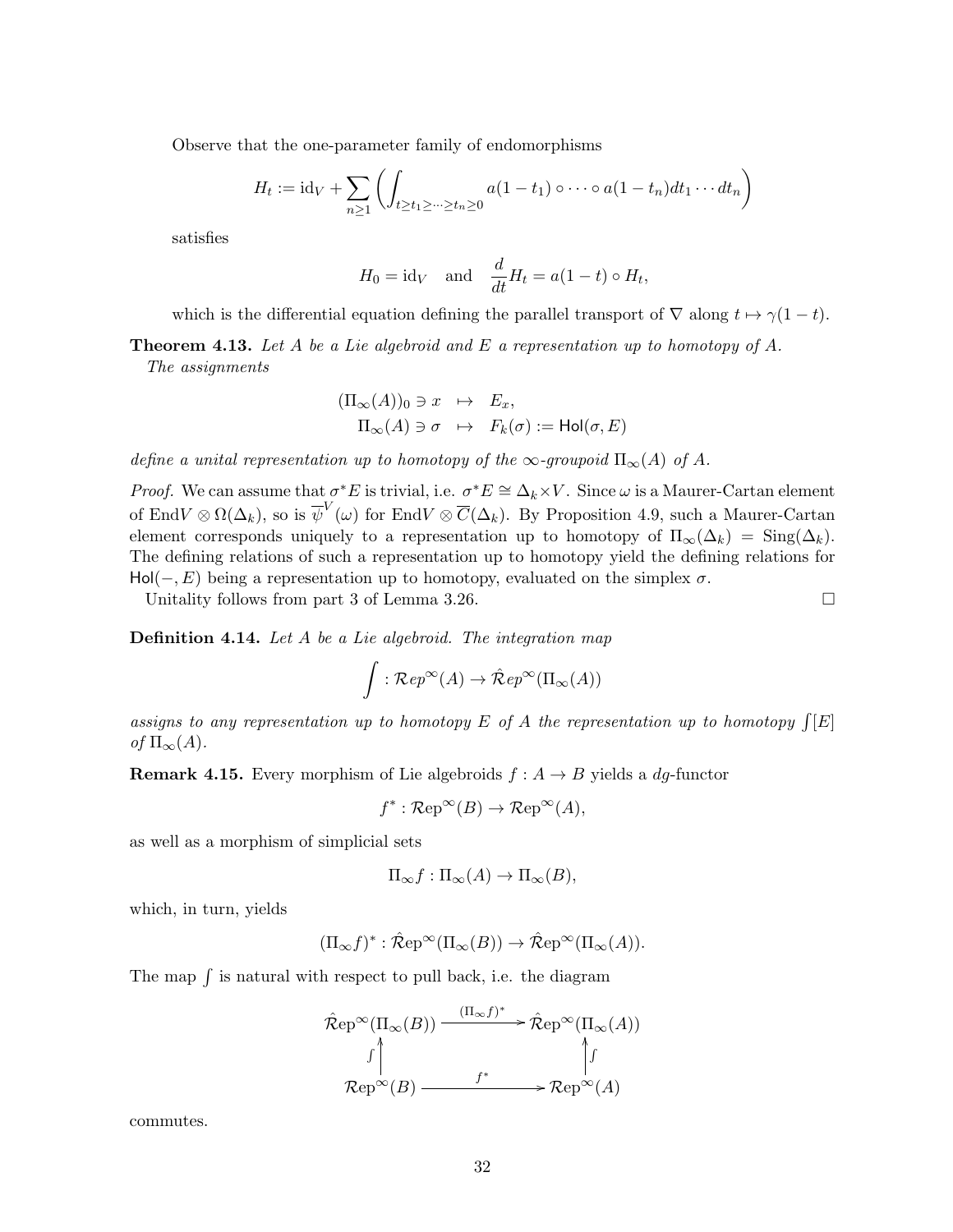### 4.3 The  $A_{\infty}$  functor

Next, we extend the map

$$
\int : \mathcal{R}ep^{\infty}(A) \rightarrow \hat{\mathcal{R}}ep^{\infty}(\Pi_{\infty}(A))
$$

$$
E \mapsto \int [E] := Hol(-, E),
$$

which was defined in the previous subsection, to an  $A_{\infty}$  functor of dg-categories

$$
\int : \mathcal{R}ep^{\infty}(A) \to \hat{\mathcal{R}}ep^{\infty}(\Pi_{\infty}(A)).
$$

The structure maps

$$
\int_n : \underline{\text{st} \text{Hom}}(E_1, E_0) \otimes \cdots \otimes \underline{\text{st} \text{Hom}}(E_n, E_{n-1}) \to \underline{\text{st} \text{Hom}}(E_n, E_0)
$$

of this  $A_{\infty}$  functor are given in terms of the holonomy  $Hol(\sigma, \phi_1, \ldots, \phi_n)$  of a simplex  $\sigma : T\Delta_k \to$ A with respect to a chain of composable morphisms

$$
E_0 \xleftarrow{\phi_1} E_1 \xleftarrow{\cdots} \xleftarrow{\cdots} E_{n-1} \xleftarrow{\phi_n} E_n.
$$

**Definition 4.16.** Let  $E_1, \ldots, E_n$  be representations up to homotopy of a Lie algebroid A and  $\phi_i : E_i \to E_{i-1}$  morphisms in  $\mathcal{R}ep^{\infty}(A)$ .

The holonomy  $Hol(\sigma, \phi_1, \ldots, \phi_n)$  of a simplex  $\sigma : T\Delta_k \to A$  is the linear map

$$
\mathrm{Hol}(\sigma,\phi_1,\ldots,\phi_n):E_n|_{\sigma(v_k)}\to E_0|_{\sigma(v_0)}
$$

of degree  $[\phi_1] + \cdots + [\phi_n] - k + 1$  defined as follows:

1. Pull back the representations up to homotopy  $E_i$  and all the morphisms  $\phi_i$  along  $\sigma$  and choose a trivialization

$$
h: \sigma^*(E_0 \oplus \cdots \oplus E_n) \cong \Delta_k \times (V_0 \oplus \cdots \oplus V_n) =: \Delta_k \times V.
$$

- 2. By Proposition A.5, the representations up to homotopy on  $\Delta_k \times V_i$  corresponds to a Maurer-Cartan element  $\omega^i$  of EndV  $\otimes \Omega(\Delta_k)$ , while the morphisms correspond to elements  $\eta^i \in \text{Hom}(V_i, V_{i-1}) \otimes \Omega(\Delta_k).$
- 3. Apply the  $A_{\infty}$  quasi-isomorphism

$$
\overline{\psi}^V : \text{End}V \otimes \Omega(\Delta_k) \to \text{End}V \otimes \overline{C}(\Delta_k)
$$

to  $\Omega := \omega_0 + \cdots + \omega_n + \eta_1 + \cdots + \eta_n$ . This yields a cochain  $\overline{\psi}^V(\Omega)$  on  $\Delta_k$  with values in  $EndV.$ 

4. Evaluating this cochain on the fundamental cycle  $[\Delta_k]$  gives an element in EndV. We define  $Hol(\sigma, \phi_1, \ldots, \phi_n)$  to be the composition:

$$
E_n|_{\sigma(v_k)} \xrightarrow{h_{v_k}} V \xrightarrow{\langle \overline{\psi}^V(\Omega), [\Delta_k] \rangle} V \xrightarrow{h_{v_0}^{-1}} E_0|_{\sigma(v_0)}
$$

.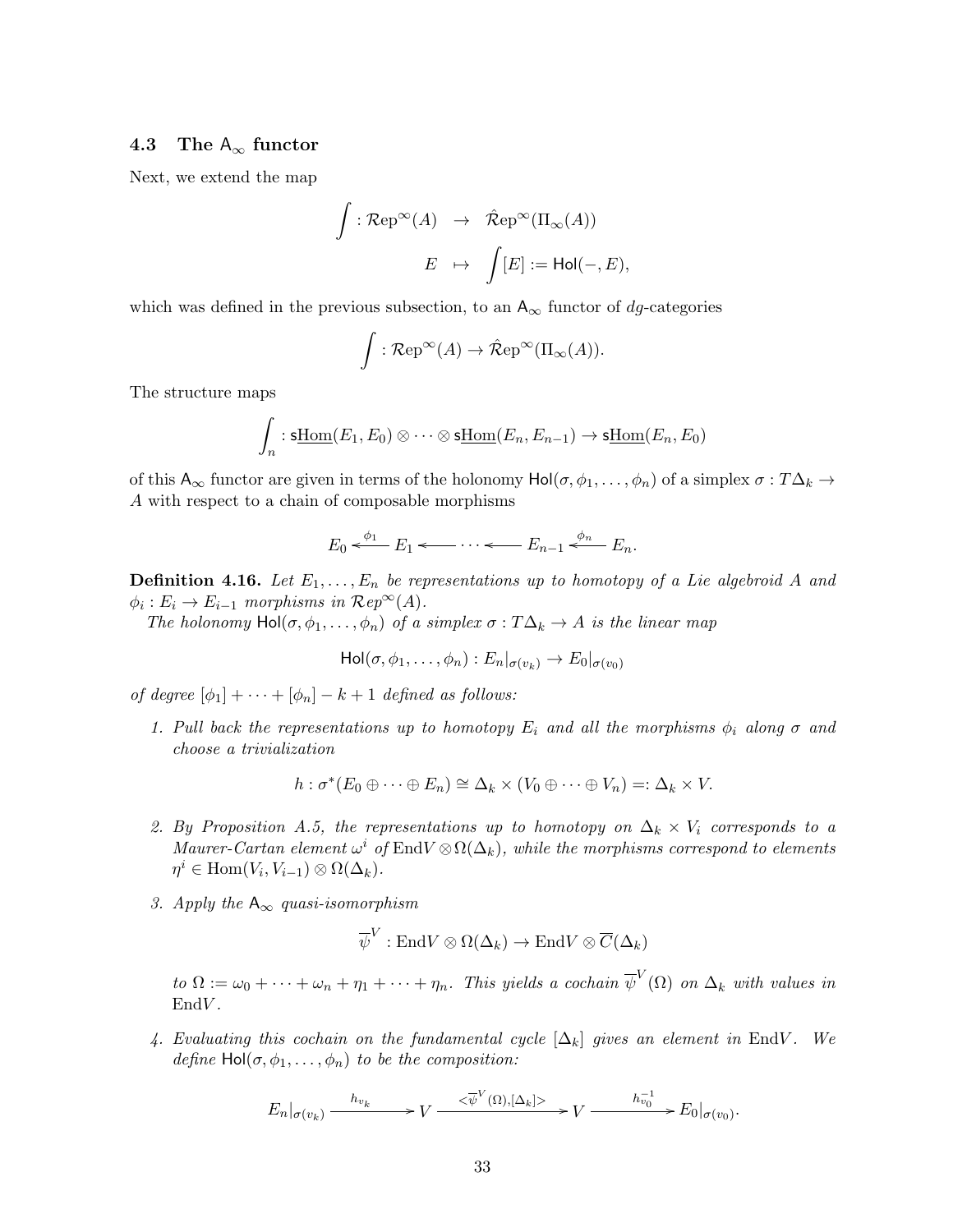**Lemma 4.17.** The holonomy  $Hol(\sigma, \phi_1, \ldots, \phi_n)$  is well-defined.

*Proof.* The proof is literally the same as the one of Lemma 4.11.  $\square$ 

**Theorem 4.18.** Let  $A$  be a Lie algebroid. The assignments

$$
\mathcal{R}ep^{\infty}(A) \ni E \mapsto \int [E] \in \hat{\mathcal{R}}ep^{\infty}(\Pi_{\infty}(A))
$$

and

$$
\int_n : \underline{\text{st} \text{hom}}(E_1, E_0) \otimes \cdots \otimes \underline{\text{st} \text{hom}}(E_n, E_{n-1}) \rightarrow \underline{\text{st} \text{hom}}(E_n, E_0),
$$
  

$$
\phi_1 \otimes \cdots \otimes \phi_n \rightarrow \underline{\text{st} \text{hol}}(-, \phi_1, \ldots, \phi_n))
$$

define an  $A_{\infty}$  functor

$$
\int : \mathcal{R}ep^{\infty}(A) \to \hat{\mathcal{R}}ep^{\infty}(\Pi_{\infty}(A))
$$

between the dg-category of representations up to homotopy of A and the dg-category of unital representations up to homotopy of  $\Pi_{\infty}(A)$ .

Proof. We need to prove the equations

$$
\beta_1' \circ \int_n + \sum_{i+j=n} \beta_2' \circ \left( \int_i \otimes \int_j \right) = \sum_{i+j+1=n} \int_n \circ \left( id^{\otimes i} \otimes \beta_1 \otimes id^{\otimes j} \right) + \sum_{i+j+2=n} \int_{n-1} \circ \left( id^{\otimes i} \otimes \beta_2 \otimes id^{\otimes j} \right),
$$
\n(4)

where the operators

$$
\beta'_1: \underline{\text{stHom}}(\int [E_n], \int [E_0]) \to \underline{\text{sthom}}(\int [E_n], \int [E_0]),
$$
  

$$
\beta'_2: \underline{\text{stHom}}(\int [E_i], \int [E_0]) \otimes \underline{\text{sthom}}(\int [E_n], \int [E_i]) \to \underline{\text{sthom}}(\int [E_n], \int [E_0]),
$$
  

$$
\beta_1: \underline{\text{stHom}}(E_{i+1}, E_i) \to \underline{\text{stHom}}(E_{i+1}, E_i) \text{ and}
$$
  

$$
\beta_2: \underline{\text{stHom}}(E_{i+1}, E_i) \otimes \underline{\text{stHom}}(E_{i+2}, E_{i+1}) \to \underline{\text{stHom}}(E_{i+2}, E_i),
$$

are the maps corresponding to the composition and the differential on the spaces of morphisms at the level of the suspension.

It suffices to show that the right and left hand side of (4) evaluate to the same linear map on all simplices in  $\Pi_{\infty}(A)$ . Since the construction is natural with respect to pull-back, we may assume that  $A = T\Delta_k$  and that the simplex  $\sigma$  is the fundamental cochain  $[\Delta_k] = (\mathrm{id} : \Delta_k \to \Delta_k)$ . Moreover, by Lemma 4.17 we can assume that all the graded vector bundles  $E_i$  are trivial, i.e.  $E_i = \Delta_k \times V_i$ .

In this situation, Proposition A.5 and Proposition 4.9 provide natural identifications of graded vector spaces:

$$
\underline{\text{Hom}}(E_i, E_j) \cong \text{Hom}(V_i, V_j) \otimes \Omega(\Delta_k),
$$
  

$$
\underline{\text{Hom}}(\int [E_i], \int [E_j]) \cong \text{Hom}(V_i, V_j) \otimes C(\Delta_k).
$$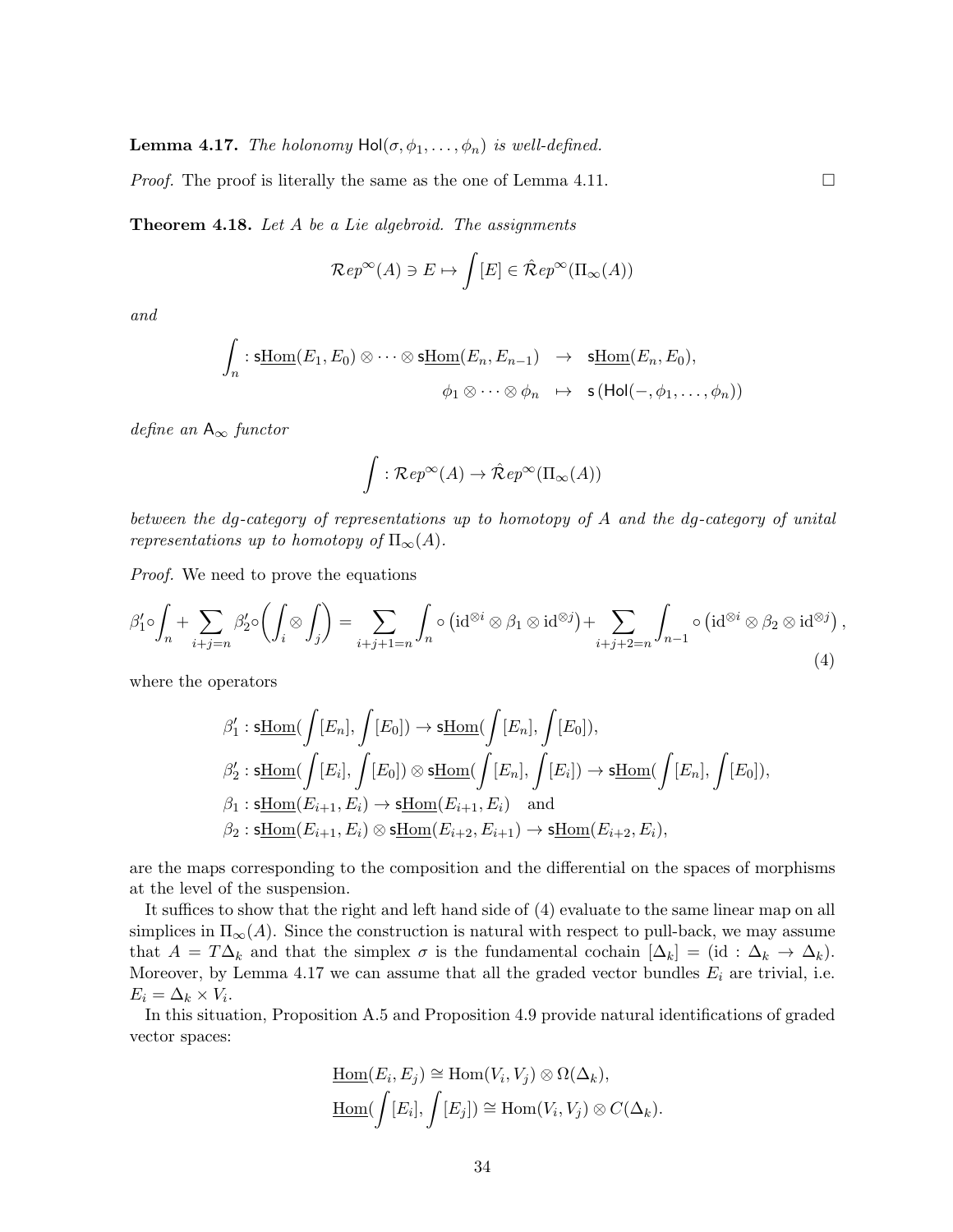Under these identifications, composition of operators corresponds to multiplication in the algebras EndV  $\otimes \Omega(\Delta_k)$  and EndV  $\otimes \overline{C}(\Delta_k)$ , respectively. Also, the differentials

$$
\delta: \underline{\mathrm{Hom}}(E_i, E_j) \to \underline{\mathrm{Hom}}(E_i, E_j)
$$

and

$$
D: \underline{\text{Hom}}(\int [E_i], \int [E_j]) \to \underline{\text{Hom}}(\int [E_i], \int [E_j])
$$

correspond to

$$
\text{Hom}(V_i, V_j) \otimes \Omega(\Delta_k) s \rightarrow \text{Hom}(V_i, V_j) \otimes \Omega(\Delta_k),
$$
  

$$
\eta \rightarrow d\eta + \omega^j \wedge \eta - (-1)^{|\eta|} \eta \wedge \omega^i
$$

and

$$
\text{Hom}(V_i, V_j) \otimes \overline{C}(\Delta_k) \rightarrow \text{Hom}(V_i, V_j) \otimes \overline{C}(\Delta_k),
$$
  

$$
\mu \rightarrow \overline{\delta}\mu + \alpha^j \overline{\cup} \mu - (-1)^{|\mu|} \mu \overline{\cup} \alpha^i,
$$

where  $\omega^i$  and  $\alpha^i$  are the Maurer-Cartan elements corresponding to the representations up to homotopy  $E_i$  and  $\int [E_i]$ .

We observe that the map  $\int_n$  corresponds to

$$
\overline{\int_n} : \mathsf{s}(\mathrm{Hom}(V_1, V_0) \otimes \Omega(\Delta_k)) \otimes \cdots \otimes \mathsf{s}(\mathrm{Hom}(V_n, V_{n-1}) \otimes \Omega(\Delta_k)) \to \mathsf{s}(\mathrm{Hom}(V_n, V_0) \otimes \overline{C}(\Delta_k))
$$

given by the formula

$$
(\mathsf{s}\eta^1 \otimes \cdots \otimes \mathsf{s}\eta^n) \mapsto \sum_{l_0 \geq 0, \ldots, l_n \geq 0} \overline{\psi}^V_{l_0 + \cdots + l_n + n}((\mathsf{s}\omega^0)^{\otimes l_0} \otimes \mathsf{s}\eta^1 \otimes \cdots \otimes \mathsf{s}\eta^n \otimes (\mathsf{s}\omega^n)^{\otimes l_n}).
$$

Let us define  $\omega = \omega^0 + \cdots + \omega^n \in \text{End}V \otimes \Omega(\Delta_k)$  and  $\alpha = \alpha_0 + \cdots + \alpha_n \in \text{End}V \otimes \overline{C}(\Delta_k)$ . Clearly,  $\omega$  and  $\alpha$  are Maurer-Cartan elements and are related by  $\overline{\psi}^V(\omega) = \alpha$ .

Let  $b_2, b_2'$  are the operators corresponding to the products on  ${\rm End}V\otimes \Omega(\Delta_k)$  and  ${\rm End}V\otimes \overline{C}(\Delta_k)$ at the level of the suspension and  $b_1, b'_1$  correspond to the twisted differentials  $d_{\omega}$  and  $\overline{\delta}_{\alpha}$ . We need to prove

$$
b'_1 \circ \overline{\int_n} + \sum_{i+j=n} b'_2 \circ \left( \overline{\int_i} \otimes \overline{\int_j} \right) = \sum_{i+j+1=n} \overline{\int_n} \circ (\mathrm{id}^{\otimes i} \otimes b_1 \otimes \mathrm{id}^{\otimes j}) + \sum_{i+j+2=n} \overline{\int_{n-1}} \circ (\mathrm{id}^{\otimes i} \otimes b_2 \otimes \mathrm{id}^{\otimes j}).
$$
\n(5)

For this we note that this is exactly the component in  $Hom(V_n, V_0)$  of the equations for the twist  $\overline{\psi}^V_\omega$  of  $\overline{\psi}^V$  by  $\omega$  to be an  $A_\infty$  morphism.

### 5 Examples

In the following we describe some examples of representations up to homotopy of Lie algebroids to which the  $A_{\infty}$  functor

$$
\int : \mathcal{R}\mathrm{ep}^{\infty}(A) \to \hat{\mathcal{R}}\mathrm{ep}^{\infty}(\Pi_{\infty}(A))
$$

can be applied.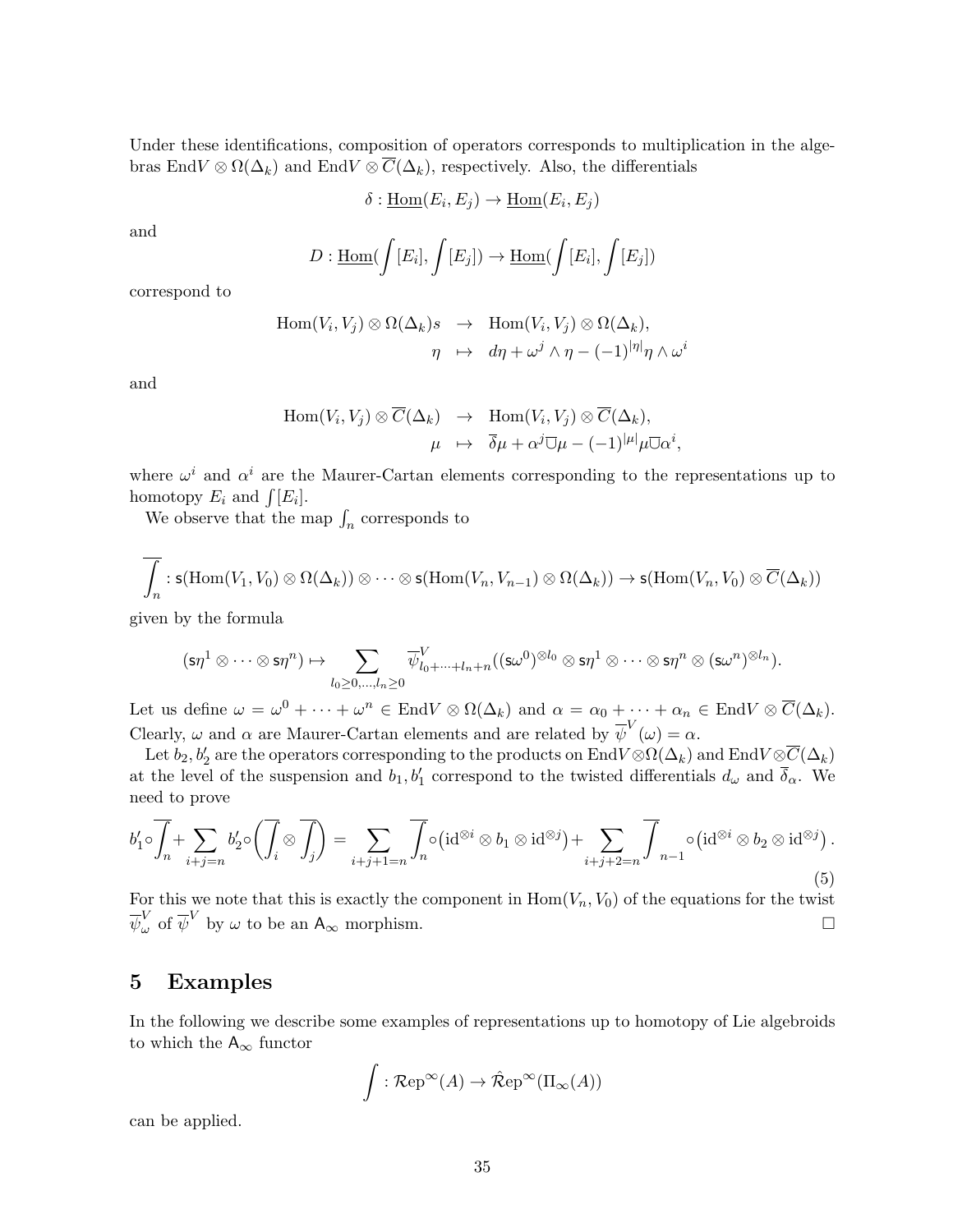#### 5.1 Parallel transport for superconnections

The situation where the Lie algebroid is the tangent bundle  $TM$  of a manifold M has been studied by Igusa [17] and Block-Smith [5], and was the starting point of our work. In this case, representations up to homotopy are precisely the Z-graded versions of Quillen's flat superconnections ([22]). Since

$$
\mathrm{Hom}_{\mathsf{DGCA}}(\Omega(TM), \Omega(\Delta_k)) \cong \mathrm{Hom}_{\mathcal{C}^{\infty}}(\Delta_k, M),
$$

we know that

 $\Pi_{\infty}(TM) \cong \text{Sing}(M).$ 

Thus, integrating a representation up to homotopy of the tangent Lie algebroid  $TM$  amounts to assigning holonomies to smooth singular chains on  $M$ . As explained in [5], this procedure is a generalization of the Riemann-Hilbert correspondence. Just as flat connections correspond, via holonomy, to representations of the fundamental groupoid of  $M$ , flat superconnections correspond to representations up to homotopy of the infinity groupoid of M.

#### 5.2 Ordinary representations

Let A be an integrable Lie algebroid with integrating source simply connected Lie groupoid G. By Lie's second theorem for Lie algebroids, every one-simplex

$$
\sigma \in \text{Hom}_{\mathsf{Lie-alg}}(TI, A) = \text{Hom}_{\mathsf{DGCA}}(\Omega(A), \Omega(I))
$$

integrates to a morphism of Lie groupoids

$$
\tilde{\sigma}: I \times I \to G
$$

from the pair groupoid of I to G. We set the target (source) map to be the projection onto the first (second) factor, respectively.

Let  $\tau(\sigma)$  be the value of  $\tilde{\sigma}$  on  $(1,0) \in I \times I$ , i.e.

$$
\tau(\sigma) := \tilde{\sigma}(1,0).
$$

One obtains a morphism of simplicial sets

$$
\pi: \Pi_{\infty}(A) \to \mathsf{N}G
$$

from the  $\infty$ -groupoid  $\Pi_{\infty}(A)$  of A to the nerve NG of the Lie groupoid G by setting

$$
\pi(\sigma):=(\tau(\sigma_1),\ldots,\tau(\sigma_k)).
$$

Here,  $\sigma$  is a k-simplex in  $\Pi_{\infty}(A)$  and  $\sigma_i$  is the one simplex given by the edge joining  $v_i$  and  $v_{i-1}$ ; that is: the one simplex given by pre-composing  $\sigma$  with (the tangent map of)

$$
t \mapsto (\underbrace{1, \ldots, 1}_{i-1 \text{ times}}, 1-t, 0, \ldots, 0).
$$

The morphism  $\pi : \Pi_{\infty}(A) \to \mathbb{N}G$  induces a functor of dq-categories

$$
\pi^* : \hat{\mathcal{R}}ep^{\infty}(G) \hookrightarrow \hat{\mathcal{R}}ep^{\infty}(\mathrm{N}G) \to \hat{\mathcal{R}}ep^{\infty}(\Pi_{\infty}(A)).
$$

The inclusion  $\hat{\mathcal{R}}ep^{\infty}(G) \hookrightarrow \hat{\mathcal{R}}ep^{\infty}(NG)$  reflects the fact that we require the graded vector spaces  $(E_x)_{x\in M}$  underlying a representation up to homotopy of a Lie groupoid G over M to fit into a graded vector bundle E.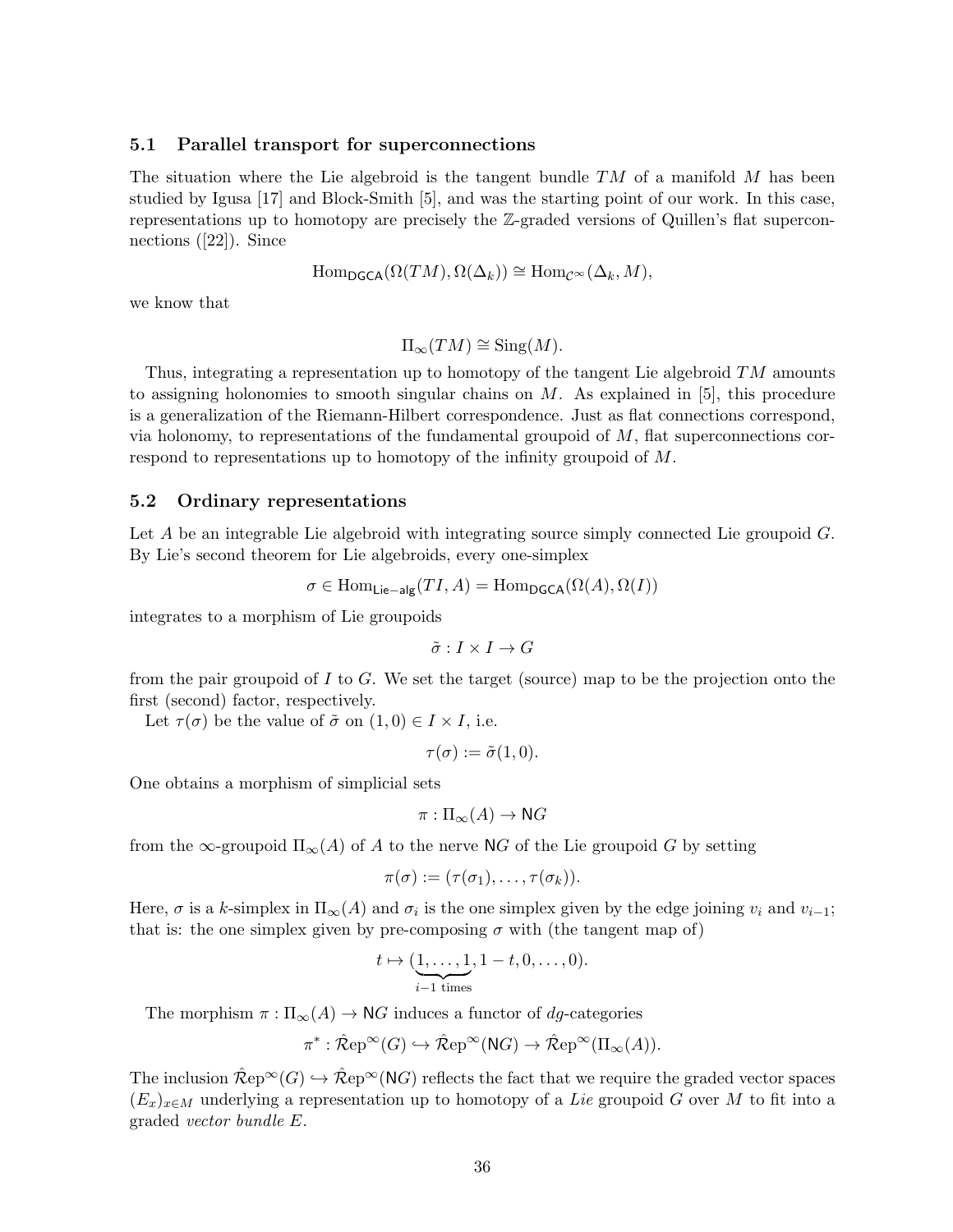**Proposition 5.1.** Let E be an ordinary representation of the Lie algebroid A and denote by  $\tilde{E}$ the corresponding representation of G.

Then

$$
\pi^*\tilde{E}=\int[E]
$$

holds in  $\mathcal{R}ep^{\infty}(\Pi_{\infty}(A)).$ 

*Proof.* By degree reasons we know that the only nontrivial structure operator for  $\int [E]$  is  $F_1$ . Clearly, the same is true for  $\pi^*(\tilde{E})$ . Let us denote by  $\mu: G \to \text{End}E$  the structure operator for the representation  $\tilde{E}$ . We need to prove that for any one simplex  $\sigma: TI\to A$  one has

$$
F_1(\sigma) = \mu(\pi(\sigma)).
$$

Naturality of the the integration construction – see Remark  $4.15$  – implies

$$
F_1(\sigma) = F_1^E(\sigma \circ id) = F_1^{\sigma^*(E)}(id).
$$

We denote by  $\theta: I \times I \to \text{End}(\sigma^*E)$  the structure map corresponding to the representation that integrates  $\sigma^* E$  and observe that since  $\theta = \mu \circ \tilde{\sigma}$  we know that

$$
\theta(1,0) = \mu(\tilde{\sigma}(1,0)) = \mu(\widetilde{\sigma_1}(1,0)) = \mu(\pi(\sigma))
$$

holds. Thus, it is sufficient to prove that

$$
F_1^{\sigma^*(E)}(\text{id}) = \theta(1,0),
$$

i.e. we may assume without loss of generality  $A = TI$  and  $\sigma = id$ . In this case the statement reduces to the fact that the holonomy of a path is given by parallel transport along the directionreversed path, see Remark 4.12.

Remark 5.2. The differentiation functor

$$
\Psi : \mathcal{\hat{R}}ep^{\infty}(G) \to \mathcal{R}ep^{\infty}(A)
$$

constructed in [4] can be extended naturally to a  $dq$ -functor. The definition of  $\Psi$  involves iterated differentiation and in a sense it is given by the inverse construction of the integration procedure described above. Proposition 5.1 shows that, when restricted to ordinary representations, this is indeed the case. However, we would like to point out that the diagram



does not commute in general. We expect that it commutes up to homotopy, but this issue will not be discussed here.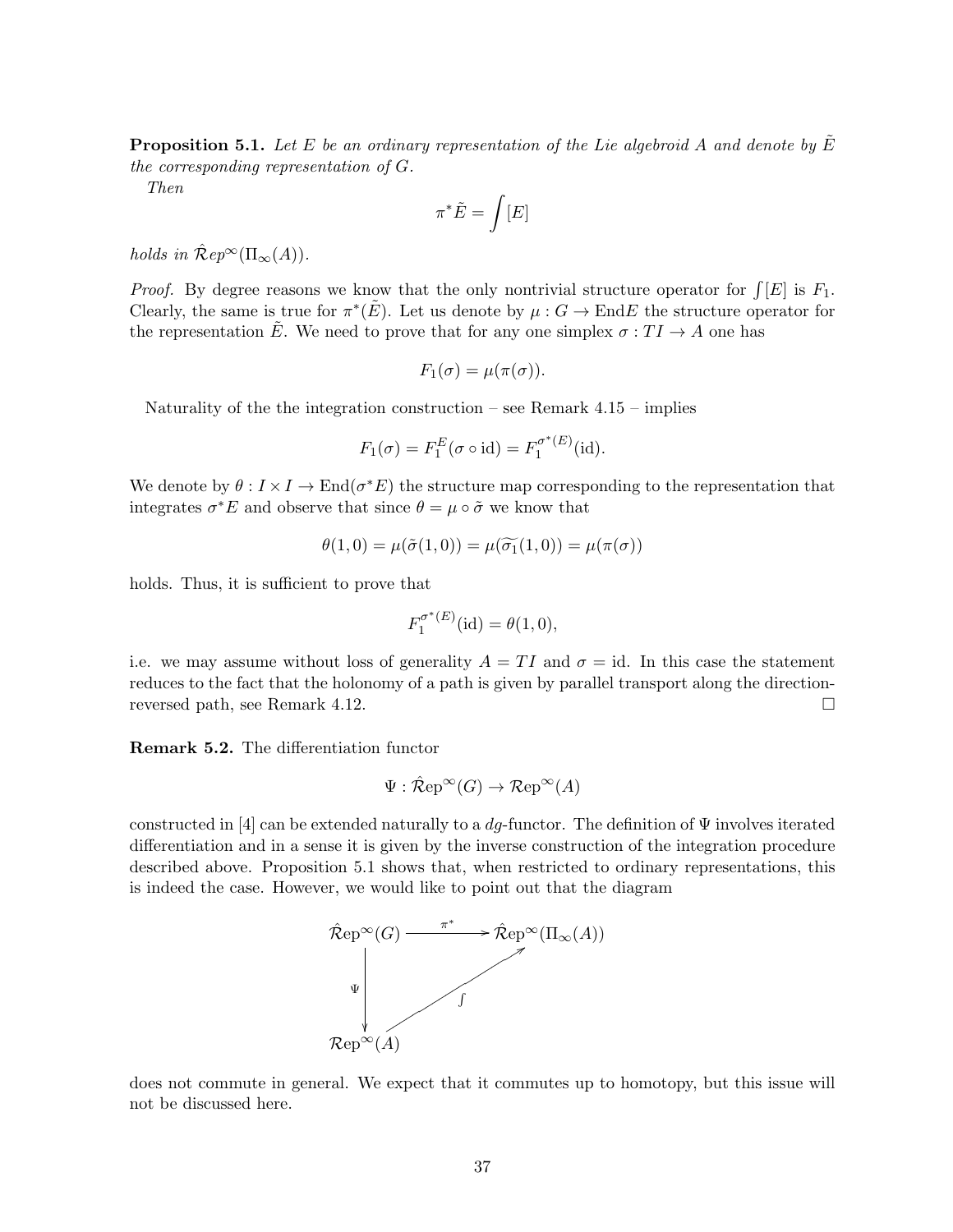#### 5.3 Lie algebras and flat connections

Let us fix a finite dimensional Lie algebra  $\mathfrak g$  and denote by G the simply connected Lie group integrating it. We think of the Chevalley-Eilenberg complex  $CE(\mathfrak{g})$  as the space of functions on the *dg*-manifold  $\mathfrak{g}[1]$  determined by  $\mathfrak{g}$ .

The space of  $k$ -simplices on  $\mathfrak g$ 

$$
\Pi_{\infty}(\mathfrak{g})_k = \text{Hom}_{\text{DGCA}}(CE(\mathfrak{g}), \Omega(\Delta_k))
$$

can be naturally identified with the space of flat connections on the trivial G bundle over  $\Delta_k$ . In fact, any such map is in particular a map of graded commutative algebras, and since  $CE(\mathfrak{g})$ is free as a graded commutative algebra, one obtains

$$
\mathrm{Hom}_{\mathsf{GCA}}(CE(\mathfrak{g}), \Omega(\Delta_k)) \cong \mathrm{Hom}_{\mathsf{Vect}}(\mathfrak{g}^*, \Omega^1(\Delta_k)) \cong \mathfrak{g} \otimes \Omega^1(\Delta_k).
$$

One easily checks that the condition of commuting with the differential corresponds to the Maurer-Cartan equation. We conclude that integrating a representation up to homotopy of a Lie algebra amounts to assigning holonomies to the spaces of flat connections on the trivial G-bundles over the simplices.

#### 5.4 The adjoint representation of a Lie algebroid

Given a Lie algebroid A, there is a representation up to homotopy  $\text{ad}(A) \in \mathcal{R}\text{ep}^{\infty}(A)$  – called the adjoint representation of  $A$  – which is well defined up to isomorphism. For instance:

- If A is a Lie algebra,  $ad(A)$  coincides with the usual adjoint representation.
- If A is a foliation,  $ad(A)$  is quasi-isomorphic to the Bott connection.

The cohomology associated to the adjoint representation measures the deformations of the Lie algebroid structure, as one would expect from the Lie algebra case – see  $[2, 4, 12]$  for more details.

In order to define the adjoint representation, one has to choose a connection  $\nabla$  on the vector bundle A. The adjoint representation of A induced by  $\nabla$  is the representation up to homotopy of A on the vector bundle  $A \oplus TM$ , where A is in degree zero and TM in degree one, given by the following structure operator:

$$
D = \partial + \nabla^{bas} + K_{\nabla}.
$$

The differential  $\partial$  on the graded vector bundle is the anchor map of A,  $\nabla^{bas}$  is an A-connection and  $K_{\nabla}$  is an endomorphism-valued cochain. The latter two are defined by the formulae

$$
\nabla_{\alpha}^{bas}(\beta) := \nabla_{\rho(\beta)}(\alpha) + [\alpha, \beta],
$$
\n
$$
\nabla_{\alpha}^{bas}(X) := \rho(\nabla_X(\alpha)) + [\rho(\alpha), X],
$$
\n
$$
K_{\nabla}(\alpha, \beta)(X) := \nabla_X([\alpha, \beta]) - [\nabla_X(\alpha), \beta] - [\alpha, \nabla_X(\beta)] - \nabla_{\nabla_{\beta}^{bas} X}(\alpha) + \nabla_{\nabla_{\alpha}^{bas} X}(\beta).
$$

This representation up to homotopy is denoted by  $\text{ad}_{\nabla}(A)$ . The isomorphism class of this representation, which is independent of the connection  $\nabla$ , is denoted by ad(A).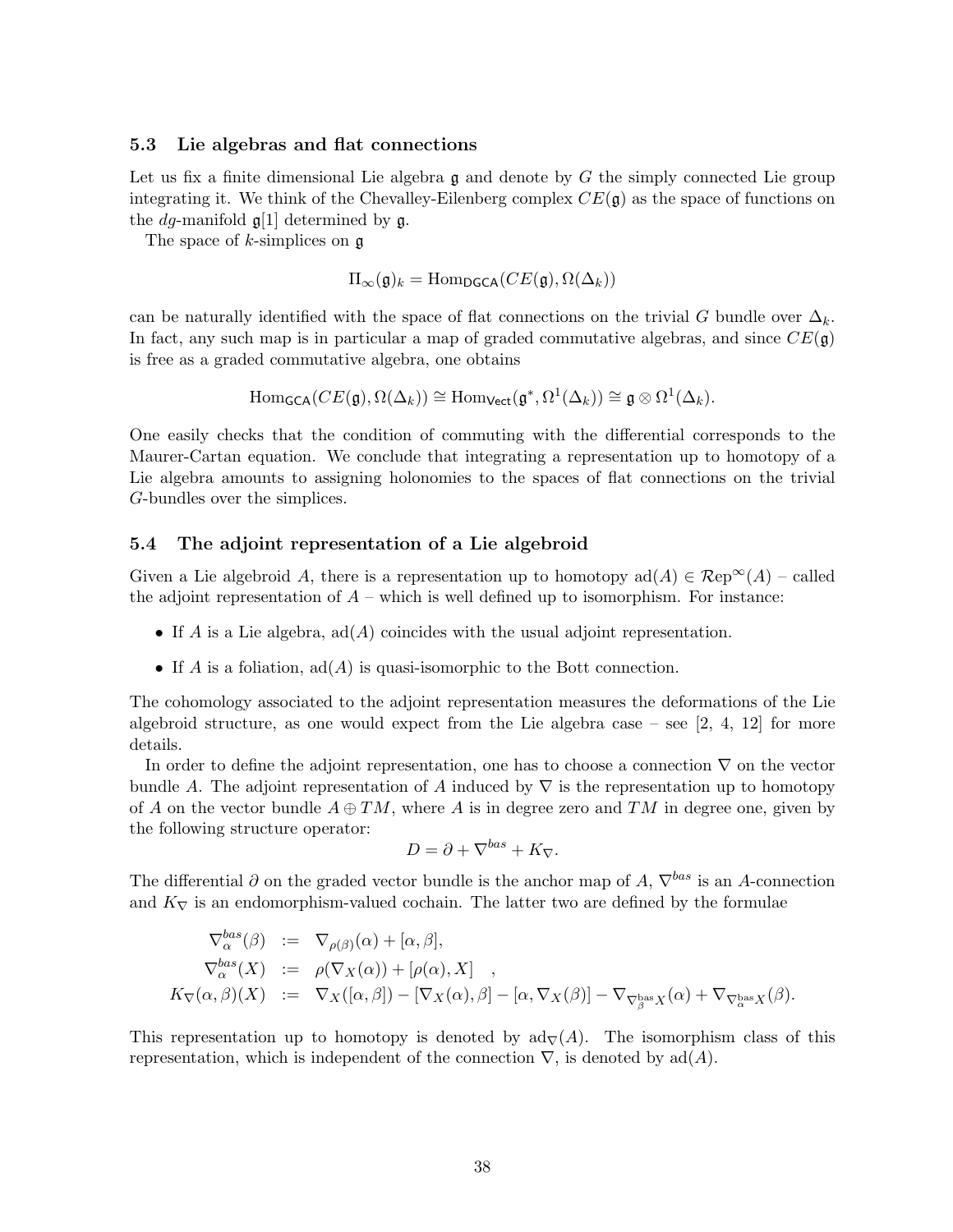### 5.5 Poisson manifolds

Let P be a Poisson manifold with Poisson bivector field  $\pi \in \Gamma(\wedge^2 TP)$ . The cotangent bundle  $T^*P$  has the structure of a Lie algebroid with anchor map  $TP^* \to TP$  given by contraction with  $\pi$  and bracket determined by the formula

$$
[df, dg] = d\{f, g\}.
$$

The Poisson sigma model ([18, 24, 7]) is a two dimensional topological field theory associated to a Poisson manifold, whose perturbative quantization gives Kontsevich's formula for a  $\star$ -product of  $\pi$ . Let us briefly recall the main ingredients of this theory: The fields on an oriented surface Σ are the vector bundle maps  $\hat{X}$  :  $T\Sigma$  →  $T^*P$ . It is convenient to write  $\hat{X} = (X, η)$ , where  $X : \Sigma \to P$  is the base map and  $\eta \in \Gamma(\text{Hom}(T\Sigma, X^*(T^*P)))$ . The action functional is

$$
S(X, \eta) := \int_{\Sigma} \langle \eta, dX \rangle + \frac{1}{2} \langle \pi \circ X, \eta \wedge \eta \rangle.
$$

The classical solutions of this theory are those vector bundle maps which are Lie algebroid morphisms from  $T\Sigma$  to  $T^*P$ .

We conclude that integrating a representation up to homotopy of the Lie algebroid  $T^*P$ amounts to assigning holonomies to the classical fields of the Poisson sigma model on the simplex. We hope to make the connection between the integration of representations up to homotopy of  $T^*P$  and the Poisson sigma model more precise elsewhere.

# 5.6  $\Pi_{\infty}(-)$  vs  $\Pi_{1}(-)$

**Remark 5.3.** In Section 4, the integration  $\int [E]$  of a representation up to homotopy E of a Lie algebroid A was defined. It is a representation up to homotopy of the  $\infty$ -groupoid  $\Pi_{\infty}(A)$  of A.

Let us assume that  $A$  can be integrated to a source simply connected Lie groupoid  $G$ , which is Hausdorff. In Subsection 5.2, a map of simplicial sets

$$
\pi: \Pi_{\infty}(A) \to \mathsf{N}G
$$

was constructed. One might wonder whether the above integrability assumption on A implies that  $\int$  factors through  $\pi^*$ , i.e. whether it is possible to complete the diagram



in a commutative way. Intuitively, one should not expect this to be the case, since G only contains information about homotopy classes of A-paths and not about the higher homotopies. In any case, we present an example that shows that this factorization is not possible.

**Proposition 5.4.** The integration  $\int [E]$  of the representation up to homotopy E of TS<sup>2</sup> associated to the graded vector bundle  $E = E^0 \oplus E^1$  given by the trivial vector bundle  $S^2 \times \mathbb{R}$  in both degrees, equipped with the structure operator

$$
D=d+\eta,
$$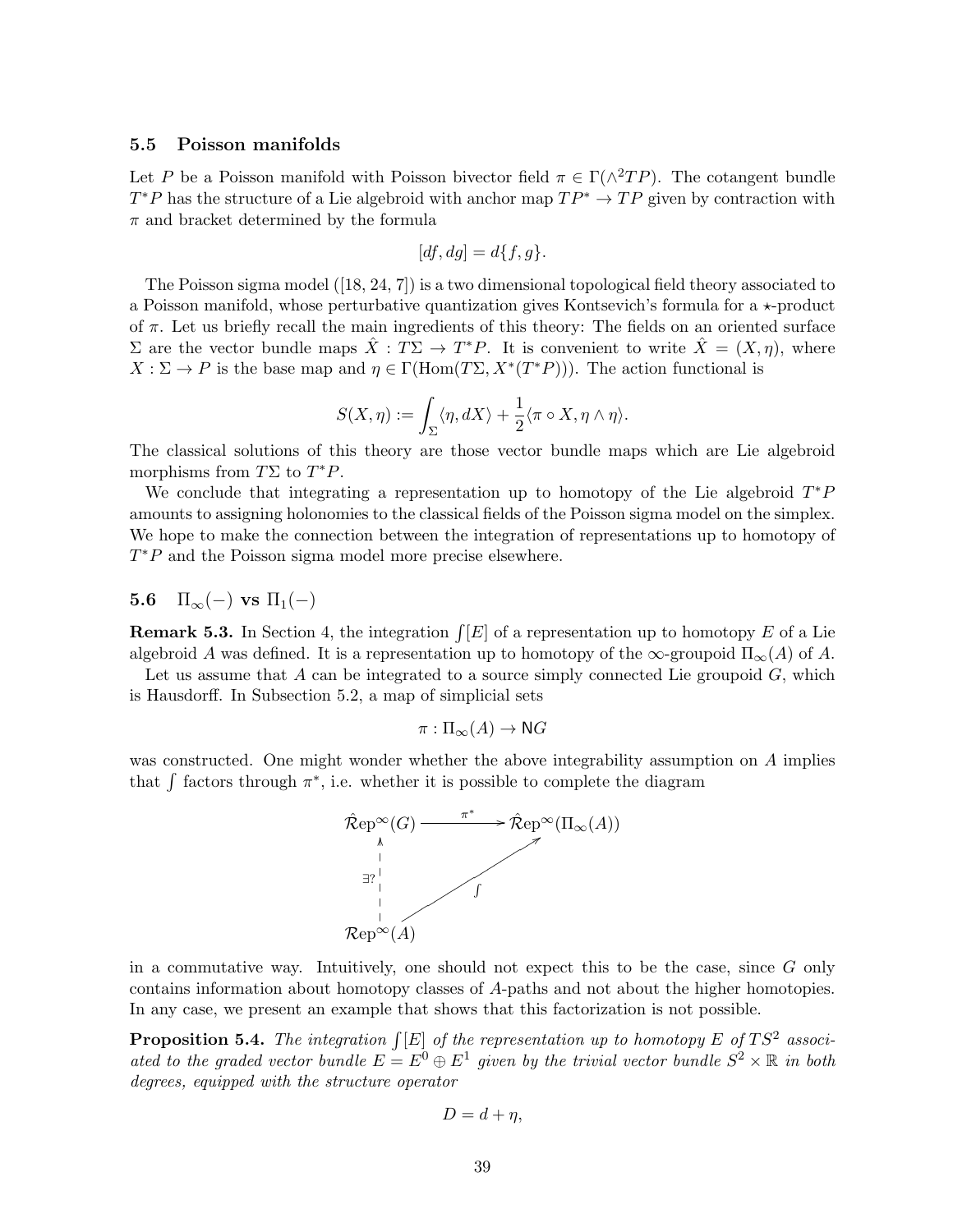where  $\eta \in \Omega^2(S^2)$  is a volume form, viewed as an element of  $\Omega^2(S^2, \text{Hom}(E^1, E^0))$ , is not quasiisomorphic to any element of  $\pi^* \hat{\mathcal{R}} ep^{\infty}(G)$ .

**Remark 5.5.** In order to prove the proposition, we need to introduce the cohomology associated to a representation up to homotopy E of a simplicial set  $X_{\bullet}$ :

**Definition 5.6.** Let E be a representation up to homotopy of  $X_{\bullet}$ . The cohomology of  $X_{\bullet}$  with values in E is the graded vector space

$$
H(X_{\bullet}, E) := H(\underline{\text{Hom}}(\mathbb{R}, E)),
$$

where  $\mathbb R$  denotes the trivial representation up to homotopy of  $X_{\bullet}$  on  $\mathbb R$ .

We can now proceed with the proof of Proposition 5.4.

*Proof.* Observe that the source simply connected Lie groupoid integrating  $TS^2$  is the pair groupoid  $S^2 \times S^2$ . Next, suppose that  $\mathcal E$  is a representation up to homotopy of G, whose pull back  $\pi^*\mathcal{E}$  is quasi-isomorphic to  $\int [E]$ . By definition, this implies that the fiberwise cohomologies are isomorphic, hence

$$
\mathcal{H}(\mathcal{E}_x)=\mathcal{H}((\pi^*\mathcal{E})_x)\cong \mathcal{H}(\int [E]_x)=\mathcal{H}(E_x)=E_x=\mathbb{R}\oplus\mathbb{R}[-1].
$$

Since any representation up to homotopy can be transfered to its cohomology vector bundle, we may assume without loss of generality that  $\mathcal{E}_x = \mathbb{R} \oplus \mathbb{R}[-1]$ .

By degree reasons we know that the structure operator of  $\mathcal E$  is of the form

$$
F_1 + F_2.
$$

Next, we claim that one can choose an automorphism of the vector bundle  $\mathcal E$  that conjugates  $F_1$ to the identity. Indeed, choose a point  $x \in S^2$  and define the automorphism

$$
\phi: \mathcal{E} \to \mathcal{E}
$$

by setting

$$
\phi(y) = F_1(y, x).
$$

Since V is unital, one can easily check that id =  $\phi^{-1} \circ F_1 \circ \phi$ . Thus, we can further assume  $F_1 = \mathrm{id}.$ 

The operator  $F_2 \in C^2(G)$  is a closed two-cocycle of the pair groupoid  $S^2 \times S^2$ . Since the nerve of this groupoid is contractible, we know that  $F_2$  is exact and therefore  $\mathcal E$  is isomorphic to the sum of trivial representations  $\mathbb{R} \oplus \mathbb{R}[-1]$ . This implies

$$
\pi^*(\mathcal{E}) \cong \mathbb{R} \oplus \mathbb{R}[-1].
$$

We can now compute the cohomology associated to this representation:

$$
H(\Pi_{\infty}(TS^2), \pi^*\mathcal{E}) \cong H(\mathrm{Sing}(S^2), \mathbb{R} \oplus \mathbb{R}[-1]) \cong H(S^2) \oplus H(S^2)[-1].
$$

In particular, we observe that

$$
H^2(\Pi_\infty(TS^2), \pi^*\mathcal{E}) \cong \mathbb{R}.
$$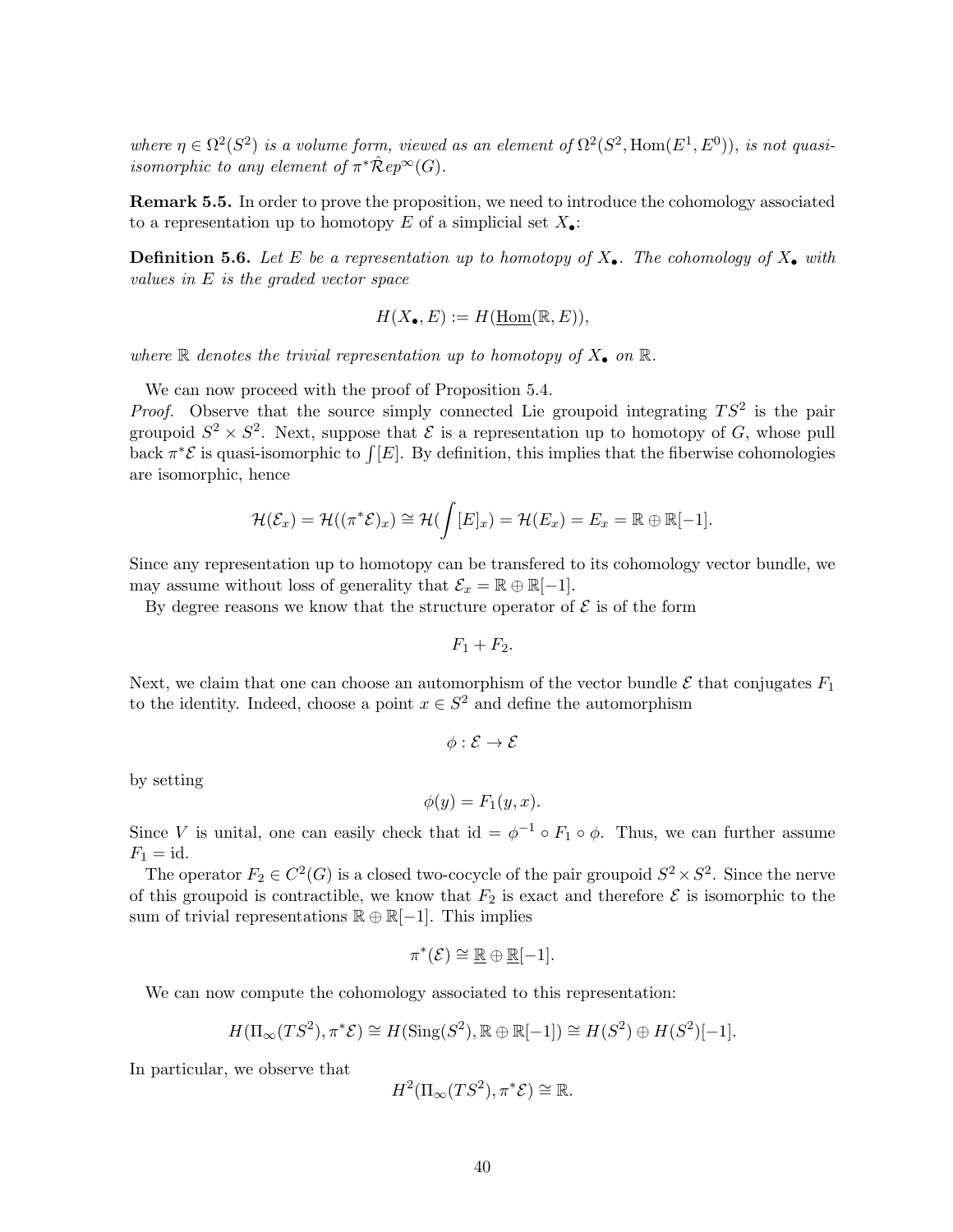Since quasi-isomorphisms induce isomorphisms in cohomology, it is enough to prove that

$$
H^2(\Pi_\infty(TS^2),\int [E])
$$

vanishes, in order to contradict our assumption that  $\pi^*\mathcal{E}$  and  $\int [E]$  are quasi-isomorphic.

Simple degree considerations imply that the only nontrivial structure operator of  $\int [E]$  is  $F_2' \in C^2(S^2)$ . We claim that  $[F_2'] \neq 0 \in H^2(S^2)$ . Indeed:

$$
F_2'(\sigma) = \pm \int_I \Theta_{(2)}^*(P\sigma)^*(C(\mathsf{S}\eta)) = \pm \int_{\Delta_2} \sigma^*\eta.
$$

By de Rham's theorem, we conclude that  $F_2'$  is a nontrivial cohomology class.

To compute the cohomology of  $\text{Sing}(S^2)$  with coefficients in  $\int [E]$ , we consider the filtration of  $C(\text{Sing}(S^2), \int [E])$  given by the cochain degree. It induces a spectral sequence which converges to  $H(\text{Sing}(S^2), \int [E])$  and whose second page is



The operator  $d_2$  is given by multiplication with  $[F'_2]$  and since this class is not zero, the second cohomology

$$
H^2(\Pi_\infty(TS^2), \int [E])
$$

vanishes.  $\Box$ 

Remark 5.7. Mimicking the arguments from above, one can prove that there is no representation up to homotopy  $\mathcal E$  of  $G$ , whose image under the differentiation map

$$
\Psi : \mathcal{\hat{R}}ep^{\infty}(G) \to \mathcal{R}ep^{\infty}(A)
$$

from [4] equals E. In fact, if such an E would exist, the cohomology class of  $\omega$  would be in the image of the van Est map and would hence vanish, since  $H^2(S^2 \times S^2) = 0$ .

# A Appendix

#### A.1 Representations up to homotopy of Lie algebroids

We review the definitions and basic facts regarding representations up to homotopy of Lie algebroids. More details on these constructions, as well as the proofs of the results stated here, can be found in [2, 4]. Throughout the appendix A denotes a Lie algebroid over a manifold  $M$ .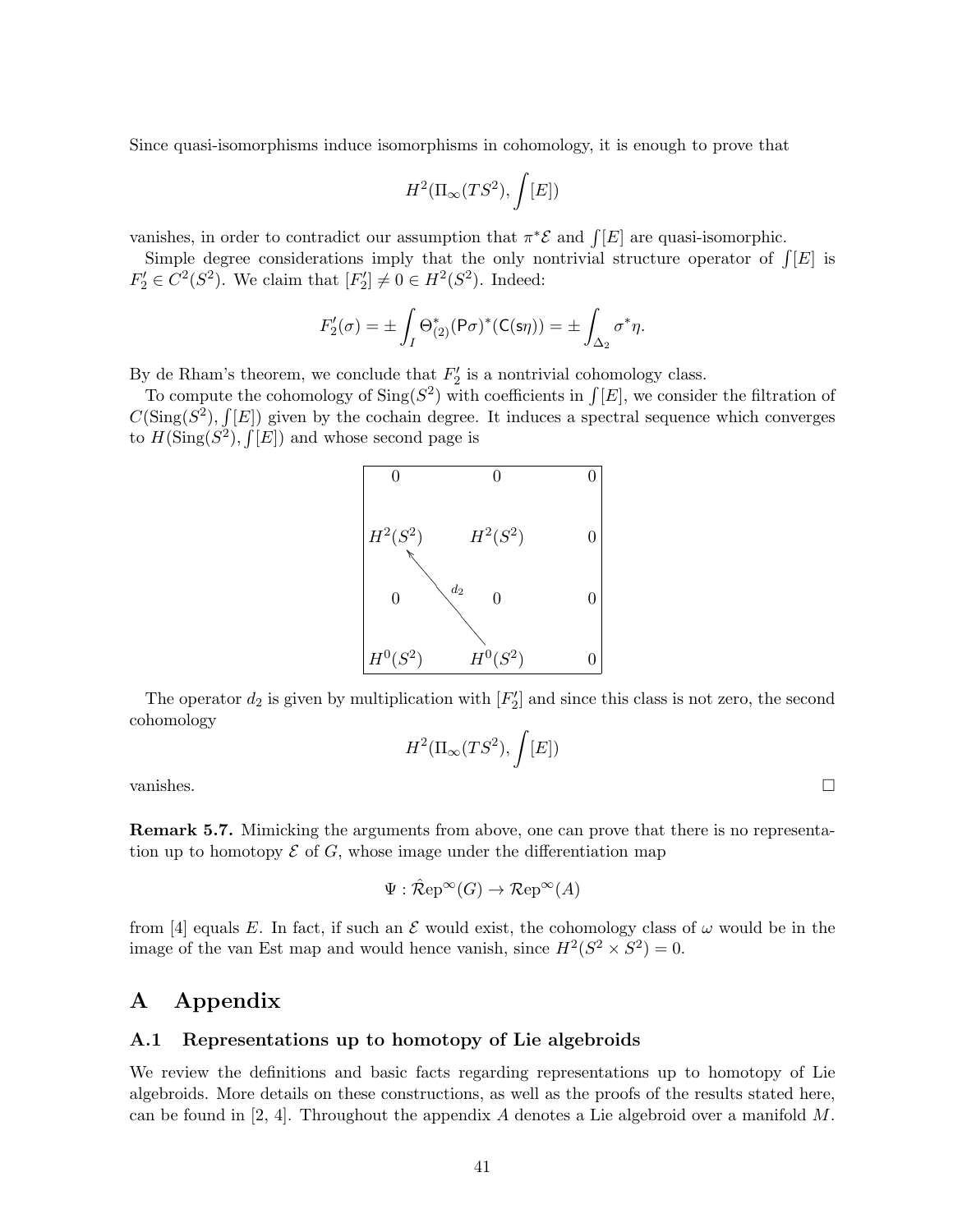**Remark A.1.** Given a Lie algebroid A, there is a differential graded algebra  $\Omega(A) = \Gamma(\wedge A^*)$ , with differential defined via the Koszul formula

$$
d\omega(\alpha_1, \ldots, \alpha_{n+1}) = \sum_{i < j} (-1)^{i+j} \omega([\alpha_i, \alpha_j], \cdots, \hat{\alpha}_i, \ldots, \hat{\alpha}_j, \ldots, \alpha_{k+1}) + \sum_i (-1)^{i+1} L_{\rho(\alpha_i)} \omega(\alpha_1, \ldots, \hat{\alpha}_i, \ldots, \alpha_{k+1}),
$$

where  $\rho$  denotes the anchor map and  $L_X(f) = X(f)$  is the Lie derivative along vector fields. The operator d is a coboundary operator  $(d^2 = 0)$  and satisfies the derivation rule

$$
d(\omega \eta) = d(\omega)\eta + (-1)^{p} \omega d(\eta),
$$

for all  $\omega \in \Omega^p(A)$ ,  $\eta \in \Omega^q(A)$ .

Given a graded vector bundle  $E = \bigoplus_{k \in \mathbb{Z}} E^k$  over M, we denote by  $\Omega(A, E)$  the space

$$
\Gamma(E\otimes \wedge A^*),
$$

graded with respect to the total degree. The wedge product gives this space the structure of a graded commutative module over the algebra  $\Omega(A)$ , i.e.  $\Omega(A, E)$  is a bimodule over  $\Omega(A)$  and

$$
\omega \wedge \eta = (-1)^{kp} \eta \wedge \omega
$$

holds for  $\omega \in \Omega^k(A)$  and  $\eta \in \Omega(A, E)^p$ . For a detailed explanation of the sign conventions used in the definition in the wedge product, see the appendix of [2]. In order to simplify the notation we will sometimes omit the wedge symbol.

**Definition A.2.** A representation up to homotopy of A consists of a graded vector bundle  $E$ over M and a linear operator

$$
D: \Omega(A, E) \to \Omega(A, E)
$$

which increases the total degree by one and satisfies  $D^2 = 0$ , as well as the graded derivation rule

$$
D(\omega \eta) = d(\omega)\eta + (-1)^{k} \omega D(\eta)
$$

for all  $\omega \in \Omega^k(A)$ ,  $\eta \in \Omega(A, E)$ .

Remark A.3. The representations up to homotopy of A can be naturally organized into a dg-category  $\mathcal{R}ep^{\infty}(A)$ : A morphism  $\phi : E \to F$  between two representations up to homotopy of A is a map

$$
\phi : \Omega(A, E) \to \Omega(A, F)
$$

which is  $\Omega(A)$ -linear in the graded sense. We denote the space of all morphisms from E to F by  $\underline{\text{Hom}}(E, F)$ . This is a graded vector space and we denote by  $\underline{\text{Hom}}^k(E, F)$  the subspace of homogeneous elements of degree k. There is a differential

$$
\delta: \underline{\mathrm{Hom}}^k(E, F) \to \underline{\mathrm{Hom}}^{k+1}(E, F)
$$

given by the formula

$$
\delta(\phi) = D_F \circ \phi - (-1)^k \phi \circ D_E.
$$

Let  $Hom(E, F)$  be the space of morphisms of degree zero which commute with the differentials. Observe that

$$
Hom(E, F) = Z^0(\underline{Hom}(E, F)).
$$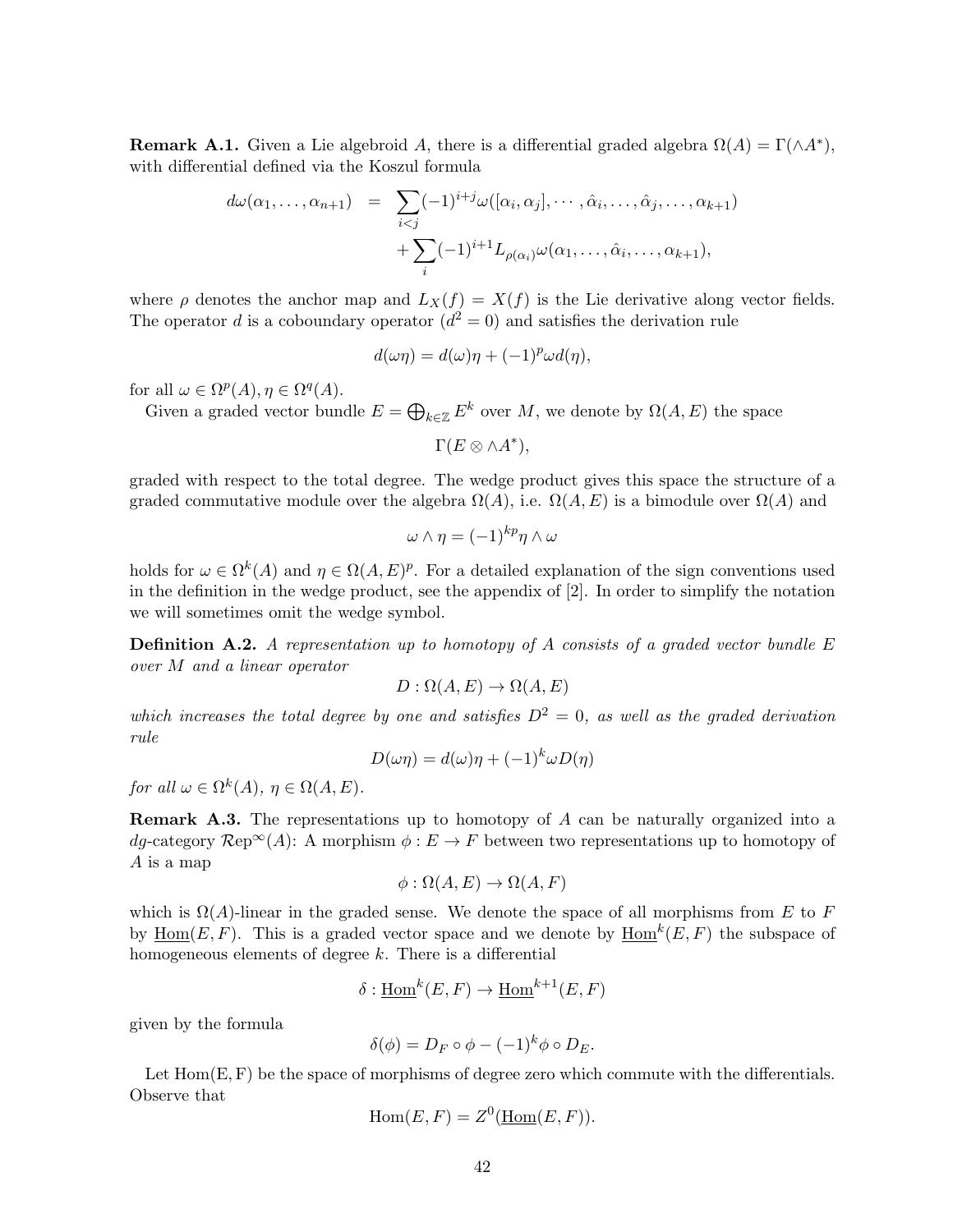**Remark A.4.** Let E be a graded vector space. The space  $\Omega(A, E) = E \otimes \Omega(A)$  is a differential left module over the dg-algebra  $EndE \otimes \Omega(A)$ . Given  $\omega \in EndE \otimes \Omega(A)$ , we denote the corresponding operator on  $E \otimes \Omega(A)$  by  $\omega \wedge$ .

One can describe representations up to homotopy on trivial vector bundles as follows:

**Proposition A.5.** Let A be a Lie algebroid over M and V a finite dimensional graded vector space.

- a) There is a natural bijective correspondence between
	- 1. Maurer-Cartan elements of the dq-Lie algebra  $\text{End}E \otimes \Omega(A)$ .
	- 2. Representations up to homotopy of A on the trivial vector bundle  $M \times V$ .

The correspondence is given by

$$
\omega \mapsto d + \omega \wedge .
$$

b) Suppose that E and E' are representations up to homotopy on trivial vector bundles  $M \times V$ and  $M \times V'$ , respectively. There is a natural isomorphism

$$
Hom(V, V') \otimes \Omega(A) \cong \underline{Hom}(E, E').
$$
  

$$
\eta \mapsto \eta \wedge
$$

Under this identification, the operator  $\delta : \underline{\text{Hom}}(E, E') \to \underline{\text{Hom}}(E, E')$  corresponds to the map

$$
Hom(V, V') \otimes \Omega(A) \rightarrow Hom(V, V') \otimes \Omega(A)
$$
  

$$
\eta \rightarrow d\eta + \omega' \wedge \eta - (-1)^{|\eta|} \eta \wedge \omega,
$$

where  $\omega$  and  $\omega'$  are the Maurer-Cartan elements corresponding to E and E' and the wedge product is taken in the algebra  $\text{End}(V \oplus V') \otimes \Omega(A)$ . Furthermore, composition corresponds to multiplication in the algebra  $\text{End}(V \oplus V' \oplus V'') \otimes \Omega(A)$ .

### A.2  $A_{\infty}$ -algebras and morphisms

The notion of an  $A_{\infty}$ -algebra was introduced in the sixties by J. Stasheff [25, 26], and has since proved to be important in several areas of mathematics. In order to fix our conventions, we collect here some definitions and basic facts regarding  $A_{\infty}$ -algebras.

**Definition A.6.** Let  $V = \bigoplus_{k \in \mathbb{Z}} V^k$  be a graded vector space. The suspension sV of V is the graded vector space given by

$$
(\mathsf{s}V)^k := V^{k+1}
$$

.

**Definition A.7.** An  $A_{\infty}$ -algebra is a graded vector space A, together with a sequence of linear maps of degree one

 $b_n : (sA)^{\otimes n} \to sA$ ,

satisfying, for each  $n \geq 1$ , the equations:

$$
\sum_{i+j+k=n} b_{i+k+1} \circ (\mathrm{id}^{\otimes i} \otimes b_j \otimes \mathrm{id}^{\otimes k}) = 0. \tag{6}
$$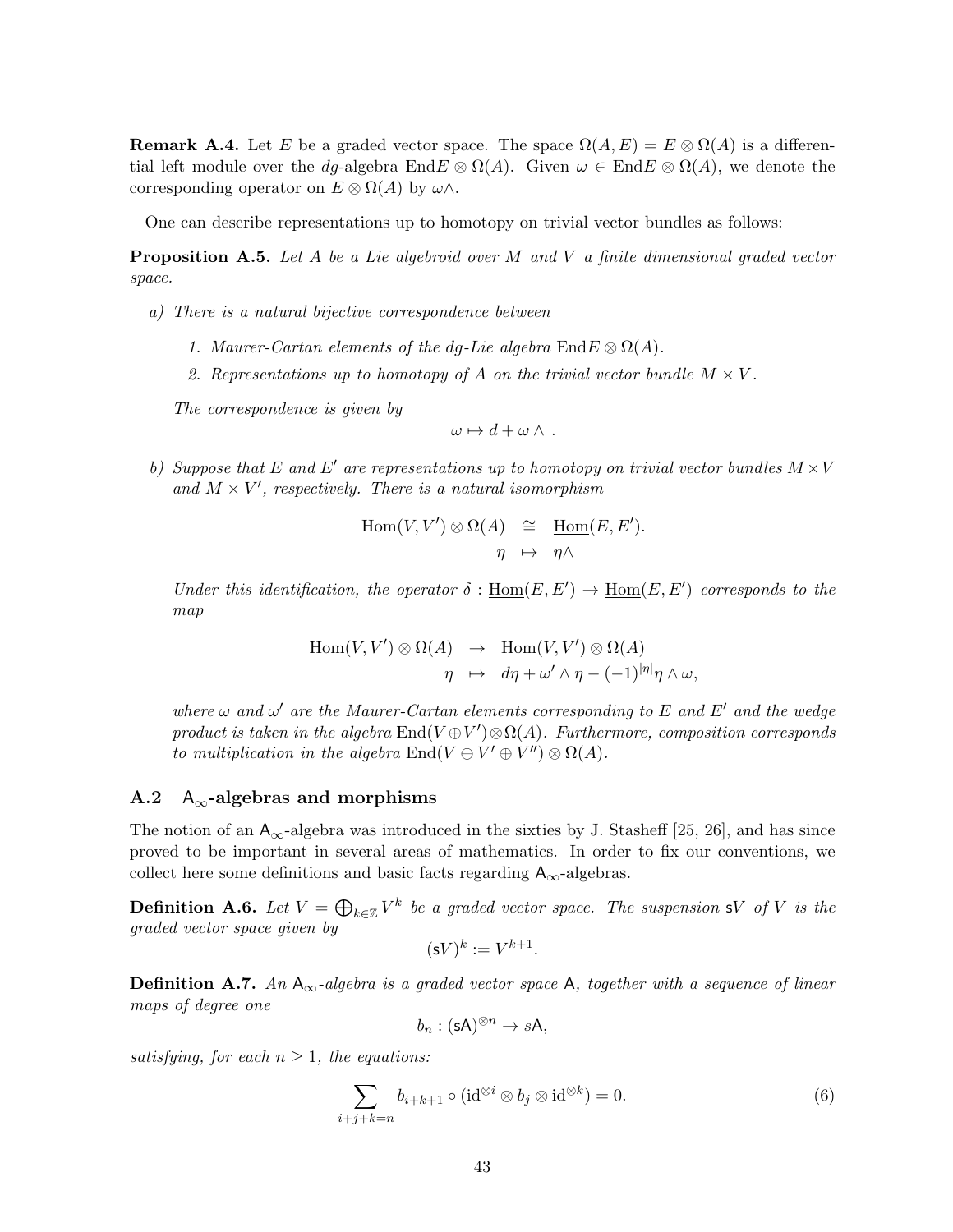**Examples A.8.** If the graded vector space A is concentrated in degree zero, an  $A_{\infty}$ -algebra on A is the same as an associative algebra. A differential graded algebra is the same as an  $A_{\infty}$ -algebra where  $b_n = 0$  for  $n \notin \{1, 2\}.$ 

Observe that  $b_1$  always defines a coboundary operator on the graded vector space A.

**Remark A.9.** An alternative definition of  $A_{\infty}$ -algebras can be described in terms of maps  $\tilde{b}_n : A^{\otimes n} \to A$ . The advantage of using the suspension is that no signs appear in the structure equations. The definition in terms of the structure maps  $\tilde{b}_n$  requires some signs that can be determined by requiring the following diagram to commute:

$$
\begin{array}{ccc}\n(sA)^{\otimes n} & \xrightarrow{b_n} sA \\
(s^{-1})^{\otimes} & & \uparrow s \\
\downarrow & & \uparrow s \\
A^{\otimes n} & \xrightarrow{\tilde{b}_n} A.\n\end{array}
$$

Here, the map  $s : A \rightarrow sA$  is given by  $s(v) = v \in sA$ .

**Definition A.10.** Let A and A' be two  $A_{\infty}$ -algebras. A morphism  $\psi : A \rightarrow A'$  is a sequence of degree zero maps

$$
\psi_n : (\mathsf{sA})^{\otimes n} \to \mathsf{sA},
$$

satisfying, for each  $n \geq 1$ , the equation

$$
\sum_{i+j+k=n} \psi_{i+k+1} \circ (\mathrm{id}^{\otimes i} \otimes b_j \otimes \mathrm{id}^{\otimes k}) = \sum_{l_1+\dots+l_r=n} b'_r \circ (\psi_{l_1} \otimes \dots \otimes \psi_{l_r}).\tag{7}
$$

A morphism  $\psi : A \to A'$  is an  $A_{\infty}$  quasi-isomorphism if the chain map

$$
\psi_1:(\mathsf{A},b_1)\to(\mathsf{A}',b_1')
$$

induces an isomorphism in cohomology.

If  $\psi : A \to A'$  and  $\psi' : A' \to A''$  are to morphisms, their composition  $\psi' \circ \psi$  is defined by

$$
(\psi' \circ \psi)_n = \sum_{i_1 + \dots + i_r = n} \psi'_r \circ (\psi_{i_1} \otimes \dots \otimes \psi_{i_r}).
$$

The identity morphism id :  $A \rightarrow A$  is defined by setting  $id_1 = id$  and  $id_n = 0$  for  $n \neq 1$ .

**Remark A.11.** In the case where  $\psi : A \to A'$  is an  $A_{\infty}$  morphism between dg-algebras, the structure equations (7) take the form:

$$
b'_1 \circ \psi_n + \sum_{i+j=n} b'_2 \circ (\psi_i \otimes \psi_j) = \sum_{i+j+1=n} \psi_n \circ (\mathrm{id}^{\otimes i} \otimes b_1 \otimes \mathrm{id}^{\otimes j}) + \sum_{i+j+2=n} \psi_{n-1} (\mathrm{id}^{\otimes i} \otimes b_2 \otimes \mathrm{id}^{\otimes j}) \tag{8}
$$

**Definition A.12.** Let A be an  $A_{\infty}$ -algebra such that  $b_n = 0$ , except for finitely many values of n. A Maurer-Cartan element of A is an element  $x \in (sA)^0$  satisfying

$$
\sum_{n\geq 1} b_n(x^{\otimes n}) = 0.
$$

We will sometimes abuse our conventions and say that  $y \in A^1$  is a Maurer-Cartan element if  $\mathsf{sy} \in (\mathsf{sA})^0$  is a Maurer-Cartan element.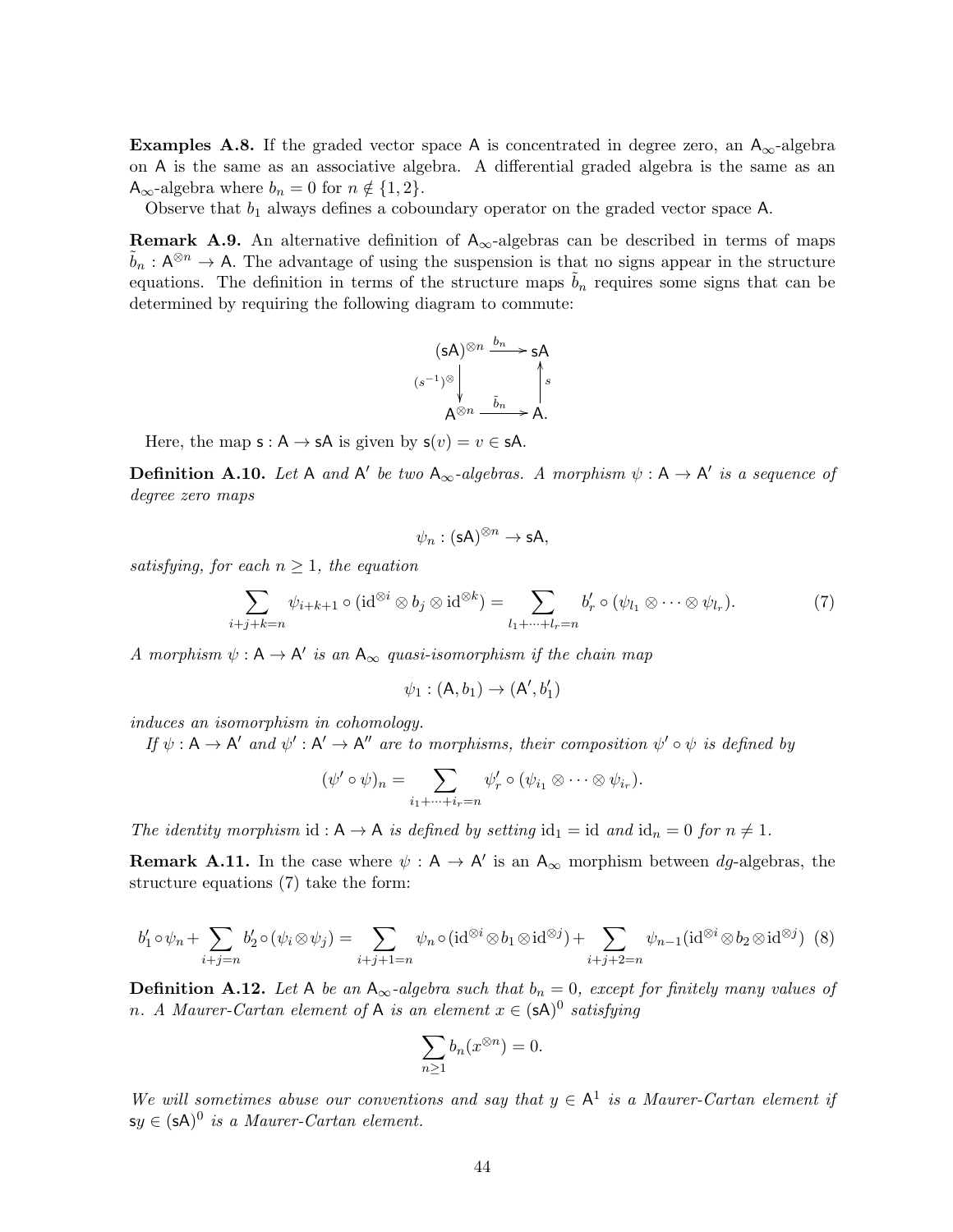**Proposition A.13.** Let  $\psi : A \to A'$  be an  $A_{\infty}$  morphism between  $A_{\infty}$ -algebras such that  $b_n$ ,  $b'_n$ and  $\psi_n$  are nonzero only for finitely many values of n. If  $x \in (sA)^0$  is a Maurer-Cartan element of A, then

$$
\psi(x):=\sum_{n\geq 1}\psi_n(x^{\otimes n})
$$

is a Maurer-Cartan element of  $A'$ .

**Remark A.14.** The hypothesis that only finitely many of the structure operators are nonzero guarantees the convergence of the infinite sum above. The statement remains true for arbitrary  $A_{\infty}$ -algebras and morphisms, provided that the infinite sums converge appropriately. Similar issues arise in the definition of twisting by a Maurer-Cartan element given below.

**Definition A.15.** Let A be an  $A_{\infty}$ -algebra and  $x \in (sA)^{0}$  a Maurer-Cartan element. The  $A_{\infty}$ -algebra  $A_x$  is given by the structure maps

$$
(b_x)_n(a_1\otimes\cdots\otimes a_n):=\sum_{l_0\geq 0,\cdots,l_n\geq 0}b_{n+l_0+\cdots+l_n}(x^{\otimes l_0}\otimes a_1\otimes x^{\otimes l_1}\otimes\cdots\otimes x^{\otimes l_{n-1}}\otimes a_n\otimes x^{\otimes l_n}).
$$

Here,  $\{b_n\}$  denotes the family of structure maps of the original  $A_{\infty}$ -algebra A. We say that  $A_x$  is obtained from A by twisting by x.

**Definition A.16.** Suppose  $\psi : A \to A'$  be a morphism of  $A_{\infty}$ -algebras and let  $x \in (sA)^{0}$  be a Maurer-Cartan element. There is a morphism of  $A_{\infty}$ -algebras

$$
\psi_x : \mathsf{A}_x \to \mathsf{A}'_{\psi(x)}
$$

between the twisted  $A_{\infty}$ -structures, given by

$$
(\psi_x)_n(a_1\otimes\cdots\otimes a_n):=\sum_{l_0\geq 0,\cdots l_n\geq 0}\psi_{n+l_0+\cdots+l_n}(x^{\otimes l_0}\otimes a_1\otimes x^{\otimes l_1}\otimes\cdots\otimes x^{\otimes l_{n-1}}\otimes a_n\otimes x^{\otimes l_n}).
$$

We say that  $\psi_x$  is obtained from  $\psi$  by twisting with x.

Constructing tensor products of  $A_{\infty}$ -algebras and morphisms is a complicated issue in general. For our purposes we will only need the following special case:

**Proposition A.17.** Let A and A' be differential graded algebras and  $\psi : A \rightarrow A'$  an  $A_{\infty}$  morphism between them. Then, for any graded algebra E, we define a sequence  $\phi$  of maps  $\phi_1, \phi_2, \ldots$ , where

$$
\phi_n: \mathsf{s}(E \otimes \mathsf{A})^{\otimes n} \to \mathsf{s}(E \otimes \mathsf{A}')
$$

is defined by the formula

$$
\phi_n((e_1 \otimes \mathsf{sa}_1) \otimes \cdots \otimes (e_n \otimes \mathsf{sa}_n)) := (-1)^{\sum_{i=1}^n [a_i] (|e_{i+1}| + \cdots + |e_n|)} (e_1 \ldots e_n) \otimes \psi_n(\mathsf{sa}_1 \otimes \cdots \otimes \mathsf{sa}_n).
$$

Here, we see  $e \otimes$  sa as an element of  $\mathsf{s}(E \otimes A)$  via

$$
\mathsf{s}(E \otimes A) \cong E \otimes \mathsf{sA}, \quad \mathsf{s}(e \otimes a) \mapsto (-1)^{|e|} e \otimes \mathsf{s} a.
$$

The family  $\phi$  defines an  $A_{\infty}$  morphism from  $E \otimes A$  to  $E \otimes A'$ , which we denote by  $id_E \otimes \psi$ .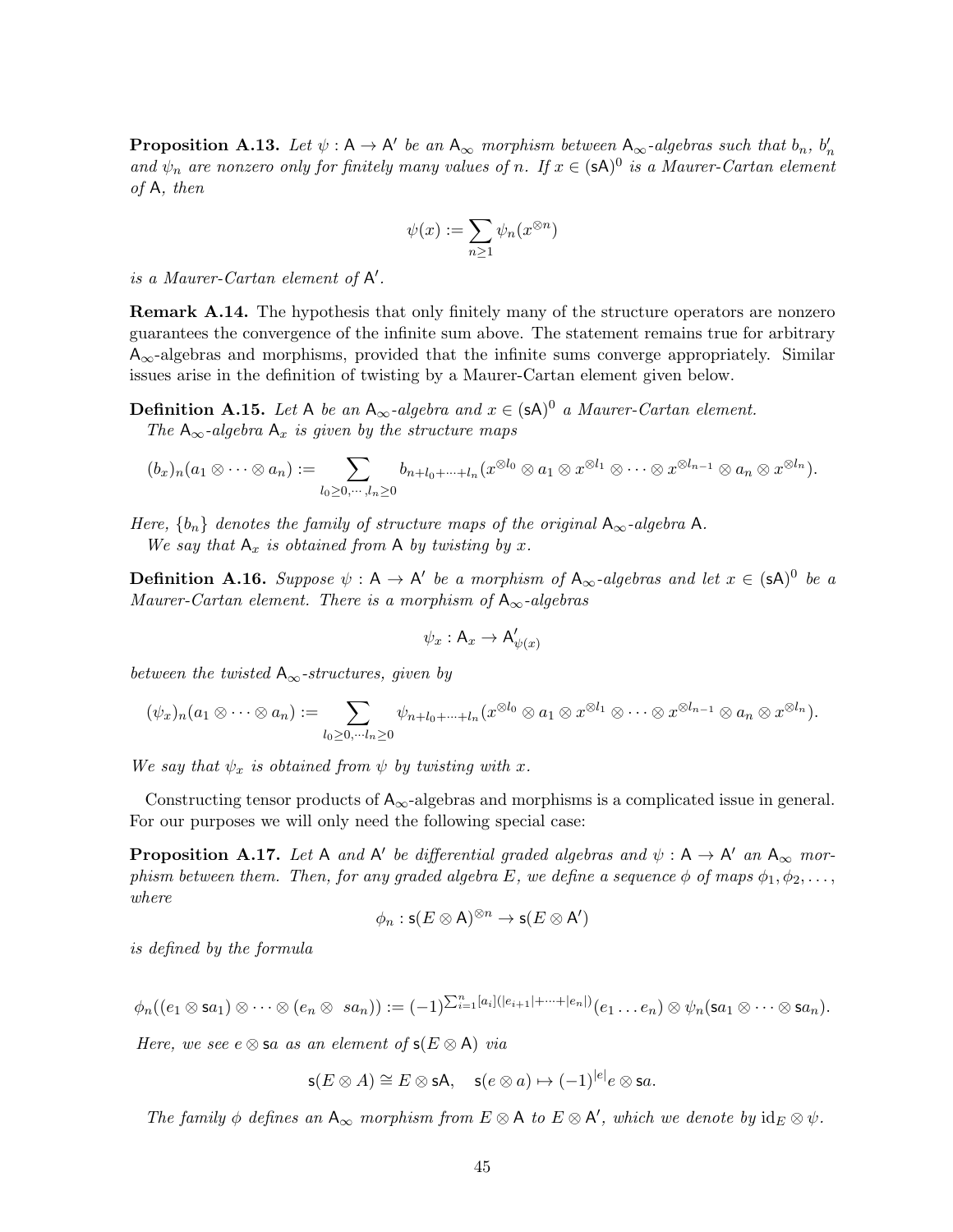**Remark A.18.** The notion of an  $A_{\infty}$  algebra generalizes naturally to that of an  $A_{\infty}$ -category in such a way that an  $A_{\infty}$ -algebra is an  $A_{\infty}$ -category with only one object. For the purpose of the present paper we will only need to consider  $A_{\infty}$  functors between dg-categories:

**Definition A.19.** Let C and C' be differential graded categories. An  $A_{\infty}$  functor  $\psi : C \to C'$ consists of the following data:

- 1. A function  $f: Ob(C) \to Ob(C')$ .
- 2. For  $n \geq 1$  and any sequence of objects  $v_0, \ldots v_n$ , a degree zero map

 $\psi_n : \operatorname{sHom}(v_1, v_0) \otimes \cdots \otimes \operatorname{sHom}(v_n, v_{n-1}) \to \operatorname{Hom}(f(v_n), f(v_0)),$ 

satisfying equations (8), as well as  $\psi_1(\mathsf{s}(\text{id})) = \mathsf{s}(\text{id})$  and  $\psi_n(\cdots \otimes \mathsf{s}(\text{id}) \otimes \cdots) = 0$  for  $n > 1$ .

# References

- $[1]$  J. F. Adams, On the cobar construction, Proceedings of Colloque de topologie algébrique, Lovain (1956), 81–87.
- [2] C. Arias Abad and M. Crainic, Representations up to homotopy of Lie algebroids, arXiv:0901.0319, Journal für die reine und angewandte Mathematik, to appear.
- [3] C. Arias Abad and M. Crainic, Representations up to homotopy and Bott's spectral sequence for Lie groupoids, arXiv:0911.2859, submitted for publication.
- [4] C. Arias Abad and F. Schätz, *Deformations of Lie brackets and representations up to* homotopy, arXiv:1006.1550, Indagationes Mathematicae, to appear.
- [5] J. Block and A. Smith, A Riemann Hilbert correspondence for infinity local systems, arXiv:0908.2843.
- [6] J.M. Boardman and R.M. Vogt, Homotopy invariant structures on topological spaces, Lecture Notes in Mathematics 347. Springer-Verlag, Berlin and New York, 1973.
- [7] A. Cattaneo and G. Felder, Poisson sigma models and symplectic groupoids, in Quantization of Singular Symplectic Quotients, Progr. in Math . 198 (2001), 41–73.
- [8] K.T. Chen, Iterated path integrals, Bull. Amer. Math. Soc. 83 (1977), 831–879.
- [9] J.M. Cordier, Sur la notion de diagramme homotopiquement coherent, Cahiers Top. et Geom. Diff. XXIII 1, (1982), 93–112.
- [10] M. Crainic, Differentiable and algebroid cohomology, van Est isomorphisms, and characteristic classes, Commentarii Mathematici Helvetici 78 (2003), 681–721.
- [11] M. Crainic and R. Fernandes, Integrability of Lie brackets, Annals of Mathematics 157, (2003) 575–620.
- [12] M. Crainic and I. Moerdijk, Deformations of Lie brackets: cohomological aspects, Journal of the EMS, 10 (2008), 1037–1059.